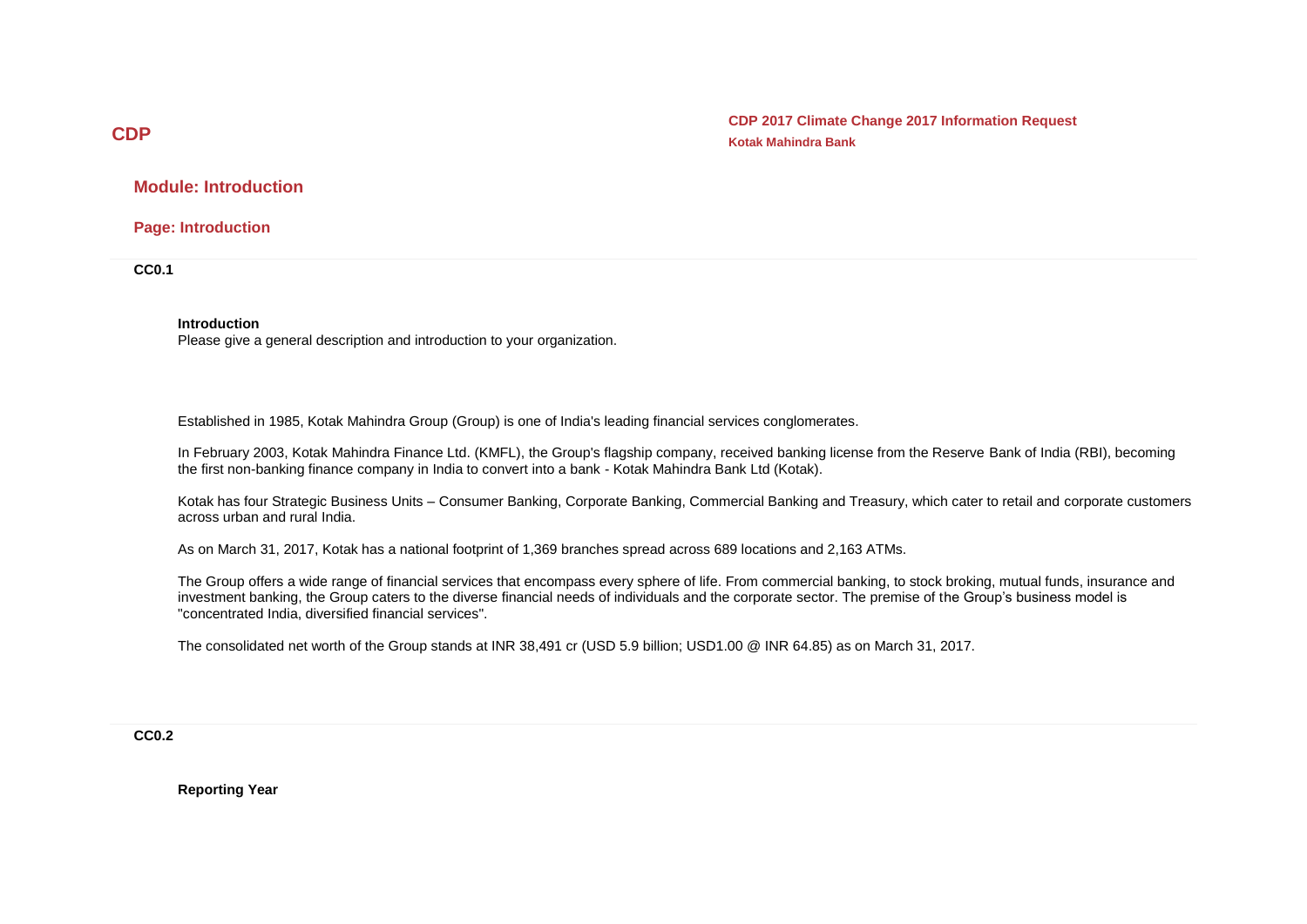Please state the start and end date of the year for which you are reporting data.

The current reporting year is the latest/most recent 12-month period for which data is reported. Enter the dates of this year first.

We request data for more than one reporting period for some emission accounting questions. Please provide data for the three years prior to the current reporting year if you have not provided this information before, or if this is the first time you have answered a CDP information request. (This does not apply if you have been offered and selected the option of answering the shorter questionnaire). If you are going to provide additional years of data, please give the dates of those reporting periods here. Work backwards from the most recent reporting year.

Please enter dates in following format: day(DD)/month(MM)/year(YYYY) (i.e. 31/01/2001).

**Enter Periods that will be disclosed**

Fri 01 Apr 2016 - Fri 31 Mar 2017

#### **CC0.3**

#### **Country list configuration**

Please select the countries for which you will be supplying data. If you are responding to the Electric Utilities module, this selection will be carried forward to assist you in completing your response.

**Select country**

**CC0.4**

India

## **Currency selection**

Please select the currency in which you would like to submit your response. All financial information contained in the response should be in this currency.

INR(Rp)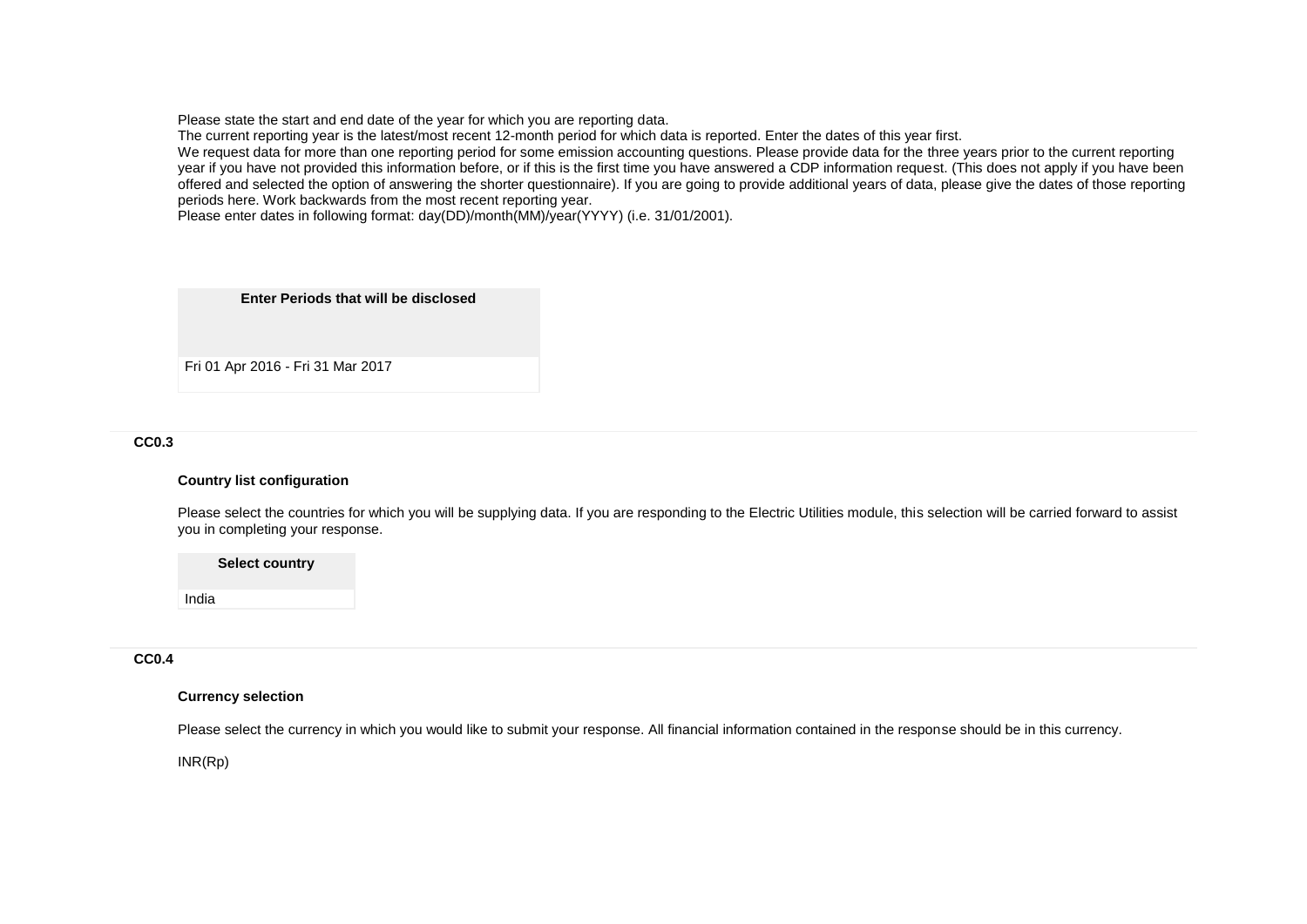#### **Modules**

As part of the request for information on behalf of investors, companies in the electric utility sector, companies in the automobile and auto component manufacturing sector, companies in the oil and gas sector, companies in the information and communications technology sector (ICT) and companies in the food, beverage and tobacco sector (FBT) should complete supplementary questions in addition to the core questionnaire.

If you are in these sector groupings, the corresponding sector modules will not appear among the options of question CC0.6 but will automatically appear in the ORS navigation bar when you save this page. If you want to query your classification, please email respond@cdp.net.

If you have not been presented with a sector module that you consider would be appropriate for your company to answer, please select the module below in CC0.6.

#### **Further Information**

#### **Module: Management**

#### **Page: CC1. Governance**

#### **CC1.1**

**Where is the highest level of direct responsibility for climate change within your organization?**

Board or individual/sub-set of the Board or other committee appointed by the Board

#### **CC1.1a**

#### **Please identify the position of the individual or name of the committee with this responsibility**

The Bank has established a Board level Corporate Social Responsibility (CSR) committee in FY 2014-15 that is responsible for monitoring the effective execution of the organisation's CSR activities and ensuring that the activities are aligned to the Bank's CSR agenda and policy. The CSR Committee also oversees the implementation of the Business Responsibility (BR) principles in addition to its already existing responsibility of carrying forward the Bank's CSR agenda.

The committee abides by the highest standards of governance and comprises of three senior executives and is chaired by a full-time director. The individual reporting to the committee is a senior executive appointed as the Head of Business Responsibility and CSR.

#### **CC0.6**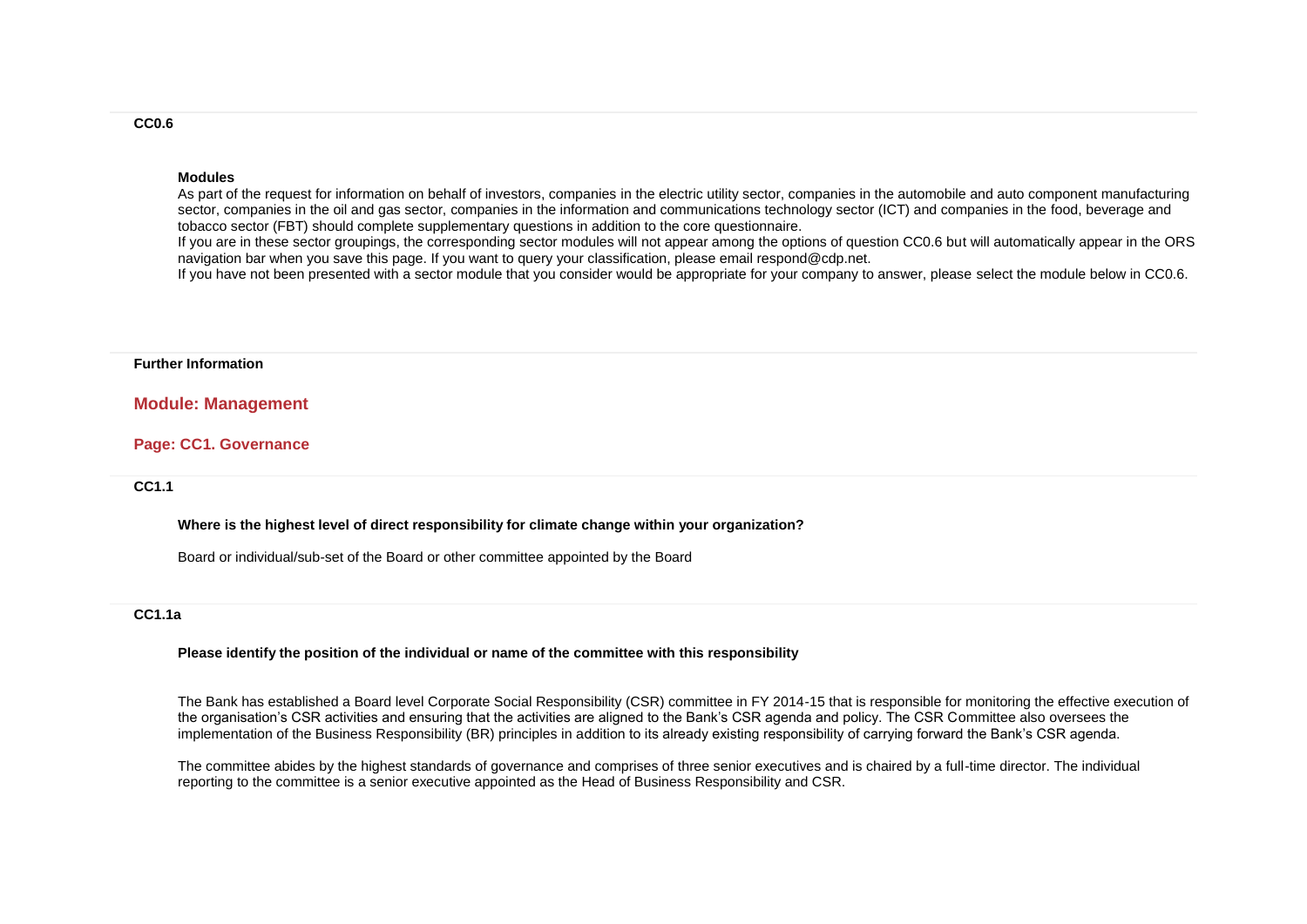Kotak initiated the process of disclosing information on its triple-bottom line performance in FY 2012-13 when it published its first Business Responsibility Report (BRR). The disclosures offered in the report for FY 2016-17 covers the Bank's own operations and are directly aligned to the nine principles of the National Voluntary Guidelines on Social, Environmental and Economic Responsibilities of Business (NVGs) released by the Ministry of Corporate Affairs in 2011.

Further, the BRR (available on the Bank's website) has been prepared in accordance with clause (f) of sub regulation (2) of regulation 34 of Securities and Exchange Board of India (Listing Obligations and Disclosure Requirements) Regulations, 2015. It is also compliant with Section 135, Schedule VII of the Companies Act, 2013, and the subsequent relevant notifications issued by the Ministry of Corporate Affairs, Government of India.

#### **CC1.2**

**Do you provide incentives for the management of climate change issues, including the attainment of targets?**

#### No

#### **CC1.2a**

**Please provide further details on the incentives provided for the management of climate change issues**

| Who is entitled to benefit from<br>The type of incentives<br>these incentives? | Incentivized<br>performance indicator | Comment |
|--------------------------------------------------------------------------------|---------------------------------------|---------|
|--------------------------------------------------------------------------------|---------------------------------------|---------|

#### **Further Information**

## **Page: CC2. Strategy**

#### **CC2.1**

**Please select the option that best describes your risk management procedures with regard to climate change risks and opportunities**

Integrated into multi-disciplinary company wide risk management processes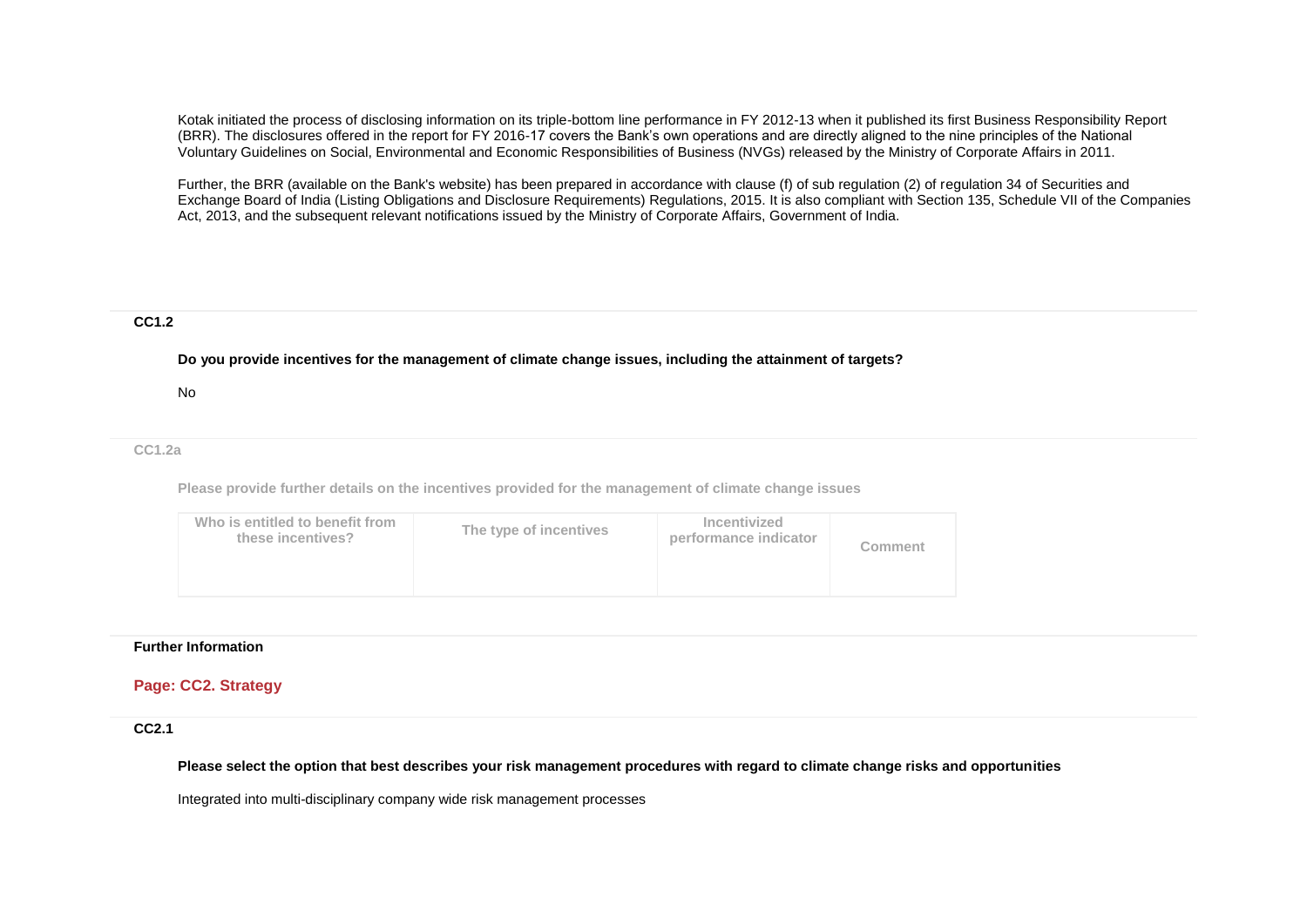#### **CC2.1a**

**Please provide further details on your risk management procedures with regard to climate change risks and opportunities**

| <b>Frequency of</b><br>monitoring | To whom are results<br>reported?                                                   | Geographical areas considered                                                                                                                                               | How far into<br>the future are<br>risks<br>considered? | <b>Comment</b>                                                                                                                                                                       |
|-----------------------------------|------------------------------------------------------------------------------------|-----------------------------------------------------------------------------------------------------------------------------------------------------------------------------|--------------------------------------------------------|--------------------------------------------------------------------------------------------------------------------------------------------------------------------------------------|
| Six-monthly or<br>more frequently | Board or individual/sub-set<br>of the Board or committee<br>appointed by the Board | The geographical areas included under our<br>Operational Risk Management (ORM)<br>framework include our operations across all<br>the locations in the Indian sub-continent. | <b>Unknown</b>                                         | As a part of our Business Continuity<br>Management (BCM) plan we implement<br>mitigation plans for inherent risks such as<br>natural disasters and calamities into our<br>operations |

#### **CC2.1b**

#### **Please describe how your risk and opportunity identification processes are applied at both company and asset level**

Company Level - Kotak and its affiliates have a comprehensive ORM Framework which clearly defines their objectives, strategy and streamlined governance structure. In order to effectively manage risk, the operational risk framework is supported by policies and processes in place. Through the implementation of the framework, guided by relevant policies, the Bank has adopted a structured and controlled approach to identify, assess and monitor operational risk exposure, design appropriate mitigation strategies, and provide timely and effective reporting to Risk Committee and the Board.

Asset Level – At the Asset Level, we have developed a Disaster Recovery and Business Continuity Plan (BCP). Further, a systemic Business Impact Analysis (BIA) is performed at each facility to classify risks related to each business activity and prevent interruptions which can adversely affect critical business operations, including disruptions like natural calamities which has a direct linkage to climate change. The BIA indicates the magnitude of an impact across various activities. In an effort to ensure effective implementation of the BIA and BCP to mitigate any unpredicted risks, these plans are reviewed and updated periodically.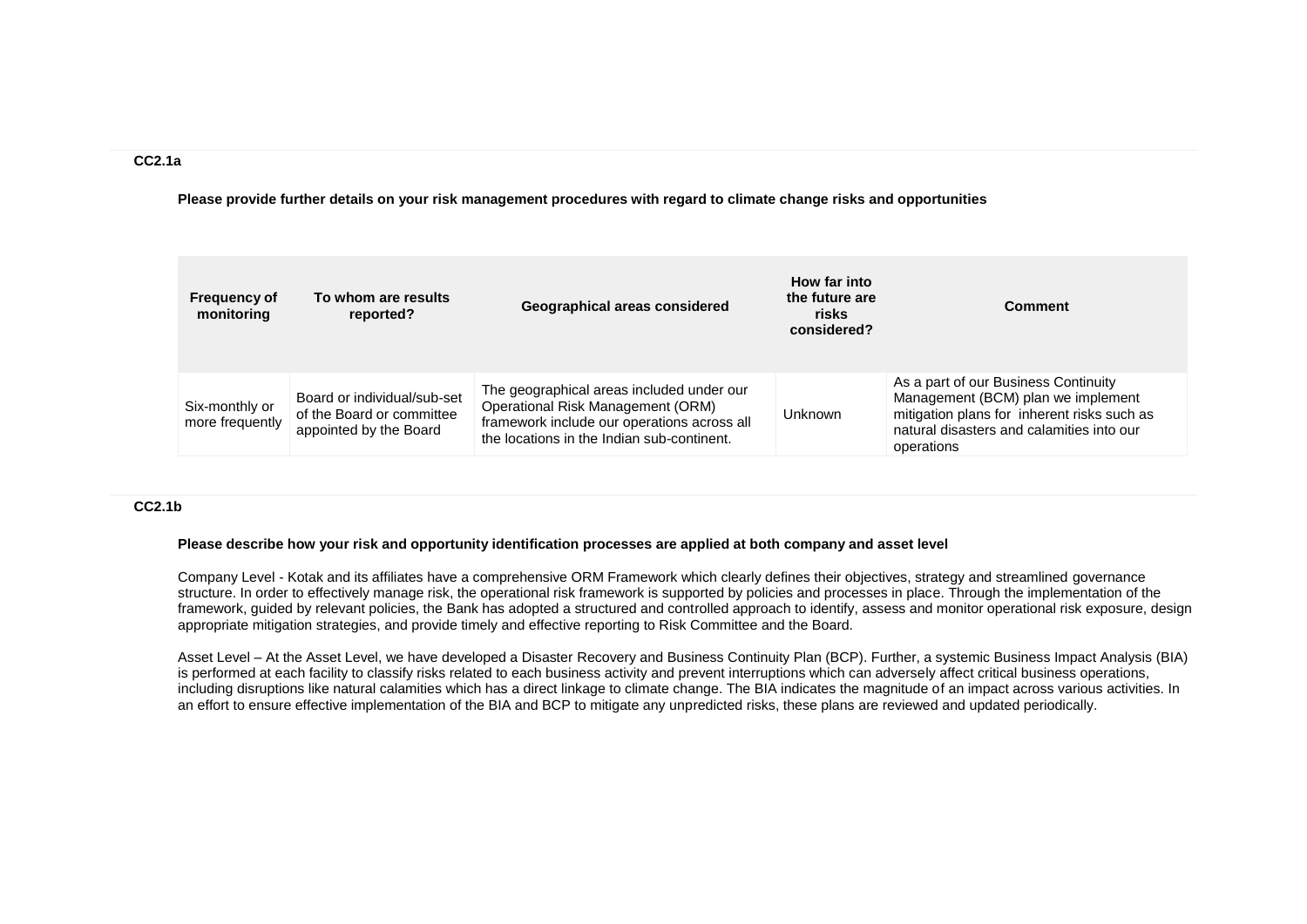## **CC2.1c**

#### **How do you prioritize the risks and opportunities identified?**

We implement our Operational Risk Management (ORM) framework to identify risks and prioritize them in order of importance and relevance.. The impact of the risk on business verticals across the organization and its subsidiaries are highlighted via a Business Impact Analysis (BIA). Business Impact Analysis (BIA) helps in assessing the magnitude of the impact and is a key component of our business continuity plan. The risk and mitigation measures required to be addressed on priority is directly proportional to the magnitude of the impact on business. There are 30 processes identified as critical for business continuity.

#### **CC2.1d**

**Please explain why you do not have a process in place for assessing and managing risks and opportunities from climate change, and whether you plan to introduce such a process in future**

| Main reason for not having a process<br>Do you plan to introduce a process?<br>Comment |
|----------------------------------------------------------------------------------------|
|----------------------------------------------------------------------------------------|

#### **CC2.2**

#### **Is climate change integrated into your business strategy?**

No

#### **CC2.2a**

**Please describe the process of how climate change is integrated into your business strategy and any outcomes of this process**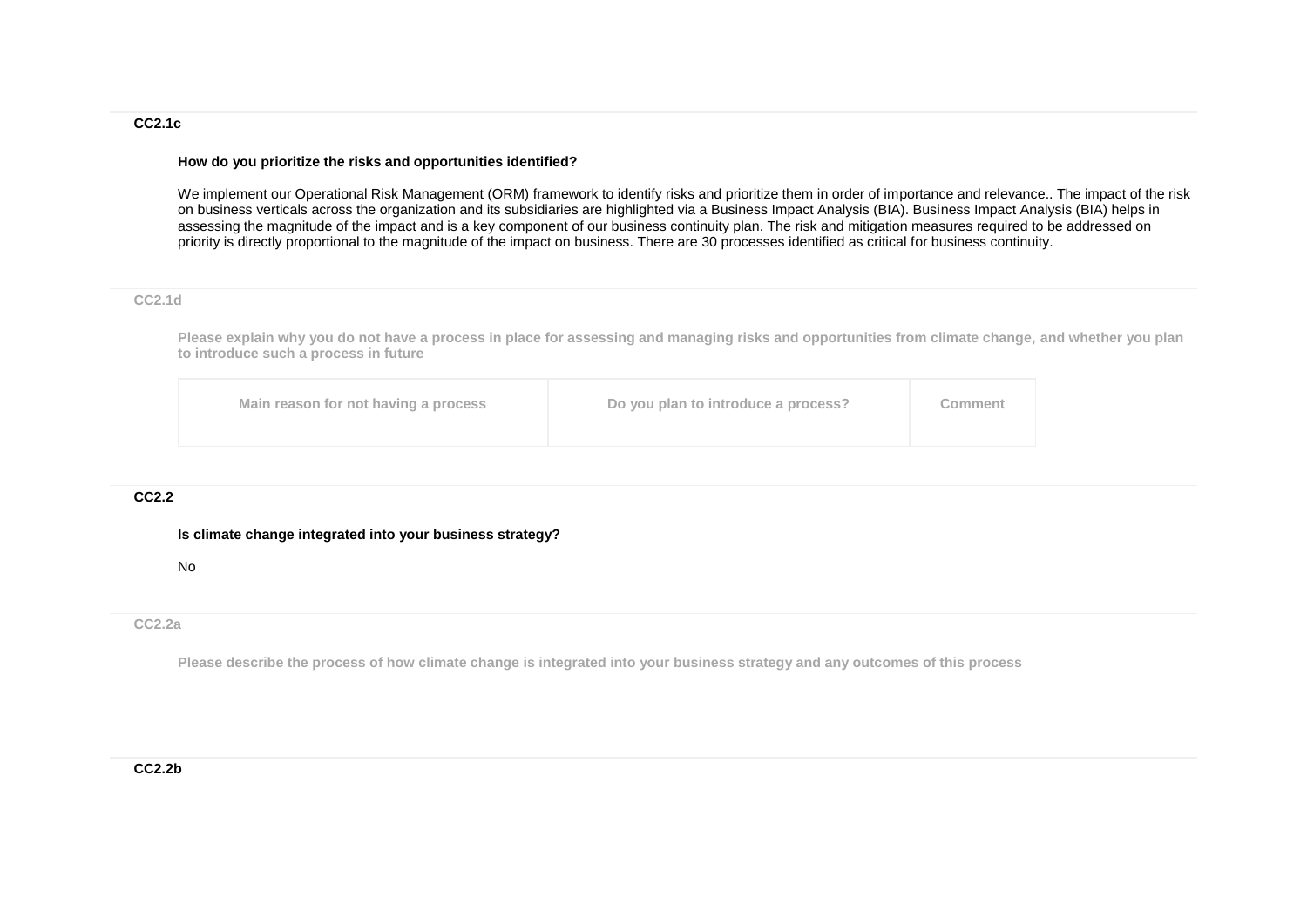#### **Please explain why climate change is not integrated into your business strategy**

We have taken several steps to reduce its environmental footprint and optimise resource use efficiency. However, we are yet to integrate climate change specific initiatives into our business strategy. Our operations address key risks and opportunities arising out of climate change in the area of our business and investments.

Governed by the Policy Statement on environmental management, we have carried out various energy saving and natural resource (paper) utilisation programmes in a phase-wise manner across our branches during FY 2016-17. Initiatives such as consolidation of data centres for reducing overall energy and water consumption, visualisation of servers and storage infrastructure, installation and servicing of LED lights and occupancy sensors and installation of capacitors at the chiller end of Heating Ventilation and Air Conditioning (HVAC) systems demonstrate our commitment towards sustainability

To achieve optimum utilisation of resources we encourage usage of video conferencing on cloud to facilitate interactions without travel, installation of water harvesting structures at select office premises, and paper saving initiatives. We are educating customers to move to paperless transactions, via internet and mobile banking, thereby reducing the paper consumption.

Owing to the minimal impact of our operations on climate change, we do not perceive this as a strategic priority in the current or near future.

#### **CC2.2c**

#### **Does your company use an internal price on carbon?**

No, and we currently don't anticipate doing so in the next 2 years

#### **CC2.2d**

**Please provide details and examples of how your company uses an internal price on carbon**

#### **CC2.3**

**Do you engage in activities that could either directly or indirectly influence public policy on climate change through any of the following? (tick all that apply)**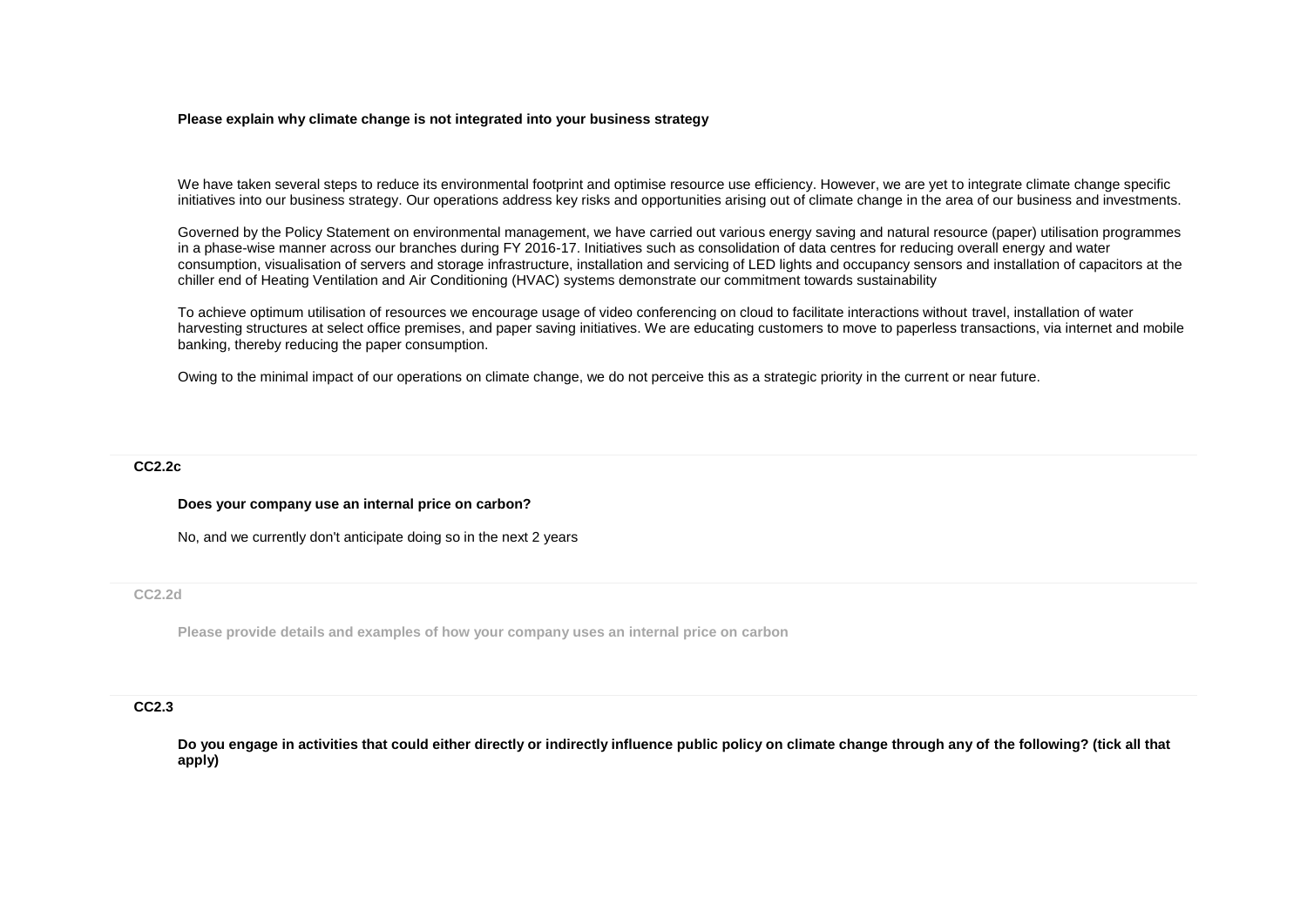#### Trade associations

# **CC2.3a On what issues have you been engaging directly with policy makers? Focus of legislation Corporate Position Details of engagement Proposed legislative solution CC2.3b Are you on the Board of any trade associations or provide funding beyond membership?** No

#### **CC2.3c**

**Please enter the details of those trade associations that are likely to take a position on climate change legislation**

| Is your position on climate change<br><b>Trade association</b><br>consistent with theirs? | Please explain the trade<br>association's position | How have you, or are you attempting to,<br>influence the position? |
|-------------------------------------------------------------------------------------------|----------------------------------------------------|--------------------------------------------------------------------|
|-------------------------------------------------------------------------------------------|----------------------------------------------------|--------------------------------------------------------------------|

#### **CC2.3d**

**Do you publicly disclose a list of all the research organizations that you fund?**

#### **CC2.3e**

**Please provide details of the other engagement activities that you undertake**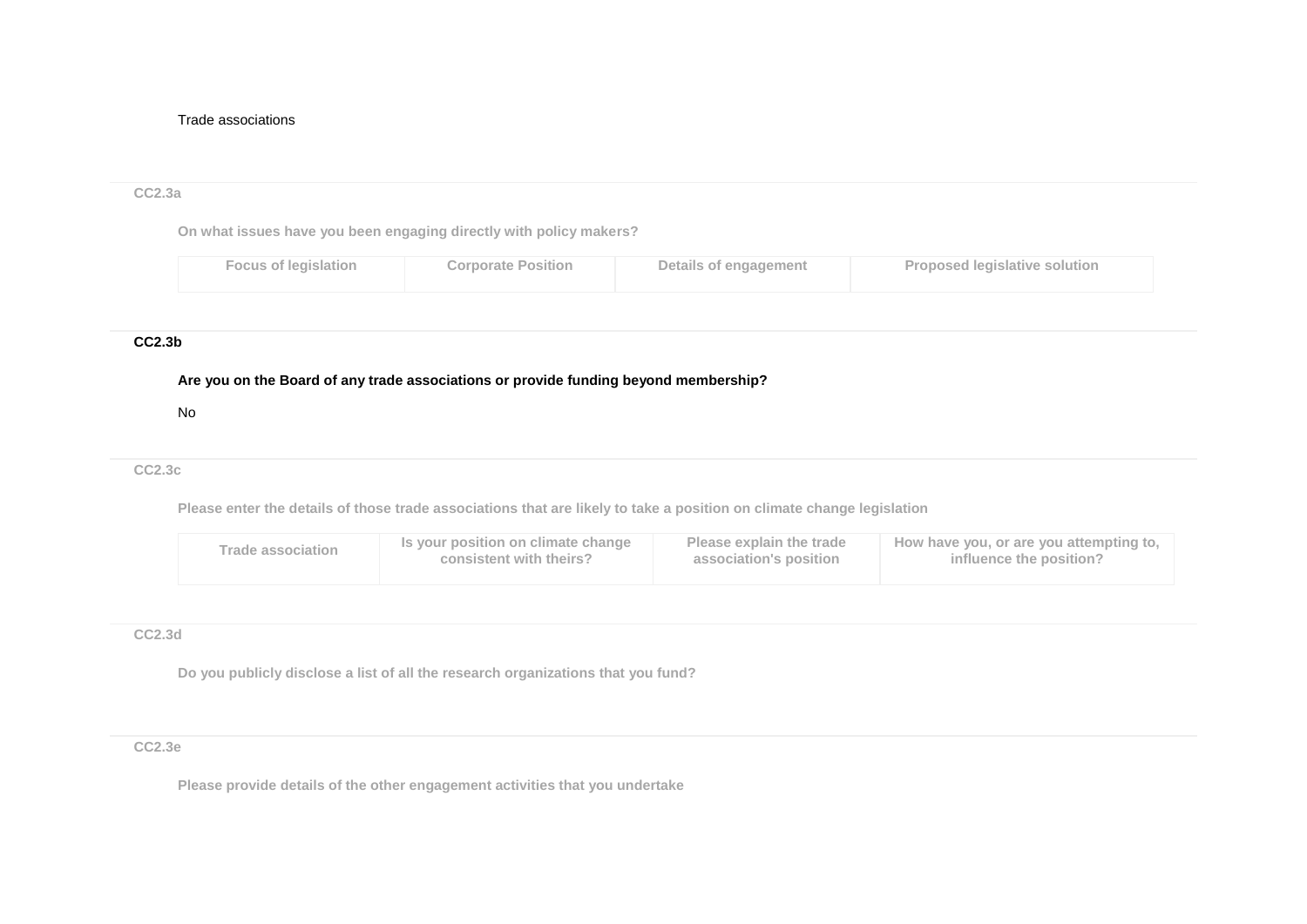#### **CC2.3f**

#### **What processes do you have in place to ensure that all of your direct and indirect activities that influence policy are consistent with your overall climate change strategy?**

Kotak has initiated the process of managing its environmental footprint and has implemented several initiatives to ensure manage its energy consumption. However, the Bank is yet to develop a strategy specifically related to Climate Change and associated issues. Whilst engaging with industry trade associations, Kotak supports industry level initiatives towards mitigating the negative effects of Climate change in addition to the occasional thought leaderships published. The Bank does not directly influence policies or policy makers on issues such as Climate Change.

#### **CC2.3g**

**Please explain why you do not engage with policy makers**

#### **Further Information**

## **Page: CC3. Targets and Initiatives**

**CC3.1**

**Did you have an emissions reduction or renewable energy consumption or production target that was active (ongoing or reached completion) in the reporting year?**

No

**CC3.1a**

**Please provide details of your absolute target**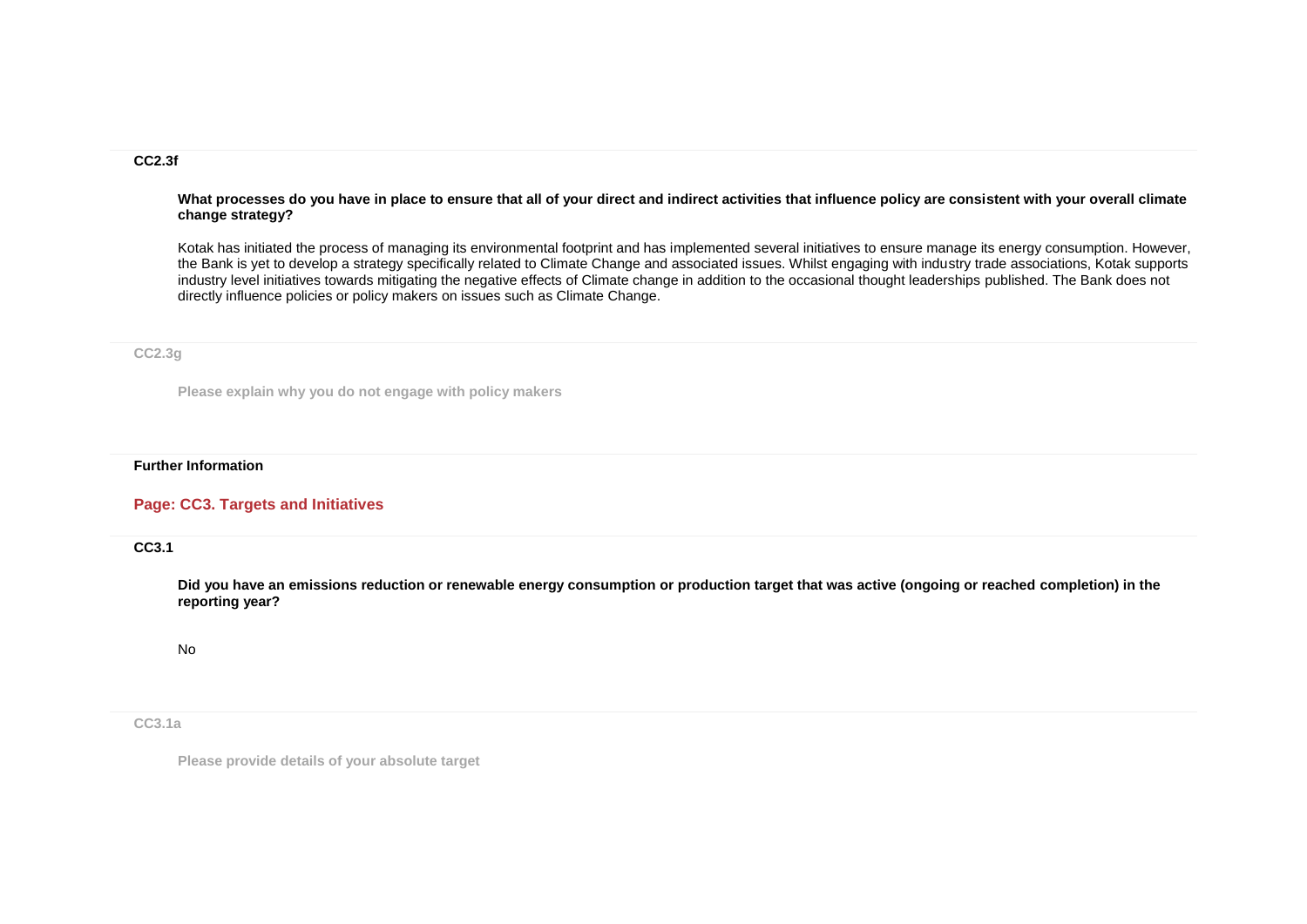| ID | Scope | $%$ of<br>emissions in<br>scope | % reduction<br>from base year | Base year | <b>Base year emissions</b><br>covered by<br>target (metric tonnes<br>CO <sub>2</sub> e) | Target year | Is this a science-<br>based target? | <b>Comment</b> |
|----|-------|---------------------------------|-------------------------------|-----------|-----------------------------------------------------------------------------------------|-------------|-------------------------------------|----------------|
|----|-------|---------------------------------|-------------------------------|-----------|-----------------------------------------------------------------------------------------|-------------|-------------------------------------|----------------|

**CC3.1b**

**Please provide details of your intensity target**

| ID | Scope | $%$ of<br>emissions in<br>scope | % reduction<br>from base<br>year | <b>Metric</b> | Base year | Normalized<br>base year<br>emissions<br>covered by<br>target | Target year | Is this a science-<br>based target? | Comment |
|----|-------|---------------------------------|----------------------------------|---------------|-----------|--------------------------------------------------------------|-------------|-------------------------------------|---------|
|----|-------|---------------------------------|----------------------------------|---------------|-----------|--------------------------------------------------------------|-------------|-------------------------------------|---------|

## **CC3.1c**

**Please also indicate what change in absolute emissions this intensity target reflects**

**CC3.1d**

**Please provide details of your renewable energy consumption and/or production target**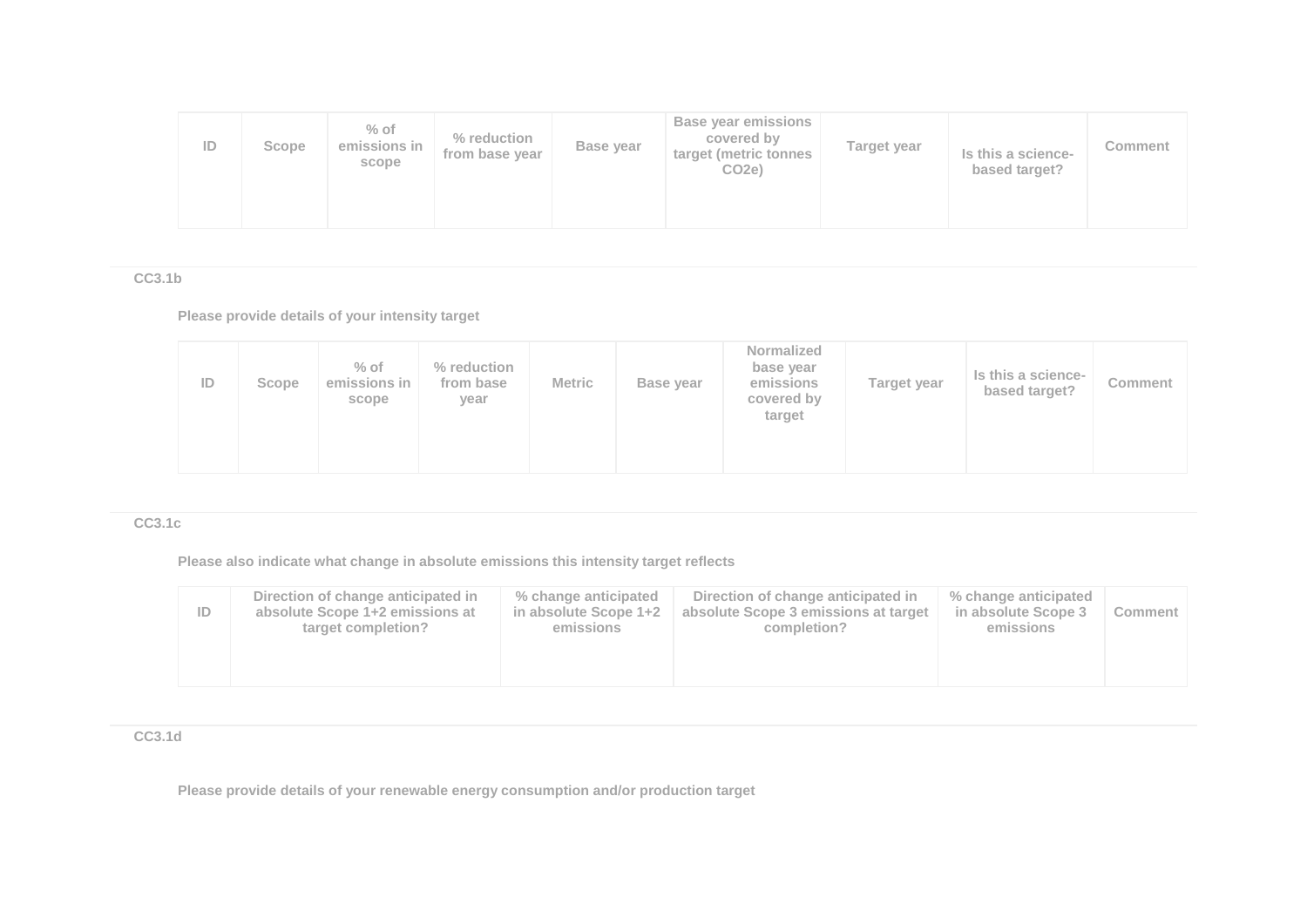| ID | <b>Energy types</b><br>covered by target | Base year | Base year energy for<br>energy type covered<br>(MWh) | % renewable<br>energy in base<br>year | Target year | % renewable<br>energy in target<br>year | Comment |
|----|------------------------------------------|-----------|------------------------------------------------------|---------------------------------------|-------------|-----------------------------------------|---------|
|----|------------------------------------------|-----------|------------------------------------------------------|---------------------------------------|-------------|-----------------------------------------|---------|

#### **CC3.1e**

**For all of your targets, please provide details on the progress made in the reporting year**

| ID | % complete (time) | % complete (emissions or renewable energy) | Comment |
|----|-------------------|--------------------------------------------|---------|
|    |                   |                                            |         |
|    |                   |                                            |         |

#### **CC3.1f**

**Please explain (i) why you do not have a target; and (ii) forecast how your emissions will change over the next five years**

i. We are currently focusing on implementing environmental management systems and energy saving initiatives across all our facilities in India in a phased manner. Through these initiatives, we intend to measure energy usage and capture associated savings within our operations. Post the successful execution of these programmes, we anticipate to set realistic targets to reduce our emissions and carbon footprint

ii. The footprint of the organisation has increased to 1,369 branches and 2,163 ATMs across 689 locations across India. While the Bank will continue to expand its presence, the increase in physical infrastructure will be limited due to our increased commitment of providing digital banking solutions. Hence, over the next five years, we do not see any significant increase in GHG emissions. .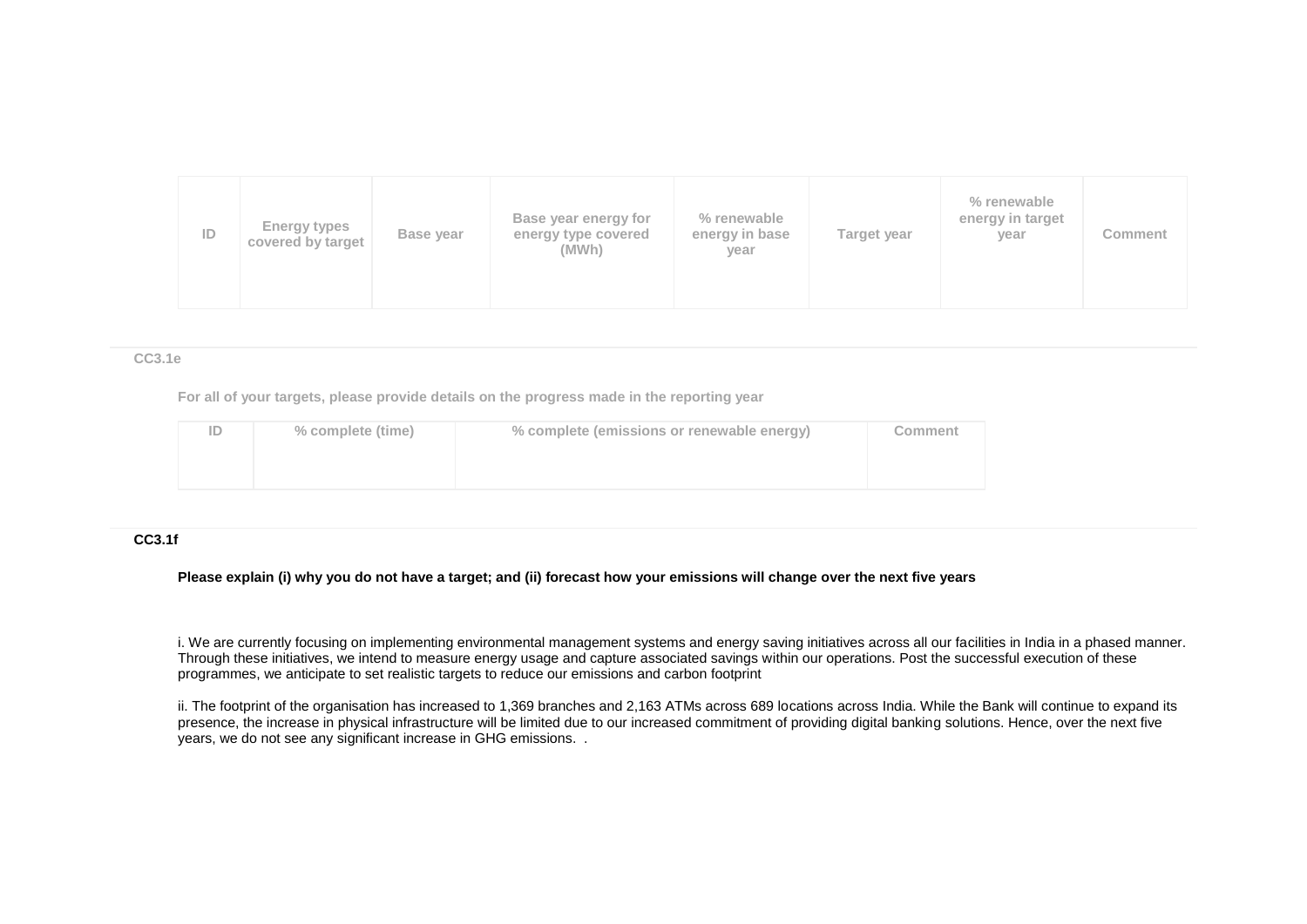## **CC3.2**

**Do you classify any of your existing goods and/or services as low carbon products or do they enable a third party to avoid GHG emissions?**

No

#### **CC3.2a**

**Please provide details of your products and/or services that you classify as low carbon products or that enable a third party to avoid GHG emissions**

| Level of<br>aggregation | Description of product/Group<br>of products | Are you reporting<br>low carbon<br>product/s or<br>avoided emissions? | Taxonomy, project or<br>methodology used to<br>classify product/s as<br>low carbon or to<br>calculate avoided<br>emissions | % revenue from<br>low carbon<br>product/s in the<br>reporting year | % R&D in low<br>carbon product/s<br>in the reporting<br>year | <b>Comment</b> |
|-------------------------|---------------------------------------------|-----------------------------------------------------------------------|----------------------------------------------------------------------------------------------------------------------------|--------------------------------------------------------------------|--------------------------------------------------------------|----------------|
|-------------------------|---------------------------------------------|-----------------------------------------------------------------------|----------------------------------------------------------------------------------------------------------------------------|--------------------------------------------------------------------|--------------------------------------------------------------|----------------|

## **CC3.3**

**Did you have emissions reduction initiatives that were active within the reporting year (this can include those in the planning and/or implementation phases)**

Yes

## **CC3.3a**

**Please identify the total number of projects at each stage of development, and for those in the implementation stages, the estimated CO2e savings**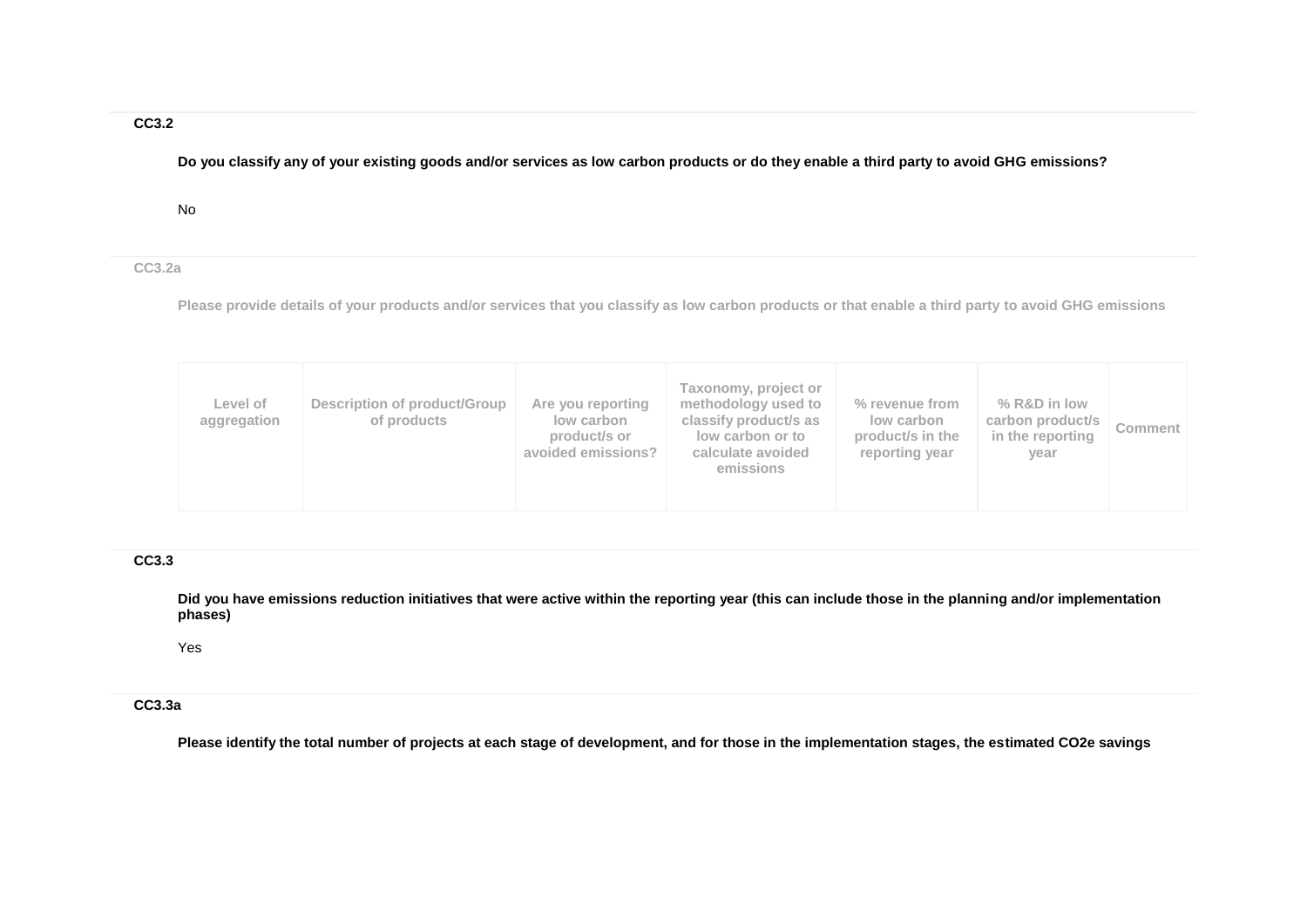| <b>Stage of development</b> | <b>Number of projects</b> | Total estimated annual CO2e savings in metric tonnes<br>CO2e (only for rows marked *) |
|-----------------------------|---------------------------|---------------------------------------------------------------------------------------|
| Under investigation         |                           |                                                                                       |
| To be implemented*          |                           |                                                                                       |
| Implementation commenced*   |                           |                                                                                       |
| Implemented*                | 10                        | 532.11                                                                                |
| Not to be implemented       |                           |                                                                                       |

## **CC3.3b**

**For those initiatives implemented in the reporting year, please provide details in the table below**

| <b>Activity type</b>                                 | <b>Description of activity</b>                                                                                         | <b>Estimated</b><br>annual<br>CO <sub>2</sub> e<br>savings<br>(metric<br>tonnes<br>CO <sub>2</sub> e) | <b>Scope</b>                    | Voluntary/<br><b>Mandatory</b> | Annual<br>monetary<br>savings<br>(unit<br>currency<br>- as<br>specified<br>in $CC0.4$ ) | <b>Investment</b><br>required<br>unit)<br>currency -<br>as<br>specified<br>in $CC0.4$ ) | <b>Payback</b><br>period | <b>Estimated</b><br>lifetime of<br>the<br>initiative | <b>Comment</b>                                                                                         |
|------------------------------------------------------|------------------------------------------------------------------------------------------------------------------------|-------------------------------------------------------------------------------------------------------|---------------------------------|--------------------------------|-----------------------------------------------------------------------------------------|-----------------------------------------------------------------------------------------|--------------------------|------------------------------------------------------|--------------------------------------------------------------------------------------------------------|
| Energy<br>efficiency:<br><b>Building</b><br>services | Regulation in chiller<br>temperature seting from<br>7 degrees Celcius to 9<br>degrees Celcius during<br>monsoon season | 64.85                                                                                                 | Scope 2<br>(location-<br>based) | Voluntary                      |                                                                                         |                                                                                         |                          | Ongoing                                              | Monetary savings due<br>to the implementation of<br>this initiative is yet to be<br>estimated by Kotak |
| Energy<br>efficiency:<br><b>Processes</b>            | AHU ON/OFF<br>regulations                                                                                              | 89.09                                                                                                 | Scope 2<br>(location-<br>based) | Voluntary                      |                                                                                         |                                                                                         |                          | Ongoing                                              | Monetary savings due<br>to the implementation of<br>this initiative is yet to be<br>estimated by Kotak |
| Energy                                               | Regulation in chiller                                                                                                  | 31.12                                                                                                 | Scope 2                         | Voluntary                      |                                                                                         |                                                                                         |                          | Ongoing                                              | Monetary savings due                                                                                   |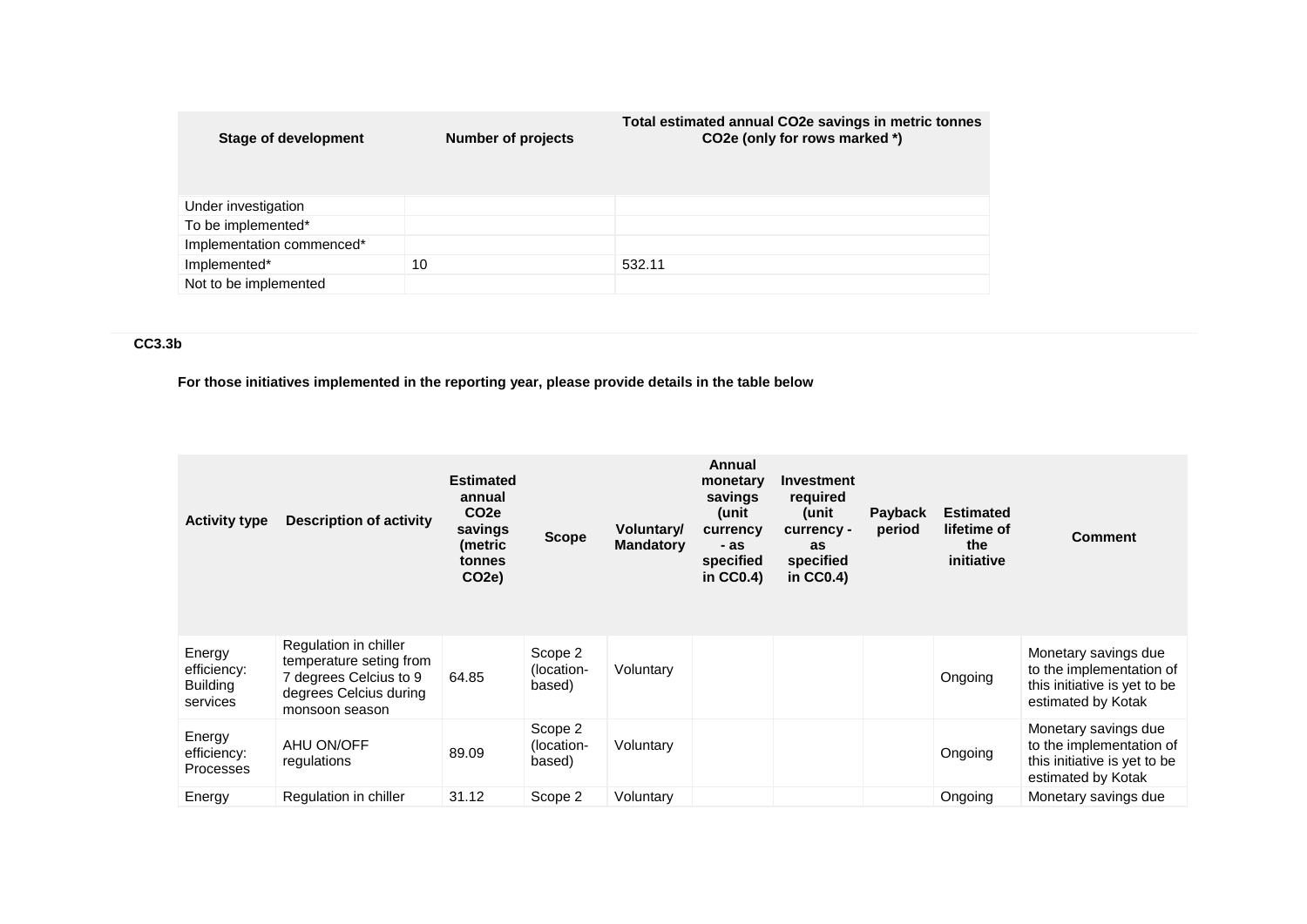| <b>Activity type</b>                       | <b>Description of activity</b>                                                                                               | <b>Estimated</b><br>annual<br>CO <sub>2e</sub><br>savings<br>(metric<br>tonnes<br>CO <sub>2e</sub> ) | <b>Scope</b>                    | Voluntary/<br><b>Mandatory</b> | <b>Annual</b><br>monetary<br>savings<br>(unit<br>currency<br>- as<br>specified<br>in CC0.4) | <b>Investment</b><br>required<br>(unit<br>currency -<br>as<br>specified<br>in $CC0.4$ ) | <b>Payback</b><br>period | <b>Estimated</b><br>lifetime of<br>the<br>initiative | <b>Comment</b>                                                                                         |
|--------------------------------------------|------------------------------------------------------------------------------------------------------------------------------|------------------------------------------------------------------------------------------------------|---------------------------------|--------------------------------|---------------------------------------------------------------------------------------------|-----------------------------------------------------------------------------------------|--------------------------|------------------------------------------------------|--------------------------------------------------------------------------------------------------------|
| efficiency:<br><b>Building</b><br>services | temperature setting from<br>7 degrees Celcius to 9<br>degrees Celcius during<br>winter season                                |                                                                                                      | (location-<br>based)            |                                |                                                                                             |                                                                                         |                          |                                                      | to the implementation of<br>this initiative is yet to be<br>estimated by Kotak                         |
| Energy<br>efficiency:<br>Processes         | Optimisation of AHU<br>working hours -<br><b>Effective Rounds</b>                                                            | 44.05                                                                                                | Scope 2<br>(location-<br>based) | Voluntary                      |                                                                                             |                                                                                         |                          | Ongoing                                              | Monetary savings due<br>to the implementation of<br>this initiative is yet to be<br>estimated by Kotak |
| Energy<br>efficiency:<br>Processes         | Switch off of all<br>breakout area TV,<br>Lights and Tea coffee<br>machines after 8:30 pm                                    | 57.97                                                                                                | Scope 2<br>(location-<br>based) | Voluntary                      |                                                                                             |                                                                                         |                          | Ongoing                                              | Monetary savings due<br>to the implementation of<br>this initiative is yet to be<br>estimated by Kotak |
| Energy<br>efficiency:<br>Processes         | Regular maintenance of<br>motion sensors                                                                                     | 58.39                                                                                                | Scope 2<br>(location-<br>based) | Voluntary                      |                                                                                             |                                                                                         |                          | Ongoing                                              | Monetary savings due<br>to the implementation of<br>this initiative is yet to be<br>estimated by Kotak |
| Energy<br>efficiency:<br>Processes         | Switching off Air<br>conditioners in the<br>recreation/ gym area/<br>and cafeteria during the<br>day time when not in<br>use | 49.44                                                                                                | Scope 2<br>(location-<br>based) | Voluntary                      |                                                                                             |                                                                                         |                          | Ongoing                                              | Monetary savings due<br>to the implementation of<br>this initiative is yet to be<br>estimated by Kotak |
| Energy<br>efficiency:<br>Processes         | Switching off of cafeteria<br>zone-1 & 2 lights on<br>Saturdays and<br>maximum number of<br>lights on Sundays                | 28.17                                                                                                | Scope 2<br>(location-<br>based) | Voluntary                      |                                                                                             |                                                                                         |                          | Ongoing                                              | Monetary savings due<br>to the implementation of<br>this initiative is yet to be<br>estimated by Kotak |
| Energy<br>efficiency:<br>Processes         | Regulation of use of<br>toilets between 9:00 pm<br>to 7:00 am                                                                | 44.73                                                                                                | Scope 2<br>(location-<br>based) | Voluntary                      |                                                                                             |                                                                                         |                          | Ongoing                                              | Monetary savings due<br>to the implementation of<br>this initiative is yet to be                       |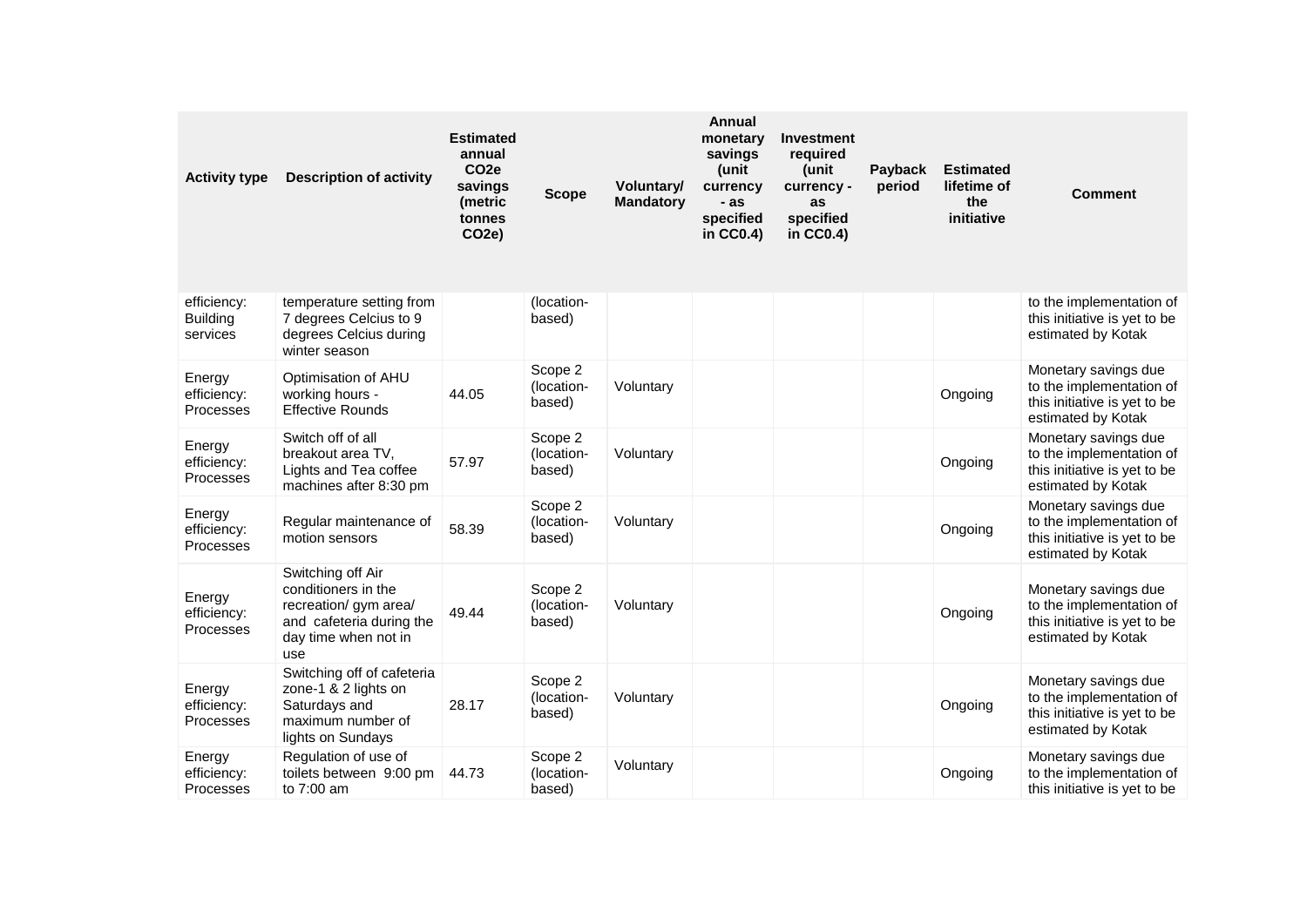| <b>Activity type</b>               | <b>Description of activity</b>                                  | <b>Estimated</b><br>annual<br>CO <sub>2</sub> e<br>savings<br>(metric<br>tonnes<br>CO <sub>2</sub> e) | <b>Scope</b>                    | Voluntary/<br><b>Mandatory</b> | Annual<br>monetary<br>savings<br>(unit<br>currency<br>- as<br>specified<br>in $CC0.4$ ) | Investment<br>required<br>unit)<br>currency -<br>as<br>specified<br>in $CC0.4$ ) | <b>Payback</b><br>period | <b>Estimated</b><br>lifetime of<br>the<br>initiative | <b>Comment</b>                                                                                         |
|------------------------------------|-----------------------------------------------------------------|-------------------------------------------------------------------------------------------------------|---------------------------------|--------------------------------|-----------------------------------------------------------------------------------------|----------------------------------------------------------------------------------|--------------------------|------------------------------------------------------|--------------------------------------------------------------------------------------------------------|
|                                    |                                                                 |                                                                                                       |                                 |                                |                                                                                         |                                                                                  |                          |                                                      | estimated by Kotak                                                                                     |
| Energy<br>efficiency:<br>Processes | Auto Variable Air<br>Volume (VAV) operation<br>done through BMS | 64.31                                                                                                 | Scope 2<br>(location-<br>based) | Voluntary                      |                                                                                         |                                                                                  |                          | Ongoing                                              | Monetary savings due<br>to the implementation of<br>this initiative is yet to be<br>estimated by Kotak |

## **CC3.3c**

## **What methods do you use to drive investment in emissions reduction activities?**

| <b>Method</b>                       | <b>Comment</b> |
|-------------------------------------|----------------|
| Financial optimization calculations |                |

**CC3.3d**

**If you do not have any emissions reduction initiatives, please explain why not**

## **Further Information**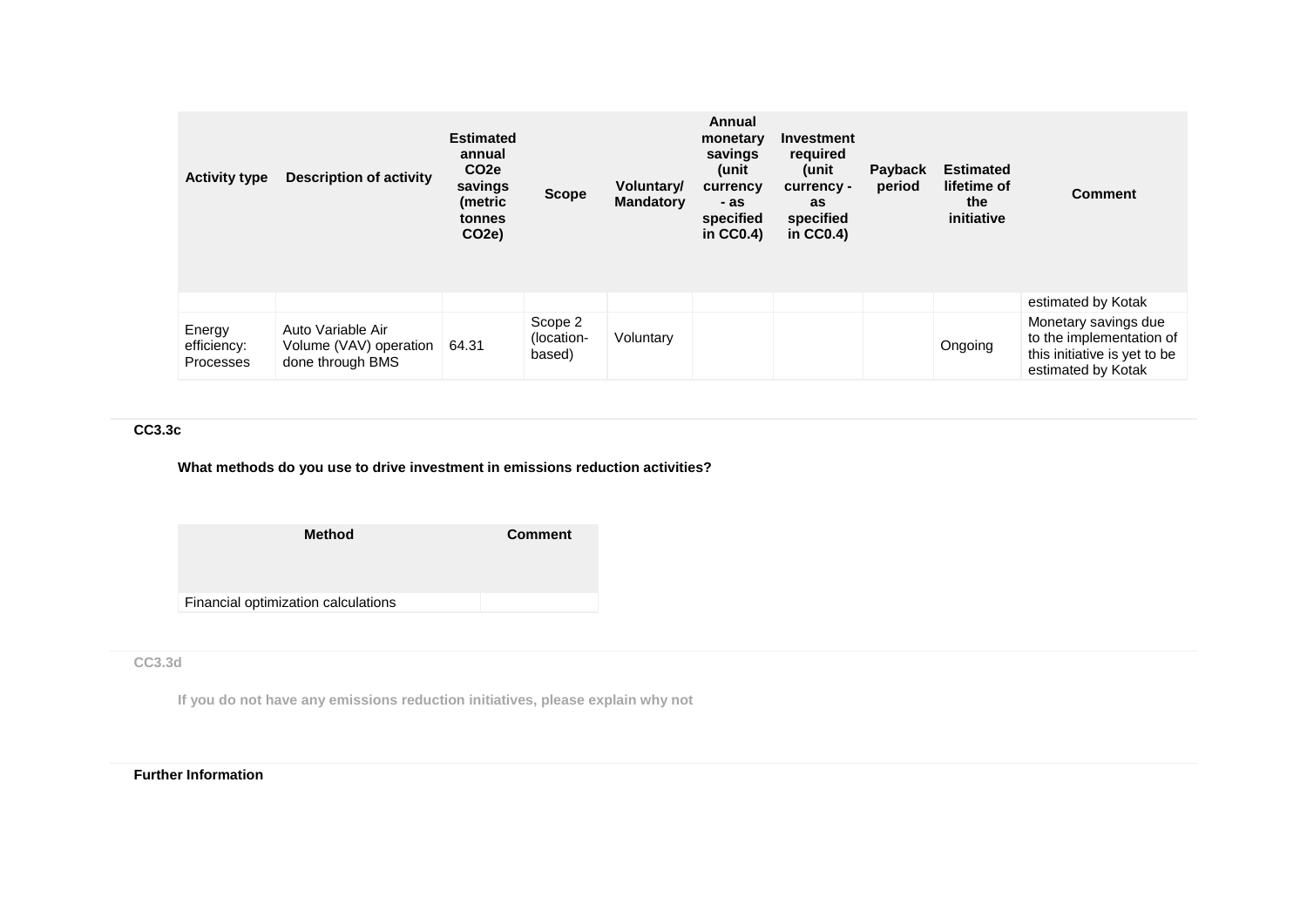#### **Page: CC4. Communication**

#### **CC4.1**

**Have you published information about your organization's response to climate change and GHG emissions performance for this reporting year in places other than in your CDP response? If so, please attach the publication(s)**

| <b>Publication</b>                                                                                          | <b>Status</b> | <b>Page/Section reference</b>                                                                | Attach the document                                                                                                                                    | <b>Comment</b> |
|-------------------------------------------------------------------------------------------------------------|---------------|----------------------------------------------------------------------------------------------|--------------------------------------------------------------------------------------------------------------------------------------------------------|----------------|
| In mainstream reports<br>(including an integrated<br>report) but have not used the<br><b>CDSB Framework</b> | Complete      | Please refer Principle 6:<br>Environment of the<br><b>Business Responsibility</b><br>Report. | https://www.cdp.net/sites/2017/95/10295/Climate Change 2017/Shared<br>Documents/Attachments/CC4.1/KMBL Business Responsibility<br>Report FY2016-17.pdf |                |

**Further Information**

**Module: Risks and Opportunities**

#### **Page: CC5. Climate Change Risks**

#### **CC5.1**

**Have you identified any inherent climate change risks that have the potential to generate a substantive change in your business operations, revenue or expenditure? Tick all that apply**

Risks driven by changes in regulation Risks driven by changes in physical climate parameters Risks driven by changes in other climate-related developments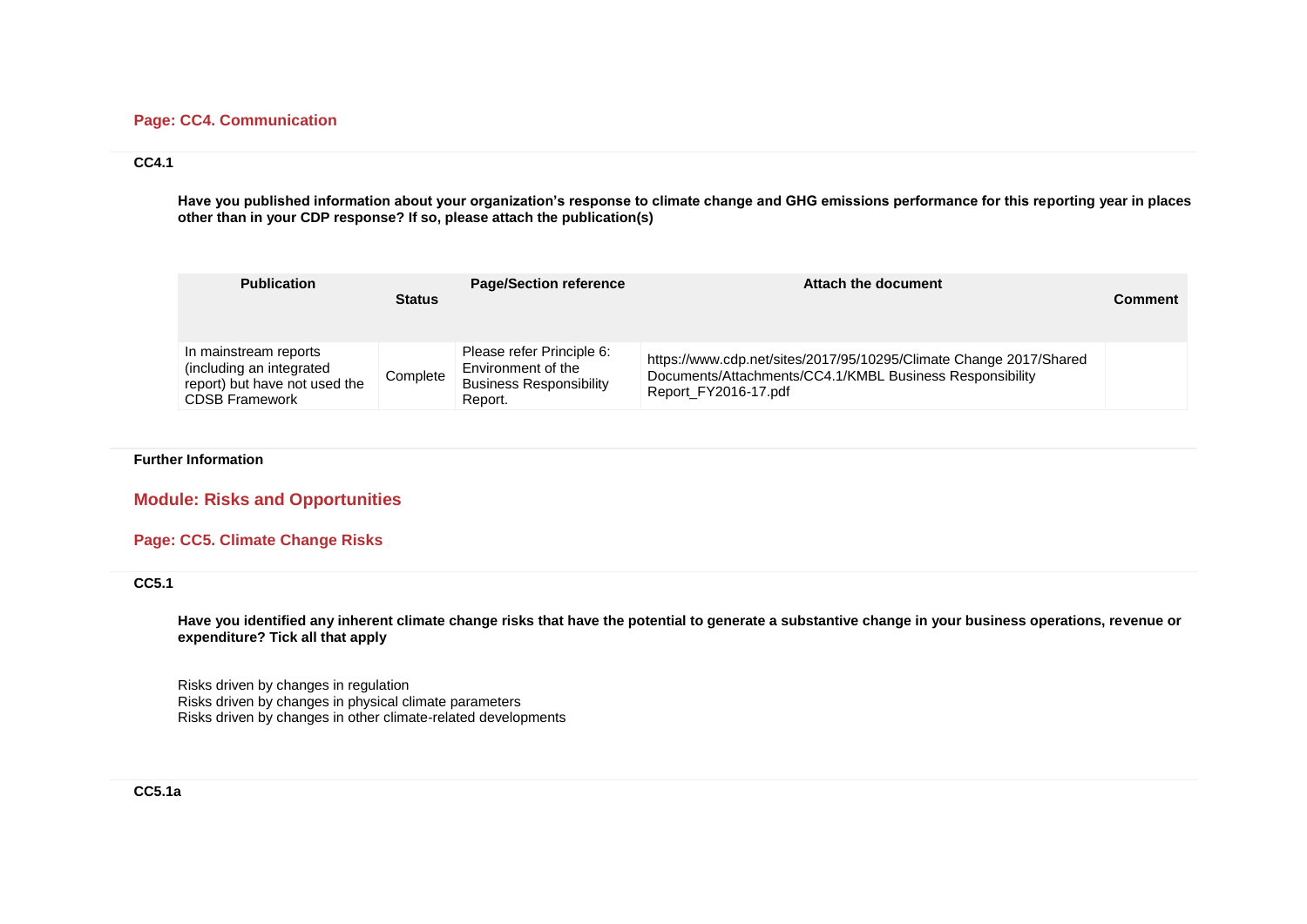**Please describe your inherent risks that are driven by changes in regulation**

| <b>Risk driver</b>                      | <b>Description</b>                                                                                                                                                                                                                                                                                                                                                                                                                                                                                                                                    | <b>Potential</b><br>impact       | <b>Timeframe</b>  | Direct/<br><b>Indirect</b> | Likelihood | <b>Magnitude</b><br>of impact | <b>Estimated</b><br>financial<br>implications | <b>Management</b><br>method                                                                                                                                                                         | Cost of<br>management                                                                    |
|-----------------------------------------|-------------------------------------------------------------------------------------------------------------------------------------------------------------------------------------------------------------------------------------------------------------------------------------------------------------------------------------------------------------------------------------------------------------------------------------------------------------------------------------------------------------------------------------------------------|----------------------------------|-------------------|----------------------------|------------|-------------------------------|-----------------------------------------------|-----------------------------------------------------------------------------------------------------------------------------------------------------------------------------------------------------|------------------------------------------------------------------------------------------|
| Emission<br>reporting<br>obligations    | Although currently<br>emissions reporting<br>is not a mandatory<br>obligation in India,<br>we foresee it to<br>become<br>compulsory in the<br>near future. India<br>has voluntarily<br>committed to<br>reduce its GHG<br>emissions intensity<br>by 33-35% by 2030<br>as per India's<br>Nationally<br>Determined<br>Contributions<br>(NDCs) after the<br>Paris Agreement,<br>2015. This may<br>result in some form<br>of voluntary or<br>mandatory<br>emissions<br>disclosure in India-<br>potentially<br>extending the<br>obligations to<br>financial | Increased<br>operational<br>cost | 3 to 6<br>years   | <b>Direct</b>              | Likely     | Low                           |                                               | The Bank is taking<br>proactive measures<br>to voluntarily report<br>on emissions and is<br>exploring possibilities<br>to establish a<br>comprehensive MRV<br>mechanism for<br>emissions reporting. | The Bank has<br>not yet estimated<br>cost of<br>management for<br>emissions<br>reporting |
| Fuel/energy<br>taxes and<br>regulations | The rising energy<br>security issues<br>related to                                                                                                                                                                                                                                                                                                                                                                                                                                                                                                    | Increased<br>operational<br>cost | 1 to $3$<br>years | <b>Direct</b>              | Likely     | Low                           |                                               | The Bank has taken<br>various energy<br>efficiency measures                                                                                                                                         | The Bank takes<br>various efficiency<br>improvement                                      |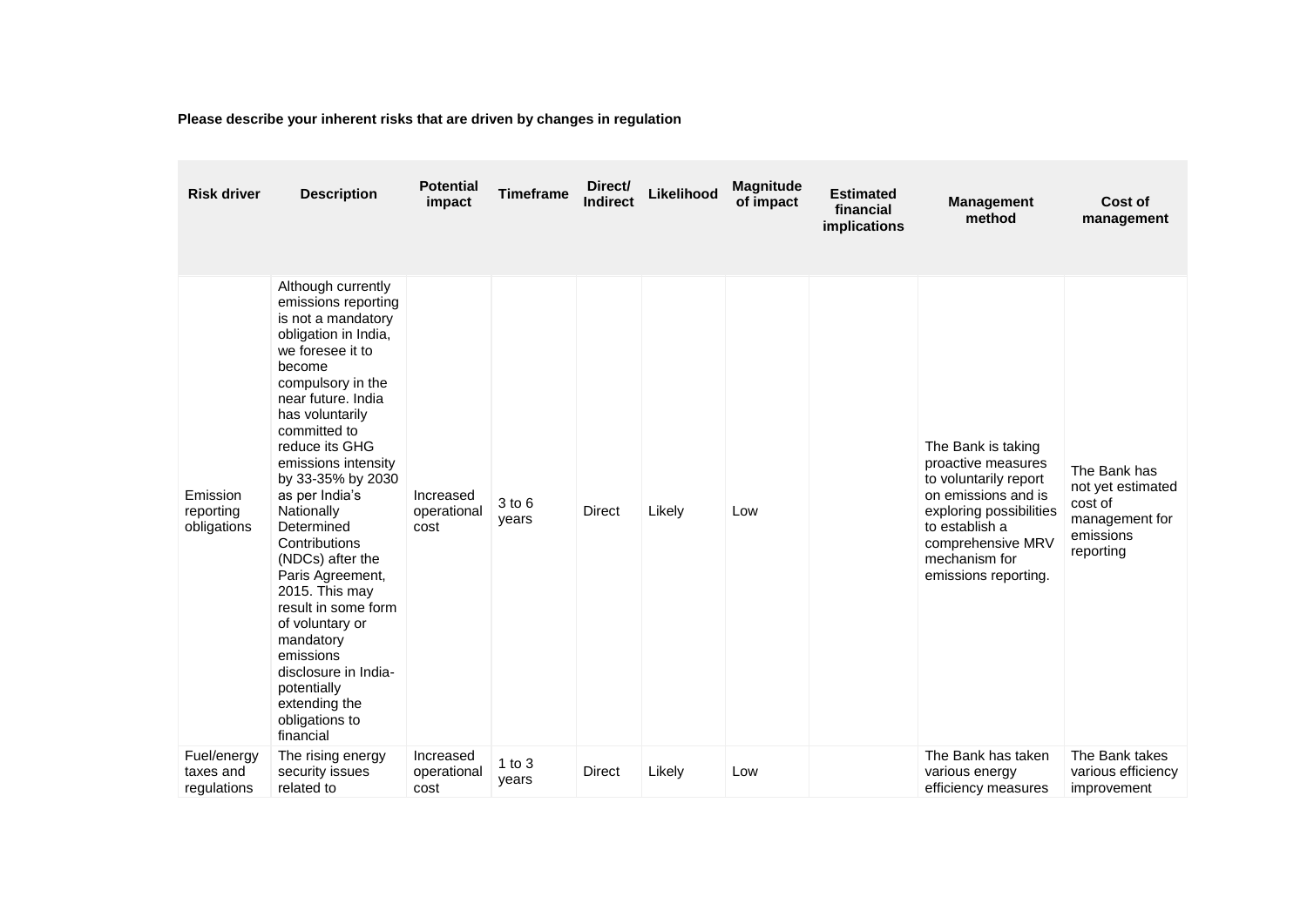| <b>Risk driver</b>          | <b>Description</b>                                                                                                                                                                                                                    | <b>Potential</b><br>impact       | <b>Timeframe</b> | Direct/<br><b>Indirect</b> | Likelihood | <b>Magnitude</b><br>of impact | <b>Estimated</b><br>financial<br><i>implications</i>                                                                                                                                   | <b>Management</b><br>method                                                                                                                                                                                                                                                                                                                                                                  | Cost of<br>management                                                                                                                                                                                                                   |
|-----------------------------|---------------------------------------------------------------------------------------------------------------------------------------------------------------------------------------------------------------------------------------|----------------------------------|------------------|----------------------------|------------|-------------------------------|----------------------------------------------------------------------------------------------------------------------------------------------------------------------------------------|----------------------------------------------------------------------------------------------------------------------------------------------------------------------------------------------------------------------------------------------------------------------------------------------------------------------------------------------------------------------------------------------|-----------------------------------------------------------------------------------------------------------------------------------------------------------------------------------------------------------------------------------------|
|                             | availability and<br>affordability of fuels<br>like coal, natural<br>gas and diesel may<br>lead to additional<br>taxes and<br>regulations on fuels<br>and energy. This<br>may have an<br>impact on<br>operational costs of<br>the Bank |                                  |                  |                            |            |                               |                                                                                                                                                                                        | to reduce its energy<br>intensity in primary<br>areas of energy<br>consumption like<br>consolidating data<br>centres, improving<br>technology in Data<br>Centres, air<br>conditioning and<br>lighting, server<br>virtualization, cold<br>aisle containment<br>etc. LEED<br>certification for<br>design and<br>operations for two<br>offices in Mumbai<br>and Bangalore are<br>also in place. | projects and cost<br>of management<br>is related to<br>capital<br>expenditure<br>projects for<br>energy efficiency,<br>retrofitting costs<br>for lighting and<br>operational costs<br>for maintaining<br>green building<br>efficiencies |
| International<br>agreements | The 2015 climate<br>talks in Paris have<br>led countries to<br>take domestic<br>actions taken<br>towards long-term<br>emissions<br>reductions, forcing<br>carbon-intensive<br>sectors to fund<br>reductions projects                  | Increased<br>operational<br>cost | 3 to 6<br>years  | Indirect<br>(Client)       | Likely     | Low                           | The financial<br>implications<br>will be<br>primarily<br>related to<br>setting up<br>monitoring,<br>reporting and<br>verification<br>(MRV)<br>mechanism for<br>emissions<br>reporting. | The Bank is taking<br>proactive measures<br>to voluntarily report<br>on emissions and is<br>exploring possibilities<br>to establish a<br>comprehensive MRV<br>mechanism for<br>emissions reporting                                                                                                                                                                                           | The Bank has<br>not yet estimated<br>cost of<br>management for<br>emissions<br>reporting                                                                                                                                                |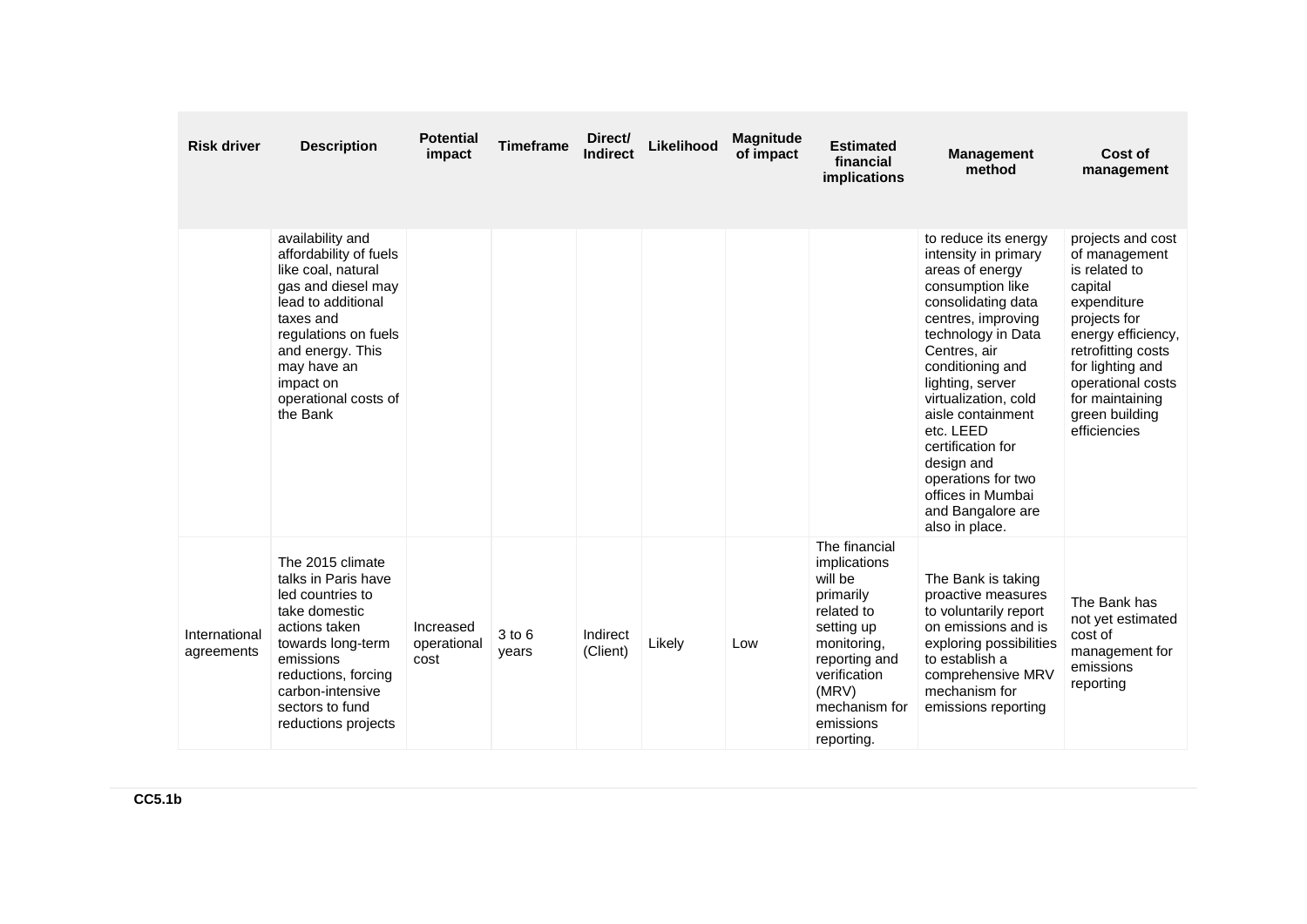**Please describe your inherent risks that are driven by changes in physical climate parameters**

| <b>Risk driver</b>                    | <b>Description</b>                                                                                                                                                                                                                                                                           | <b>Potential</b><br>impact              | Timeframe | Direct/<br><b>Indirect</b> | Likelihood | <b>Magnitude</b><br>of impact | <b>Estimated</b><br>financial<br>implications                                                                                                                                                                   | <b>Management</b><br>method                                                                                                                                                                                                          | Cost of<br>management                                                                                        |
|---------------------------------------|----------------------------------------------------------------------------------------------------------------------------------------------------------------------------------------------------------------------------------------------------------------------------------------------|-----------------------------------------|-----------|----------------------------|------------|-------------------------------|-----------------------------------------------------------------------------------------------------------------------------------------------------------------------------------------------------------------|--------------------------------------------------------------------------------------------------------------------------------------------------------------------------------------------------------------------------------------|--------------------------------------------------------------------------------------------------------------|
| Change in<br>precipitation<br>pattern | Due to erratic<br>changes caused<br>by global<br>warming,<br>calamities like<br>precipitation<br>extremes and<br>draughts<br>adversely affect<br>sectors such as<br>agriculture and<br>healthcare, which<br>leaves banks<br>vulnerable to<br>credit risks<br>associated with<br>such sectors | Reduced<br>demand for<br>goods/services | Unknown   | Indirect<br>(Client)       | Likely     | Medium-<br>high               | The financial<br>implications<br>could be related<br>to increased<br>delinquency ratio<br>of Bank's<br>agriculture and<br>allied sector<br>loans and loss<br>for business<br>opportunities in<br>these sectors. | The credit risk for<br>the bank is being<br>continually<br>assessed through<br>its credit portfolio<br>to understand the<br>credit risk.<br>However,<br>currently there is<br>no risk<br>assessment<br>specific to climate<br>change | The Bank has<br>not yet<br>estimated cost<br>of management<br>for change in<br>precipitation<br>and droughts |

## **CC5.1c**

## **Please describe your inherent risks that are driven by changes in other climate-related developments**

| <b>Risk</b><br>driver | <b>Description</b>                                                  | <b>Potential</b><br>impact                     | <b>Timeframe</b> | Direct/<br><b>Indirect</b> | Likelihood | <b>Magnitude</b><br>of impact | <b>Estimated</b><br>financial<br>implications        | <b>Management</b><br>method                    | Cost of<br>management                       |
|-----------------------|---------------------------------------------------------------------|------------------------------------------------|------------------|----------------------------|------------|-------------------------------|------------------------------------------------------|------------------------------------------------|---------------------------------------------|
| Reputation            | Kotak is one of the<br>leading banks in<br>private sector in India. | <b>Reduction</b><br>in capital<br>availability | 1 to 3<br>years  | Direct                     | Likely     | Medium-<br>high               | The financial<br>implications could<br>be related to | The Bank has<br>adopted Policy<br>Statement on | The cost of<br>management<br>includes costs |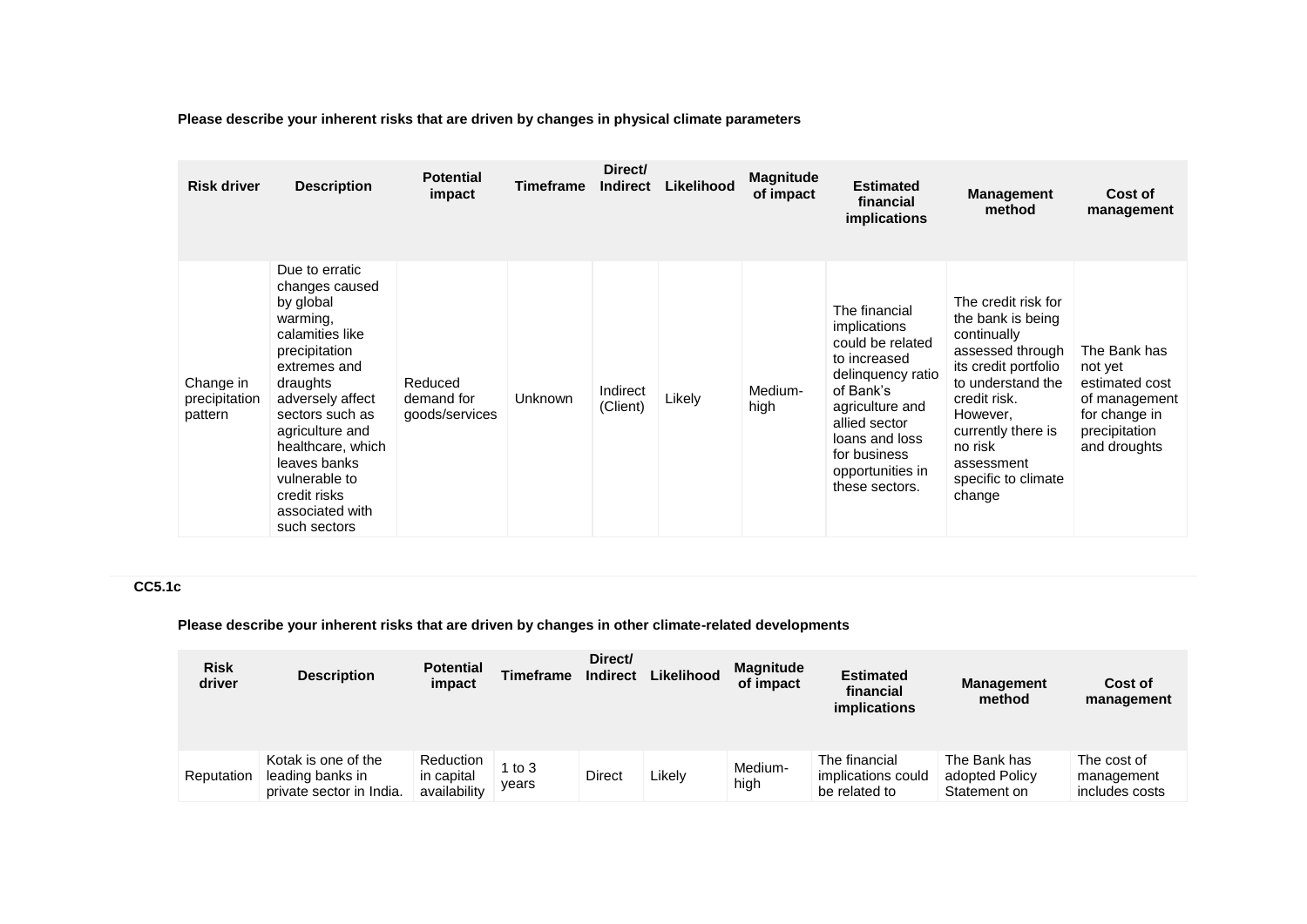| <b>Risk</b><br>driver | <b>Description</b>                                                                                                                                                                                                                                                                                                                                                       | <b>Potential</b><br>impact | <b>Timeframe</b> | Direct/<br><b>Indirect</b> | Likelihood | <b>Magnitude</b><br>of impact | <b>Estimated</b><br>financial<br>implications                                                                    | <b>Management</b><br>method                                                                                                                                                                                                                                                            | Cost of<br>management                                                                                                                   |
|-----------------------|--------------------------------------------------------------------------------------------------------------------------------------------------------------------------------------------------------------------------------------------------------------------------------------------------------------------------------------------------------------------------|----------------------------|------------------|----------------------------|------------|-------------------------------|------------------------------------------------------------------------------------------------------------------|----------------------------------------------------------------------------------------------------------------------------------------------------------------------------------------------------------------------------------------------------------------------------------------|-----------------------------------------------------------------------------------------------------------------------------------------|
|                       | Hence, the Bank is<br>subjected to<br>reputational risks<br>arising from its non-<br>commitment to the<br>cause of climate<br>change mitigation and<br>adaptation. The Bank<br>may also indirectly<br>face reputational risks,<br>should it be involved<br>in lending to<br>environmentally<br>sensitive projects<br>which may have<br>significant public<br>opposition. |                            |                  |                            |            |                               | diminished brand<br>value and low<br>confidence of<br>environmentally<br>and social<br>responsible<br>investors. | Environment to<br>express its<br>commitment<br>towards sound<br>environmental<br>management. The<br>Bank also<br>discloses on<br><b>Business</b><br>Responsibility<br>initiatives through<br><b>Business</b><br>Responsibility<br>Report and<br>emissions<br>reporting through<br>CDP. | associated with<br>monitoring and<br>reporting on<br><b>Business</b><br>Responsibility<br>and carbon<br>emissions in<br>various forums. |

## **CC5.1d**

**Please explain why you do not consider your company to be exposed to inherent risks driven by changes in regulation that have the potential to generate a substantive change in your business operations, revenue or expenditure** 

## **CC5.1e**

**Please explain why you do not consider your company to be exposed to inherent risks driven by changes in physical climate parameters that have the potential to generate a substantive change in your business operations, revenue or expenditure**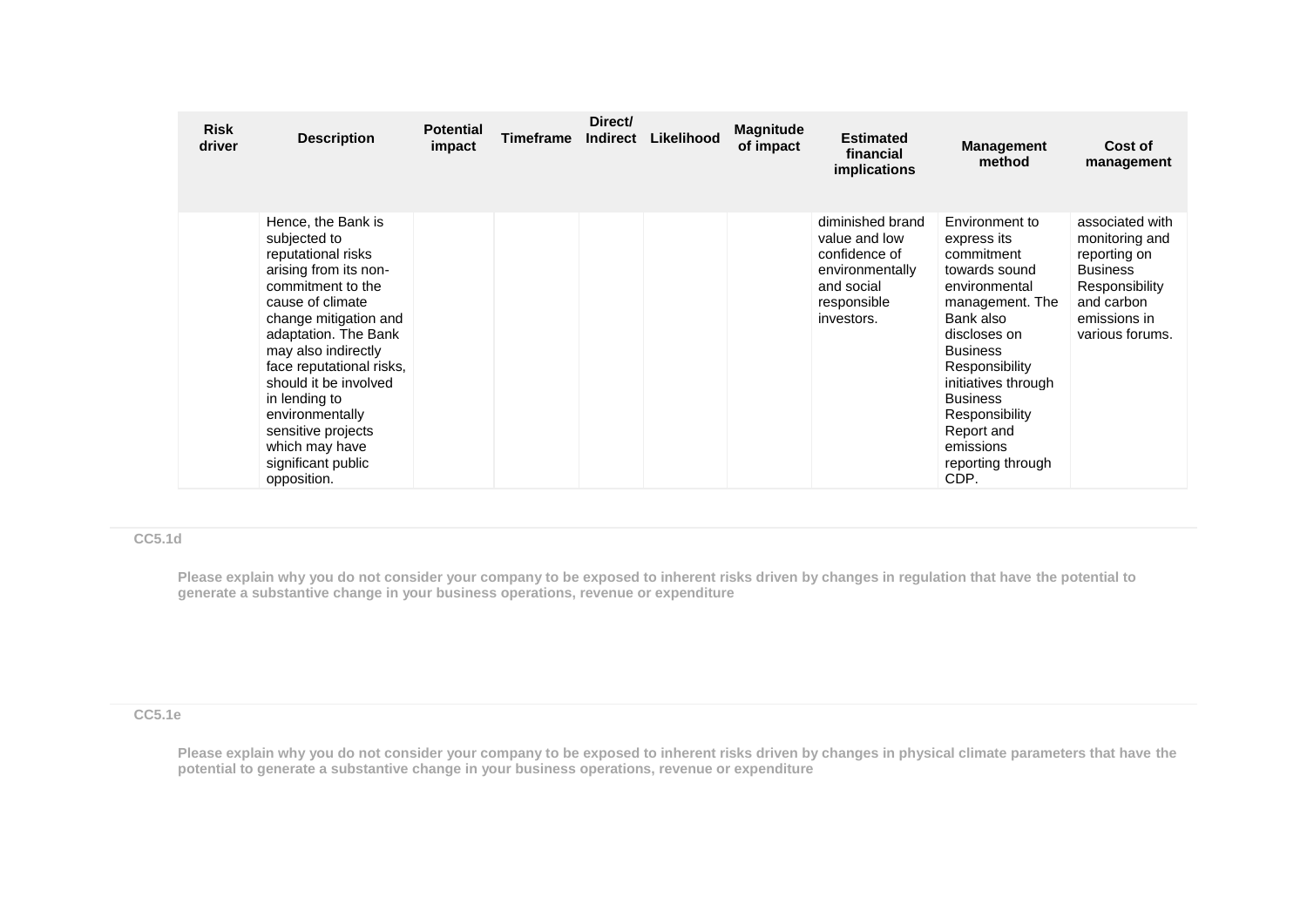#### **CC5.1f**

**Please explain why you do not consider your company to be exposed to inherent risks driven by changes in other climate-related developments that have the potential to generate a substantive change in your business operations, revenue or expenditure**

#### **Further Information**

#### **Page: CC6. Climate Change Opportunities**

#### **CC6.1**

**Have you identified any inherent climate change opportunities that have the potential to generate a substantive change in your business operations, revenue or expenditure? Tick all that apply**

Opportunities driven by changes in regulation Opportunities driven by changes in other climate-related developments

#### **CC6.1a**

**Please describe your inherent opportunities that are driven by changes in regulation**

| <b>Opportunity</b><br>driver | <b>Description</b> | <b>Potential impact</b> | <b>Timeframe</b> | Direct/Indirect | Likelihood  | <b>Magnitude</b><br>of impact | <b>Estimated</b><br>financial<br><i>implications</i> | <b>Management</b><br>method | Cost of<br>management |
|------------------------------|--------------------|-------------------------|------------------|-----------------|-------------|-------------------------------|------------------------------------------------------|-----------------------------|-----------------------|
| Product                      | Product            | Increased               | 3 to 6           | Indirect        | More likely | Low-                          | The financial                                        | Although there              | No additional         |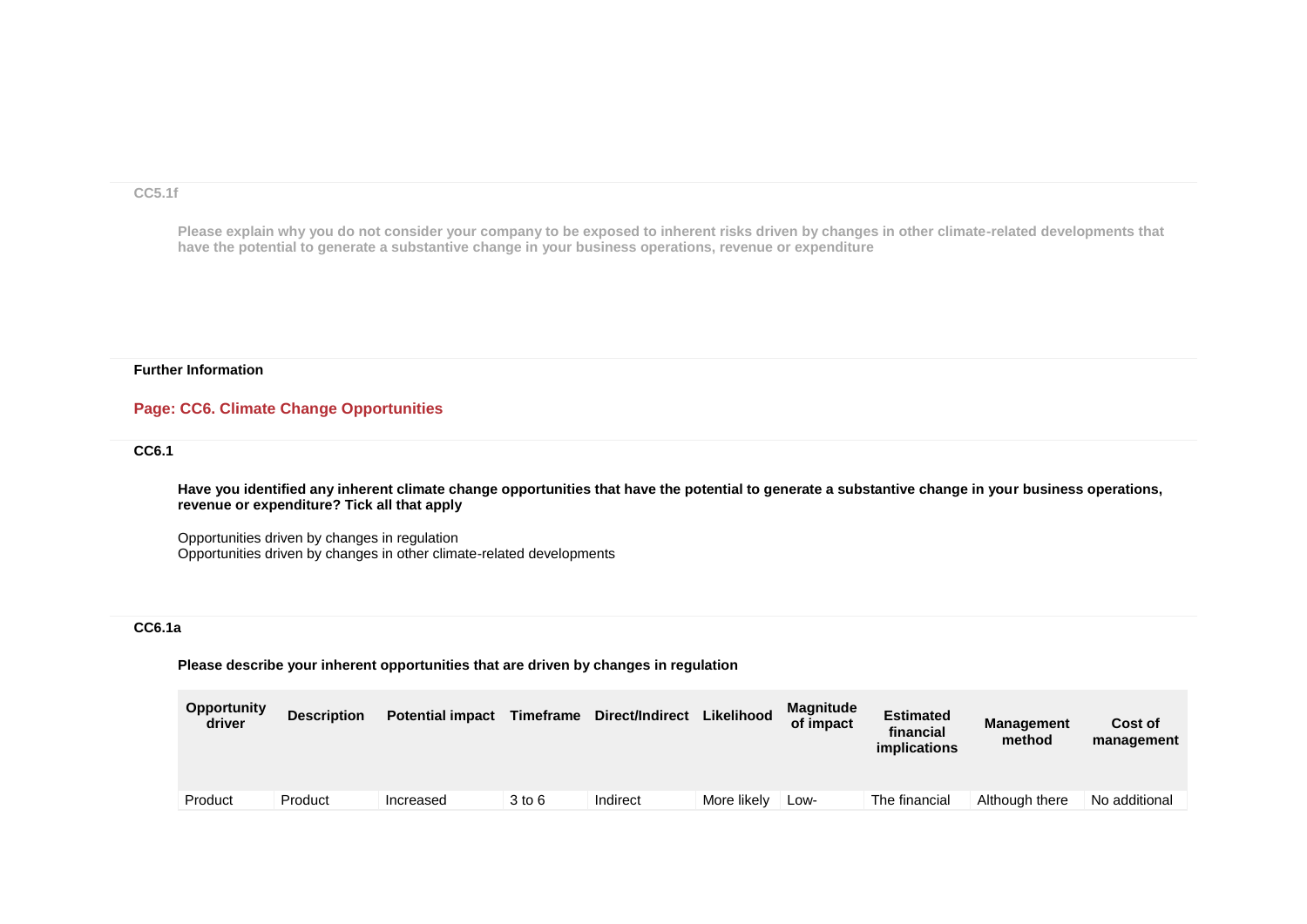| <b>Opportunity</b><br>driver                  | <b>Description</b>                                                                                                                                                                                                                                   | Potential impact Timeframe                               |                     | Direct/Indirect Likelihood |             | <b>Magnitude</b><br>of impact | <b>Estimated</b><br>financial<br>implications                                                                                                                                                                                         | <b>Management</b><br>method                                                                                                                                                                                                                                               | Cost of<br>management                                           |
|-----------------------------------------------|------------------------------------------------------------------------------------------------------------------------------------------------------------------------------------------------------------------------------------------------------|----------------------------------------------------------|---------------------|----------------------------|-------------|-------------------------------|---------------------------------------------------------------------------------------------------------------------------------------------------------------------------------------------------------------------------------------|---------------------------------------------------------------------------------------------------------------------------------------------------------------------------------------------------------------------------------------------------------------------------|-----------------------------------------------------------------|
| efficiency<br>regulations<br>and<br>standards | efficiency<br>regulations<br>and standards<br>may require<br>companies to<br>adopt new<br>technologies<br>and<br>implement<br>new projects.<br>This provides<br>the Bank a<br>business<br>opportunity to<br>lend to such<br>projects.                | demand for<br>existing<br>products/services              | years               | (Client)                   | than not    | medium                        | implications<br>would be<br>related to<br>increased<br>lending<br>portfolio and<br>resultant<br>business<br>opportunities<br>to lend to<br>clients in<br>adopting new<br>technologies                                                 | is no separate<br>segregation of<br>such business<br>opportunities to<br>be pursued<br>under climate<br>change<br>agenda, KMBL<br>continually<br>lends to<br>projects related<br>with technology<br>upgradation or<br>process<br>upgradation for<br>product<br>efficiency | costs of<br>management<br>might be<br>required                  |
| Fuel/energy<br>taxes and<br>regulations       | Increased<br>fuel/energy<br>taxes and<br>regulations<br>may lead to<br>energy<br>efficiency and<br>renewable<br>energy<br>projects taken<br>up by clients.<br>This provides<br>the Bank a<br>business<br>opportunity to<br>lend to such<br>projects. | Increased<br>demand for<br>existing<br>products/services | $1$ to $3$<br>years | Indirect<br>(Client)       | Very likely | Low-<br>medium                | The financial<br>implications<br>would be<br>related to<br>increased<br>lending<br>portfolio and<br>resultant<br>business<br>opportunities<br>to lend to<br>clients for<br>energy<br>efficiency /<br>renewable<br>energy<br>projects. | While the Bank<br>lends to project<br>related to<br>energy<br>efficiency and<br>renewable<br>energy, there is<br>no separate<br>segregation of<br>such business<br>opportunities to<br>be pursued<br>under climate<br>change agenda                                       | No additional<br>costs of<br>management<br>might be<br>required |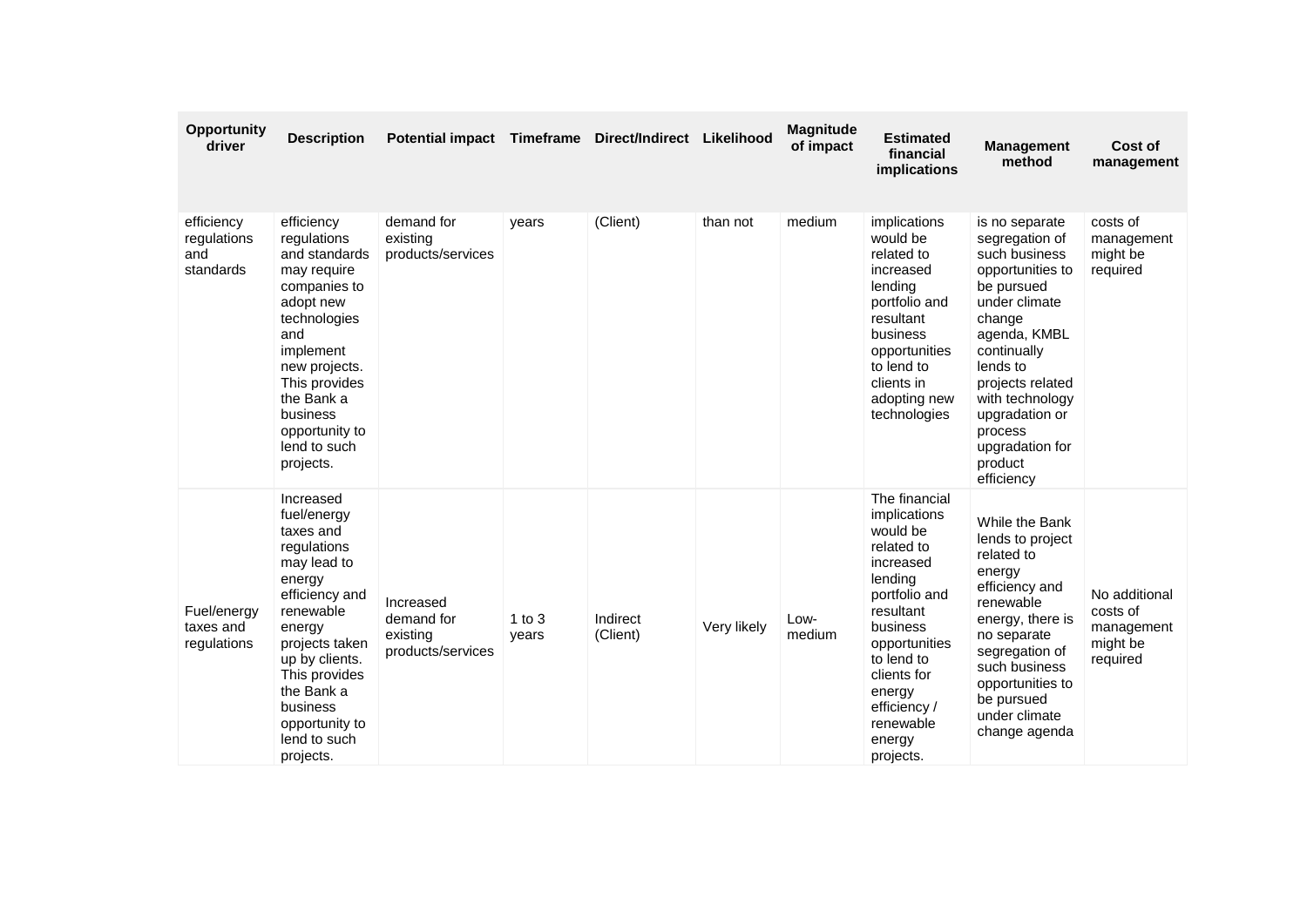## **CC6.1b**

**Please describe your inherent opportunities that are driven by changes in physical climate parameters**

## **CC6.1c**

## **Please describe your inherent opportunities that are driven by changes in other climate-related developments**

| <b>Opportunity</b><br>driver | <b>Description</b>                                                                                                                                                                                  | <b>Potential</b><br>impact            | Timeframe         | Direct/<br><b>Indirect</b> | Likelihood | <b>Magnitude</b><br>of impact | <b>Estimated</b><br>financial<br>implications                                                                                                                                                            | <b>Management</b><br>method                                                                                                                                                                                                                                                                                          | Cost of<br>management                                                                                                                                                                                                                                                      |
|------------------------------|-----------------------------------------------------------------------------------------------------------------------------------------------------------------------------------------------------|---------------------------------------|-------------------|----------------------------|------------|-------------------------------|----------------------------------------------------------------------------------------------------------------------------------------------------------------------------------------------------------|----------------------------------------------------------------------------------------------------------------------------------------------------------------------------------------------------------------------------------------------------------------------------------------------------------------------|----------------------------------------------------------------------------------------------------------------------------------------------------------------------------------------------------------------------------------------------------------------------------|
| Reputation                   | Participating in<br>climate change<br>advocacy and<br>voluntary<br>disclosures on<br>climate change<br>will help the<br>Bank enhance<br>its reputation as<br>a responsible<br>corporate<br>citizen. | Other:<br>Increased<br>brand<br>value | 1 to $3$<br>years | Direct                     | Likely     | Low-<br>medium                | There might not<br>be any direct<br>financial<br>implications but<br>increased brand<br>value of the Bank<br>will enable the<br>Bank to expand<br>its business and<br>attract and retain<br>best talent. | The Bank has<br>adopted a Policy<br>Statement on<br>Environment to<br>express its<br>commitment towards<br>sound<br>environmental<br>management,<br>disclose on<br><b>Business</b><br>Responsibility<br>initiatives through<br><b>Business</b><br>Responsibility<br>Report and<br>emissions reporting<br>through CDP | The cost<br>management<br>includes costs<br>associated with<br>monitoring and<br>reporting on<br><b>Business</b><br>Responsibility and<br>carbon emissions<br>in various forums.<br>participating in<br>industry forums<br>and thought<br>leaderships on<br>climate change |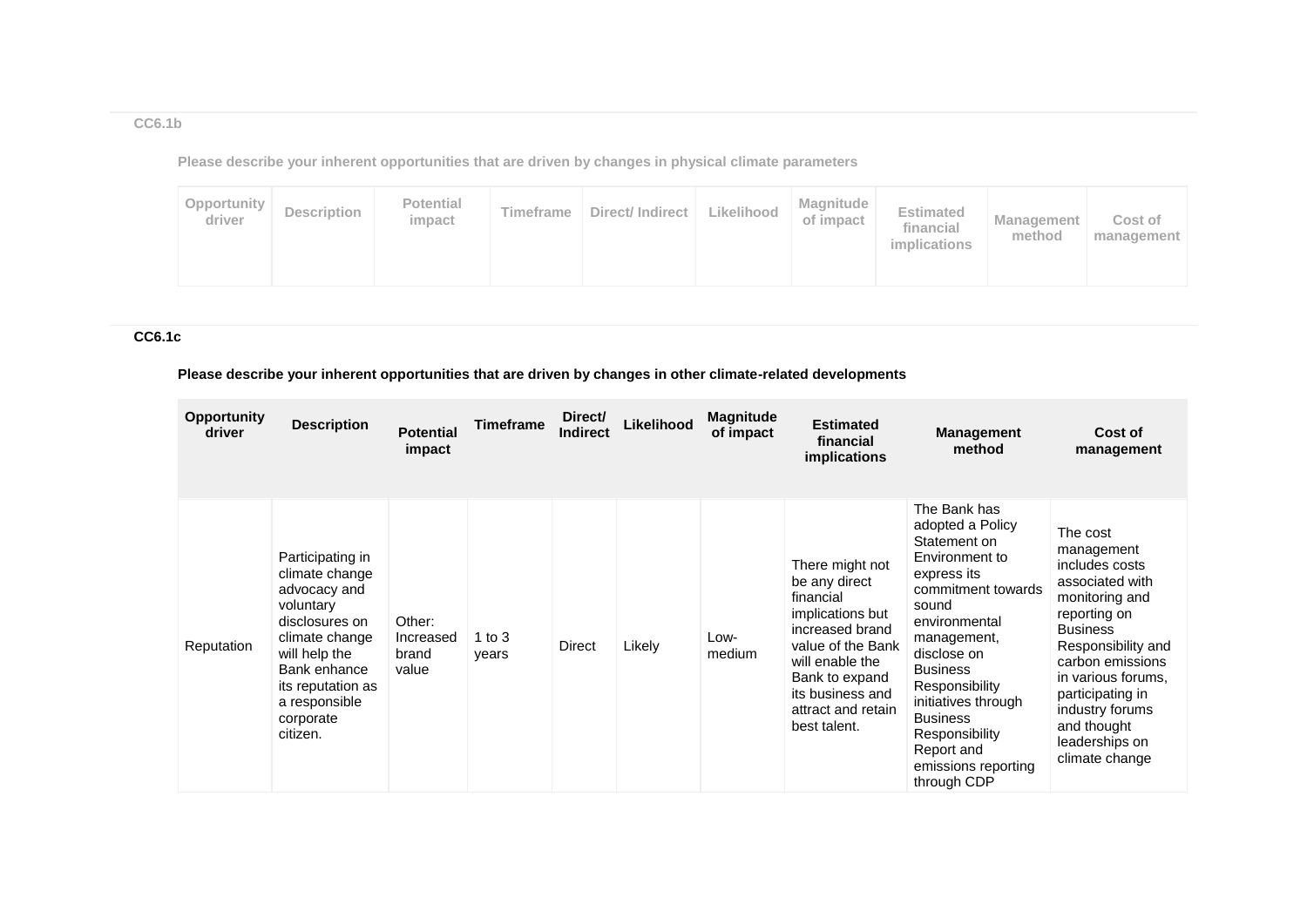#### **CC6.1d**

**Please explain why you do not consider your company to be exposed to inherent opportunities driven by changes in regulation that have the potential to generate a substantive change in your business operations, revenue or expenditure**

#### **CC6.1e**

**Please explain why you do not consider your company to be exposed to inherent opportunities driven by changes in physical climate parameters that have the potential to generate a substantive change in your business operations, revenue or expenditure**

Currently we do not anticipate significant opportunities driven by physical climate parameter that will have the potential to generate a substantive change in the Bank's business operations, revenue or expenditure.

#### **CC6.1f**

**Please explain why you do not consider your company to be exposed to inherent opportunities driven by changes in other climate-related developments that have the potential to generate a substantive change in your business operations, revenue or expenditure**

#### **Further Information**

**Module: GHG Emissions Accounting, Energy and Fuel Use, and Trading**

**Page: CC7. Emissions Methodology**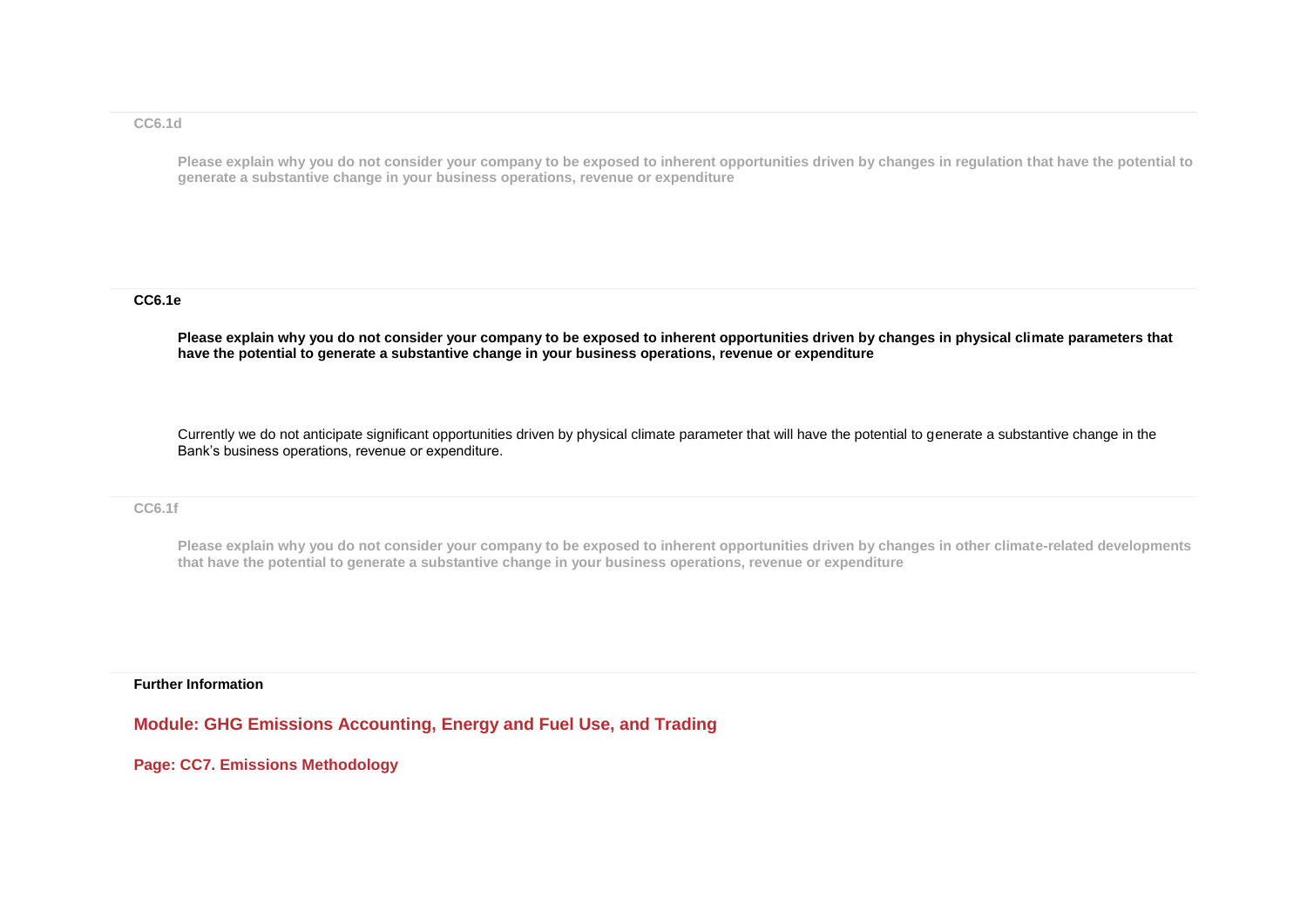## **CC7.1**

**Please provide your base year and base year emissions (Scopes 1 and 2)**

| <b>Scope</b>             | Base year                            | Base year emissions (metric tonnes CO2e) |
|--------------------------|--------------------------------------|------------------------------------------|
| Scope 1                  | Mon 01 Apr 2013 - Mon 31 Mar<br>2014 | 56.82                                    |
| Scope 2 (location-based) | Mon 01 Apr 2013 - Mon 31 Mar<br>2014 | 14003.08                                 |
| Scope 2 (market-based)   |                                      |                                          |

## **CC7.2**

**Please give the name of the standard, protocol or methodology you have used to collect activity data and calculate Scope 1 and Scope 2 emissions** 

**Please select the published methodologies that you use**

IPCC Guidelines for National Greenhouse Gas Inventories, 2006

#### **CC7.2a**

**If you have selected "Other" in CC7.2 please provide details of the standard, protocol or methodology you have used to collect activity data and calculate Scope 1 and Scope 2 emissions**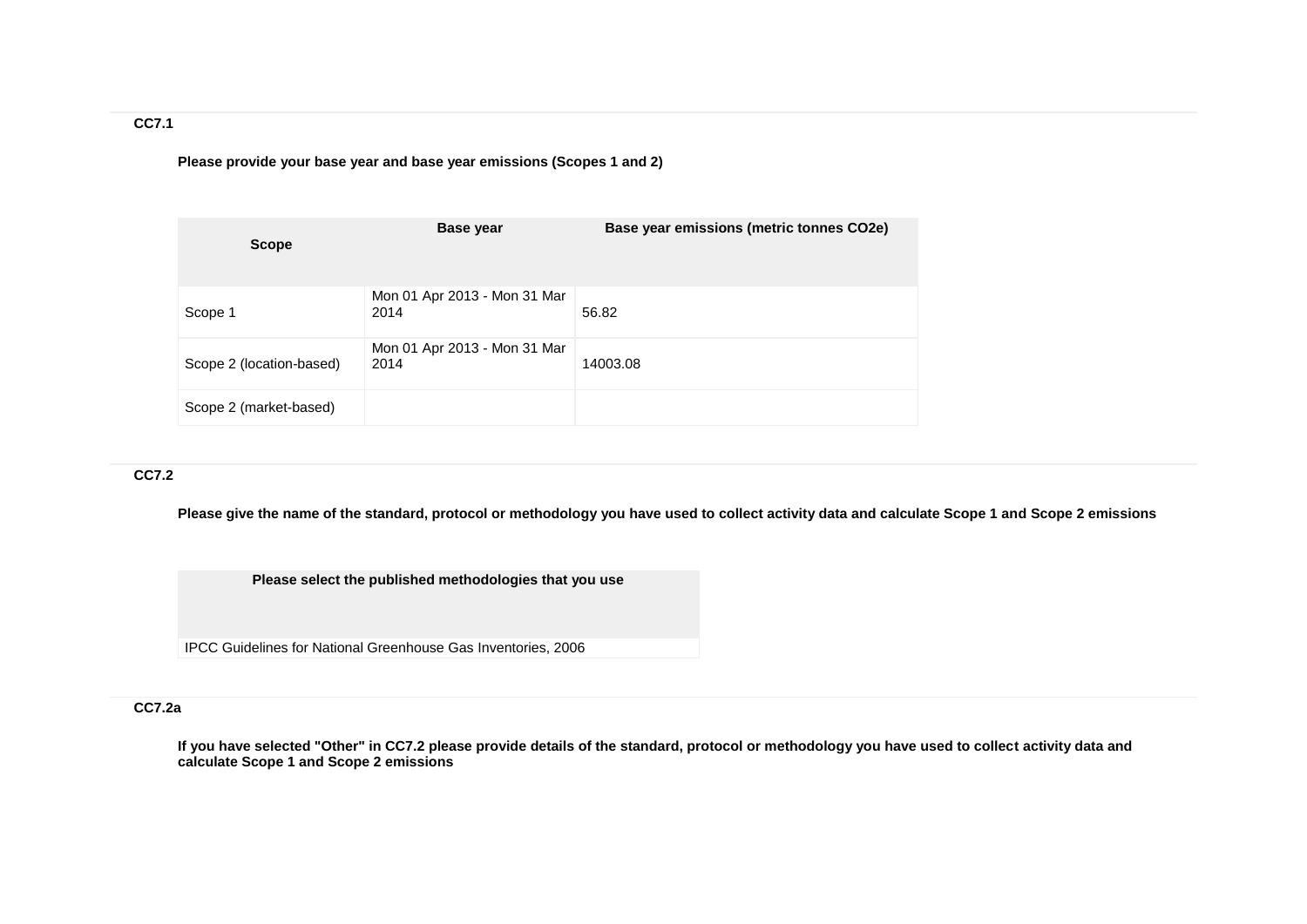#### **CC7.3**

## **Please give the source for the global warming potentials you have used**

| CO <sub>2</sub> | IPCC Fourth Assessment Report (AR4 - 100 year) |
|-----------------|------------------------------------------------|

## **CC7.4**

**Please give the emissions factors you have applied and their origin; alternatively, please attach an Excel spreadsheet with this data at the bottom of this page**

| <b>Fuel/Material/Energy</b> | <b>Emission Factor</b> | Unit                                  | Reference                     |
|-----------------------------|------------------------|---------------------------------------|-------------------------------|
|                             |                        |                                       |                               |
|                             |                        |                                       |                               |
|                             |                        |                                       |                               |
| Diesel/Gas oil              | 0.07806                | metric tonnes CO <sub>2</sub> per MWh | Diesel - 2006 IPCC            |
| Electricity                 | 0.82                   | metric tonnes CO <sub>2</sub> per MWh | CEA CO2 database - Version 11 |

## **Further Information**

## **Page: CC8. Emissions Data - (1 Apr 2016 - 31 Mar 2017)**

**CC8.1**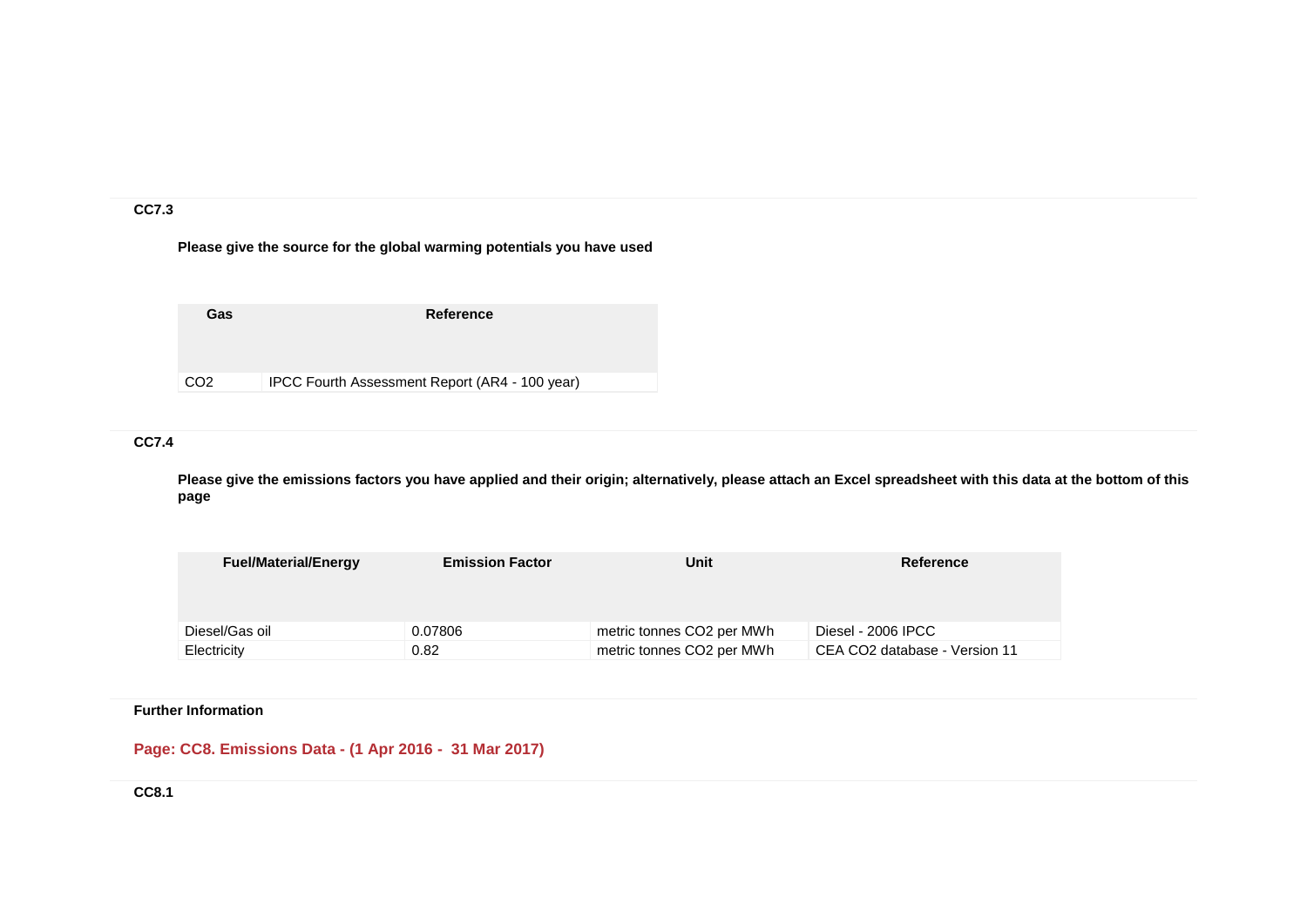**Please select the boundary you are using for your Scope 1 and 2 greenhouse gas inventory**

Operational control

## **CC8.2**

**Please provide your gross global Scope 1 emissions figures in metric tonnes CO2e**

138.78

**CC8.3**

**Please describe your approach to reporting Scope 2 emissions**

| Scope 2, location-<br>based                              | Scope 2, market-based                                                                                                                                                                   | <b>Comment</b>                                                                                                                                                                                                                   |
|----------------------------------------------------------|-----------------------------------------------------------------------------------------------------------------------------------------------------------------------------------------|----------------------------------------------------------------------------------------------------------------------------------------------------------------------------------------------------------------------------------|
| We are reporting a<br>Scope 2, location-<br>based figure | We have no operations where we are able to access<br>electricity supplier emissions factors or residual emissions<br>factors and are unable to report a Scope 2, market-based<br>figure | Electricity purchased by all our locations is sourced through the national<br>grid. We do not have any specific contractual instruments that may<br>include energy attribute certificates or supplier specific emission factors. |

## **CC8.3a**

**Please provide your gross global Scope 2 emissions figures in metric tonnes CO2e**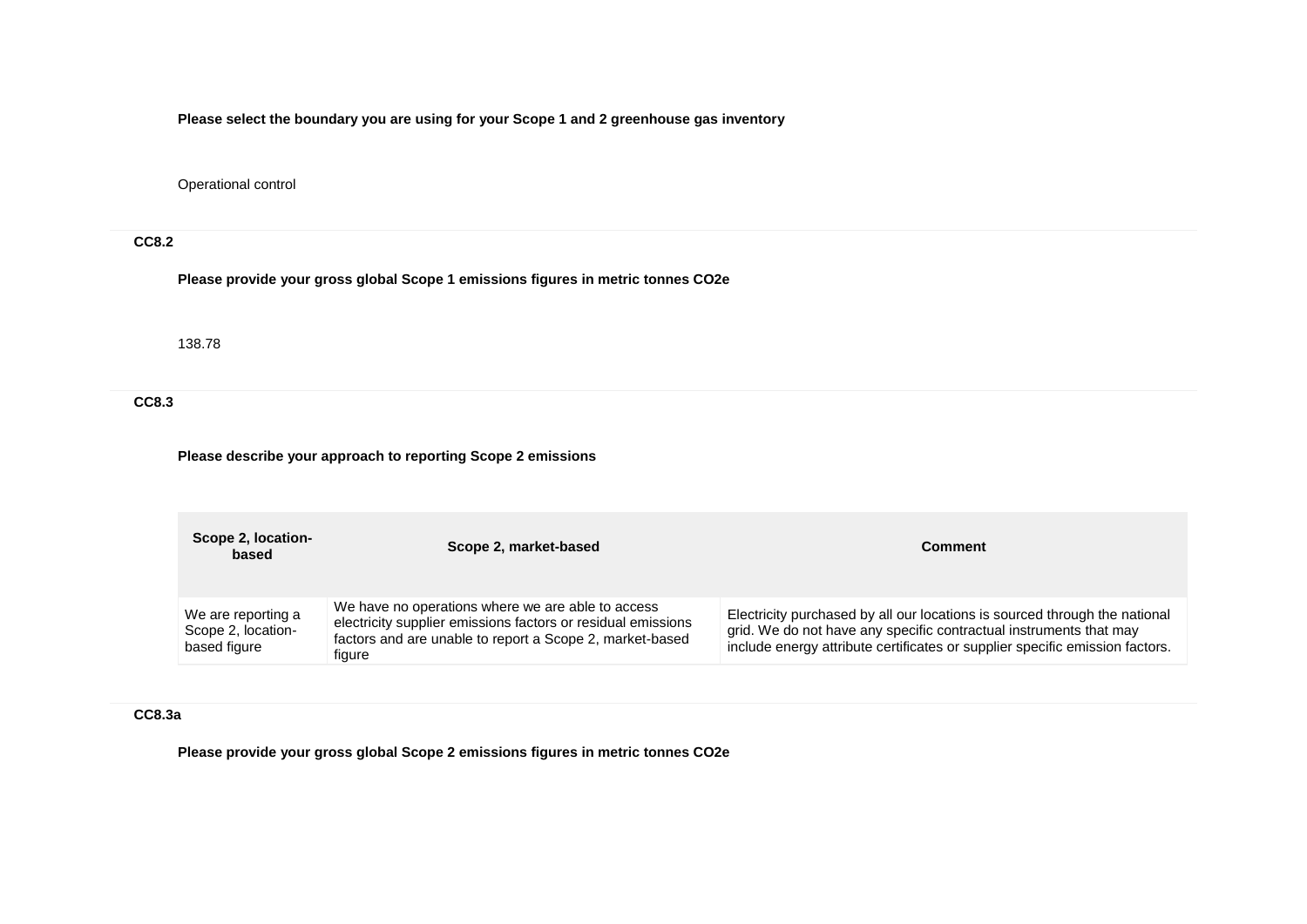| Scope 2, location-<br>based | Scope 2, market-based (if<br>applicable) | Comment                                                                                                                                                                                                                       |
|-----------------------------|------------------------------------------|-------------------------------------------------------------------------------------------------------------------------------------------------------------------------------------------------------------------------------|
| 21635.82                    |                                          | Electricity purchased by all our locations is sourced through the national grid. We do not have any specific<br>contractual instruments that may include energy attribute certificates or supplier specific emission factors. |

## **CC8.4**

**Are there any sources (e.g. facilities, specific GHGs, activities, geographies, etc.) of Scope 1 and Scope 2 emissions that are within your selected reporting boundary which are not included in your disclosure?**

#### Yes

#### **CC8.4a**

**Please provide details of the sources of Scope 1 and Scope 2 emissions that are within your selected reporting boundary which are not included in your disclosure**

| <b>Source</b>                        | Relevance of<br>Relevance of<br>location-based<br>Scope 1<br>Scope 2<br>emissions from<br>emissions from<br>this source<br>this source |                                                     | Relevance of<br>market-based<br>Scope 2<br>emissions<br>from this<br>source (if<br>applicable) | Explain why the source is excluded                                                                                                                                                                                                                                                                                                                                                                                          |
|--------------------------------------|----------------------------------------------------------------------------------------------------------------------------------------|-----------------------------------------------------|------------------------------------------------------------------------------------------------|-----------------------------------------------------------------------------------------------------------------------------------------------------------------------------------------------------------------------------------------------------------------------------------------------------------------------------------------------------------------------------------------------------------------------------|
| 1.369<br>branches and<br>2,163 ATM's | Emissions are<br>relevant but not<br>yet calculated                                                                                    | Emissions are<br>relevant but not<br>yet calculated | No emissions<br>from this<br>source                                                            | The Bank has made an attempt to capture the emissions from six of its corporate<br>offices, which include three key corporate offices in Mumbai (Kotak Infiniti, Malad<br>(East) and 27BKC, 12 BKC Bandra Kurla Complex) and two key offices from Delhi<br>(Noida and Aerocity) and one Bangalore (MG Road) which houses approximately<br>13.63% of our workforce excluding other Kotak group companies. The Bank is in the |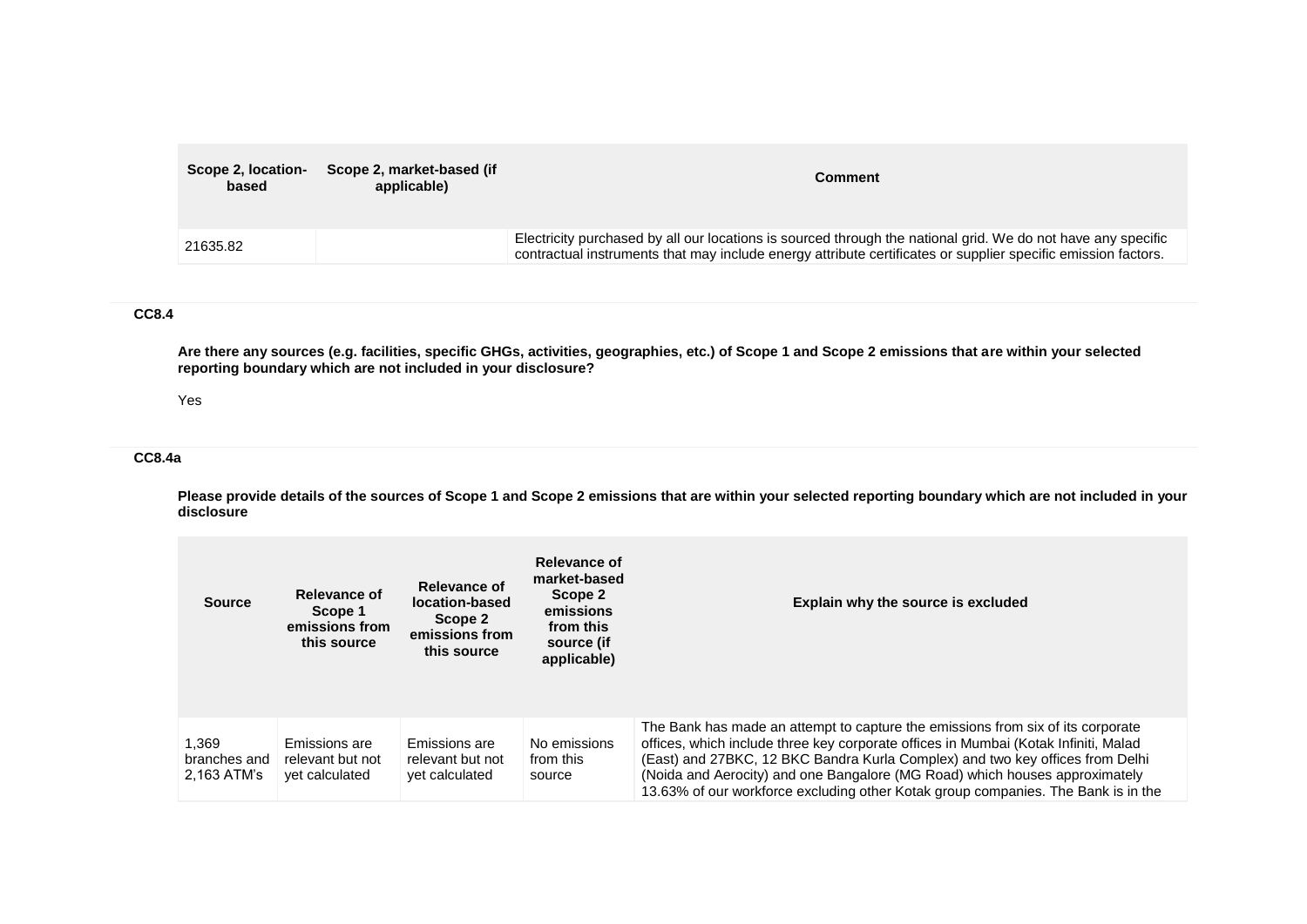| <b>Source</b> | Relevance of<br>Scope 1<br>emissions from<br>this source | <b>Relevance of</b><br>location-based<br>Scope 2<br>emissions from<br>this source | Relevance of<br>market-based<br>Scope 2<br>emissions<br>from this<br>source (if<br>applicable) | Explain why the source is excluded                                                                                                                                                                           |
|---------------|----------------------------------------------------------|-----------------------------------------------------------------------------------|------------------------------------------------------------------------------------------------|--------------------------------------------------------------------------------------------------------------------------------------------------------------------------------------------------------------|
|               |                                                          |                                                                                   |                                                                                                | process of establishing systems to capture emissions details from other relevant<br>locations. Bank is in the process of establishing systems to capture emissions details<br>from other relevant locations. |

## **CC8.5**

**Please estimate the level of uncertainty of the total gross global Scope 1 and 2 emissions figures that you have supplied and specify the sources of uncertainty in your data gathering, handling and calculations**

| <b>Scope</b>             | <b>Uncertainty range</b> | <b>Main sources of uncertainty</b> | Please expand on the<br>uncertainty in your data |
|--------------------------|--------------------------|------------------------------------|--------------------------------------------------|
| Scope 1                  | Less than or equal to 2% | No Sources of Uncertainty          |                                                  |
| Scope 2 (location-based) | Less than or equal to 2% | No Sources of Uncertainty          |                                                  |
| Scope 2 (market-based)   |                          |                                    |                                                  |

## **CC8.6**

**Please indicate the verification/assurance status that applies to your reported Scope 1 emissions**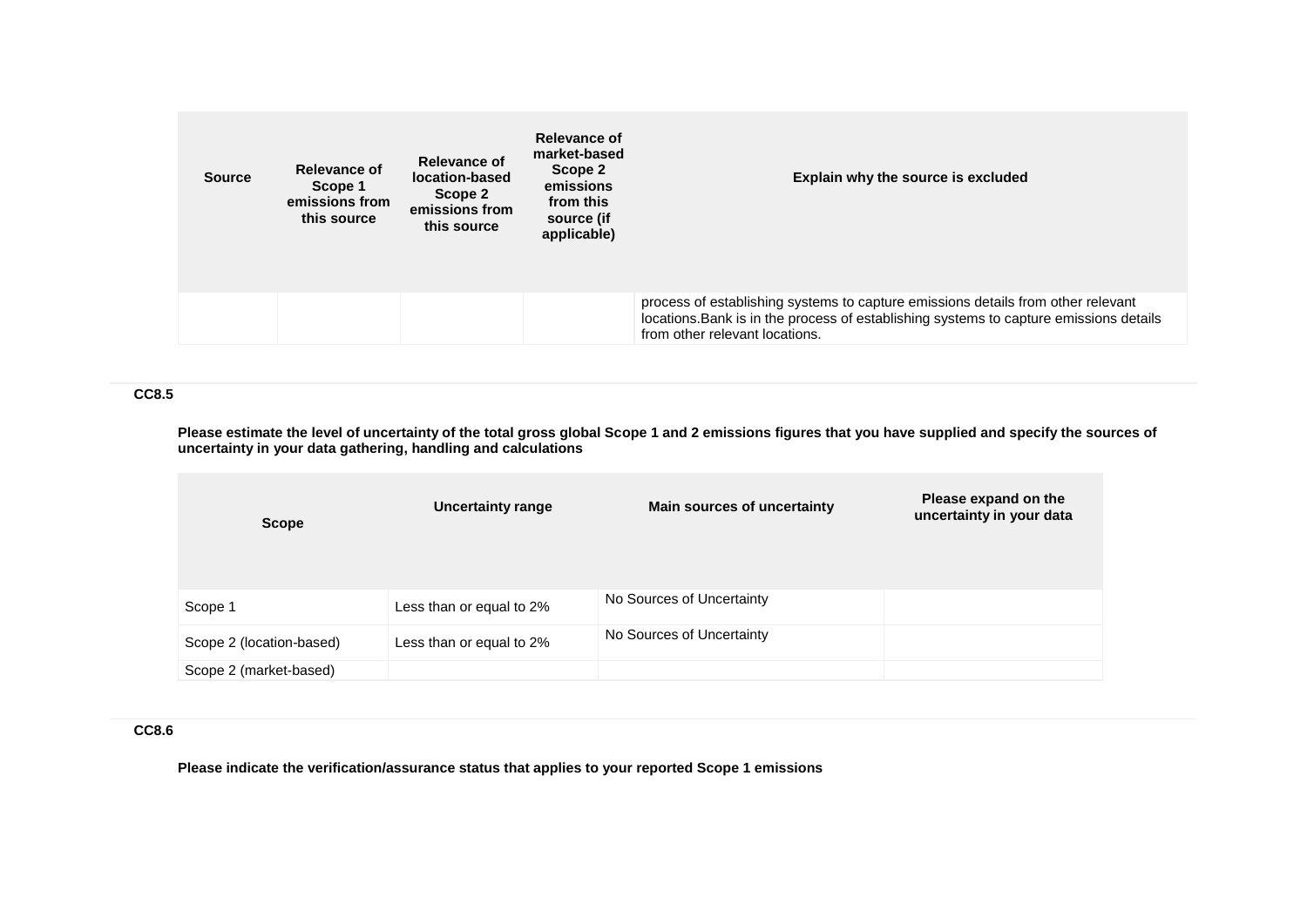No third party verification or assurance

#### **CC8.6a**

**Please provide further details of the verification/assurance undertaken for your Scope 1 emissions, and attach the relevant statements**

| <b>Verification or</b><br>assurance cycle<br>in place | Status in the<br>current<br>reporting year | Tvpe of<br>verification or<br>assurance | Attach the statement | <b>Page/section reference</b> | <b>Relevant standard</b> | <b>Proportion of reported</b><br>Scope 1 emissions<br>verified $(\% )$ |
|-------------------------------------------------------|--------------------------------------------|-----------------------------------------|----------------------|-------------------------------|--------------------------|------------------------------------------------------------------------|
|-------------------------------------------------------|--------------------------------------------|-----------------------------------------|----------------------|-------------------------------|--------------------------|------------------------------------------------------------------------|

#### **CC8.6b**

**Please provide further details of the regulatory regime to which you are complying that specifies the use of Continuous Emission Monitoring Systems (CEMS)**

| <b>Regulation</b> | % of emissions covered by the system | <b>Compliance period</b> | <b>Evidence of submission</b> |
|-------------------|--------------------------------------|--------------------------|-------------------------------|
|-------------------|--------------------------------------|--------------------------|-------------------------------|

## **CC8.7**

**Please indicate the verification/assurance status that applies to at least one of your reported Scope 2 emissions figures**

No third party verification or assurance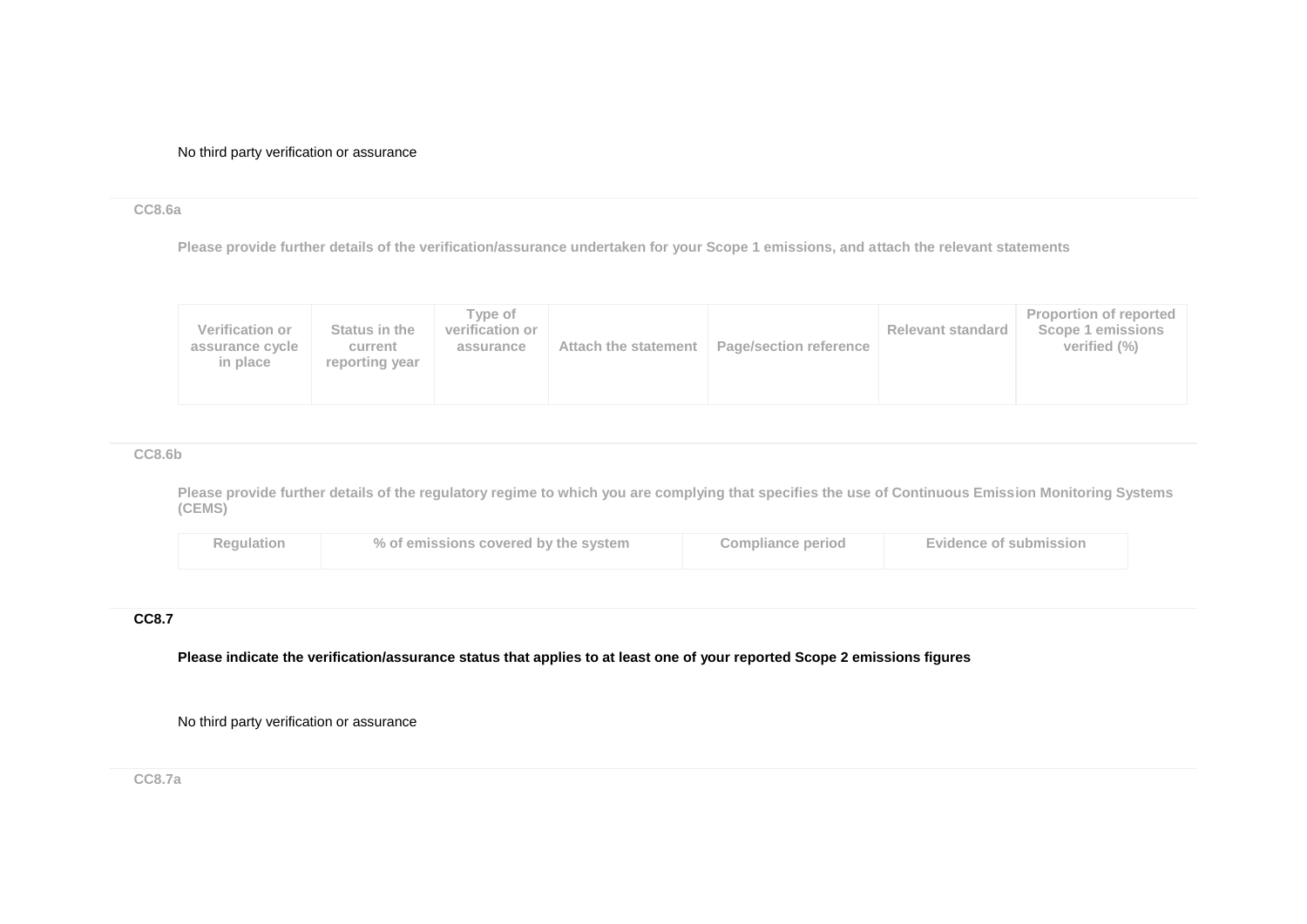Please provide further details of the verification/assurance undertaken for your location-based and/or market-based Scope 2 emissions, and attach the relevant statements

| Location-<br>based or<br>market-based<br>figure? | <b>Verification or</b><br>assurance<br>cycle in place | Status in the<br>current<br>reporting year | Tvpe of<br>verification<br>or assurance | Attach the<br>statement | Page/Section<br>reference | Relevant<br>standard | <b>Proportion of</b><br>reported Scope 2<br>emissions verified<br>$(\%)$ |
|--------------------------------------------------|-------------------------------------------------------|--------------------------------------------|-----------------------------------------|-------------------------|---------------------------|----------------------|--------------------------------------------------------------------------|
|--------------------------------------------------|-------------------------------------------------------|--------------------------------------------|-----------------------------------------|-------------------------|---------------------------|----------------------|--------------------------------------------------------------------------|

## **CC8.8**

**Please identify if any data points have been verified as part of the third party verification work undertaken, other than the verification of emissions figures reported in CC8.6, CC8.7 and CC14.2**

| Additional data points verified | <b>Comment</b> |
|---------------------------------|----------------|
| No additional data verified     |                |

#### **CC8.9**

**Are carbon dioxide emissions from biologically sequestered carbon relevant to your organization?**

No

**CC8.9a**

**Please provide the emissions from biologically sequestered carbon relevant to your organization in metric tonnes CO2**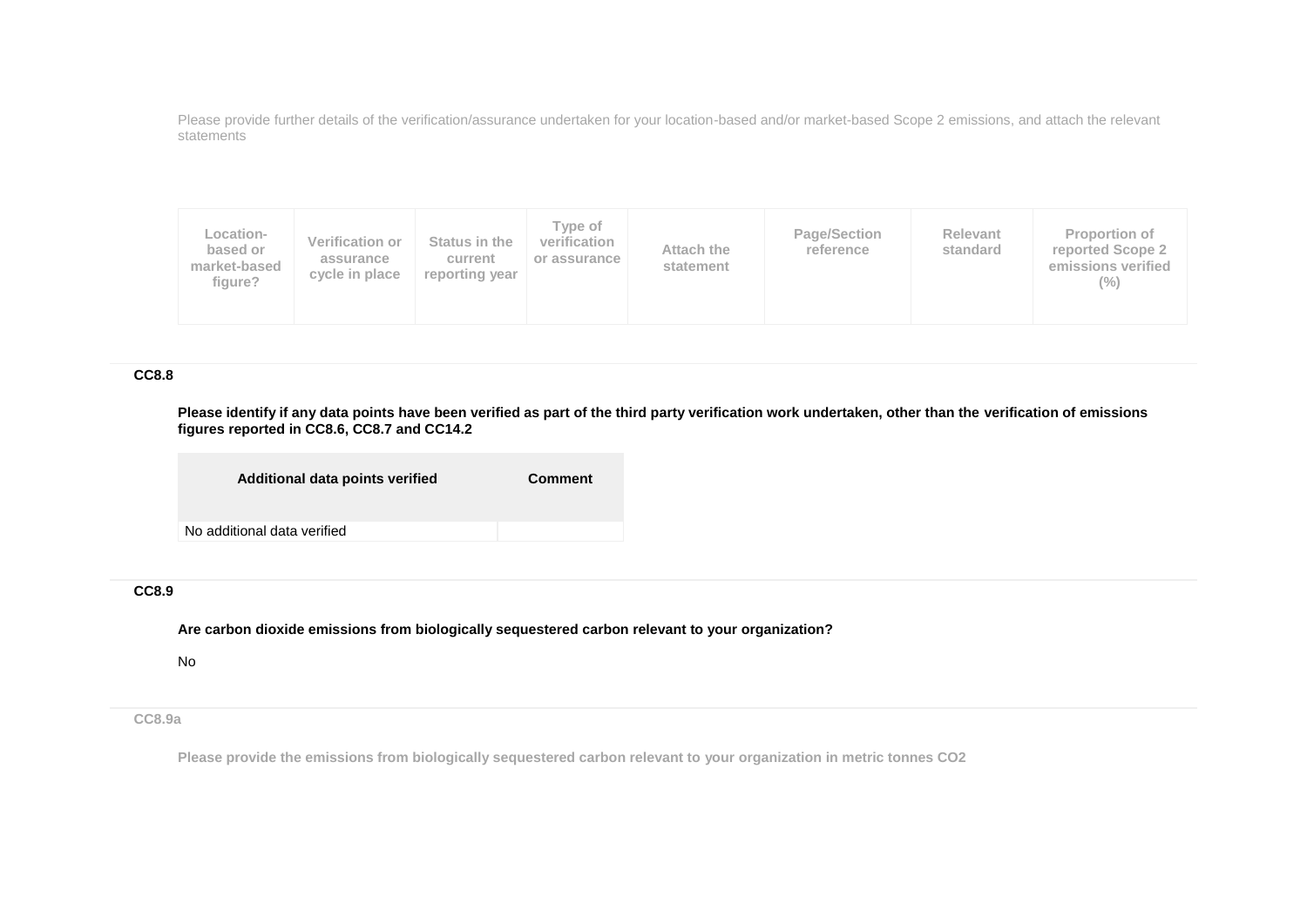## **Further Information**

## **Page: CC9. Scope 1 Emissions Breakdown - (1 Apr 2016 - 31 Mar 2017)**

## **CC9.1**

**Do you have Scope 1 emissions sources in more than one country?**

#### No

#### **CC9.1a**

**Please break down your total gross global Scope 1 emissions by country/region**

| <b>Country/Region</b> | Scope 1 metric tonnes CO <sub>2e</sub> |
|-----------------------|----------------------------------------|
|                       |                                        |
|                       |                                        |

#### **CC9.2**

**Please indicate which other Scope 1 emissions breakdowns you are able to provide (tick all that apply)**

By facility By GHG type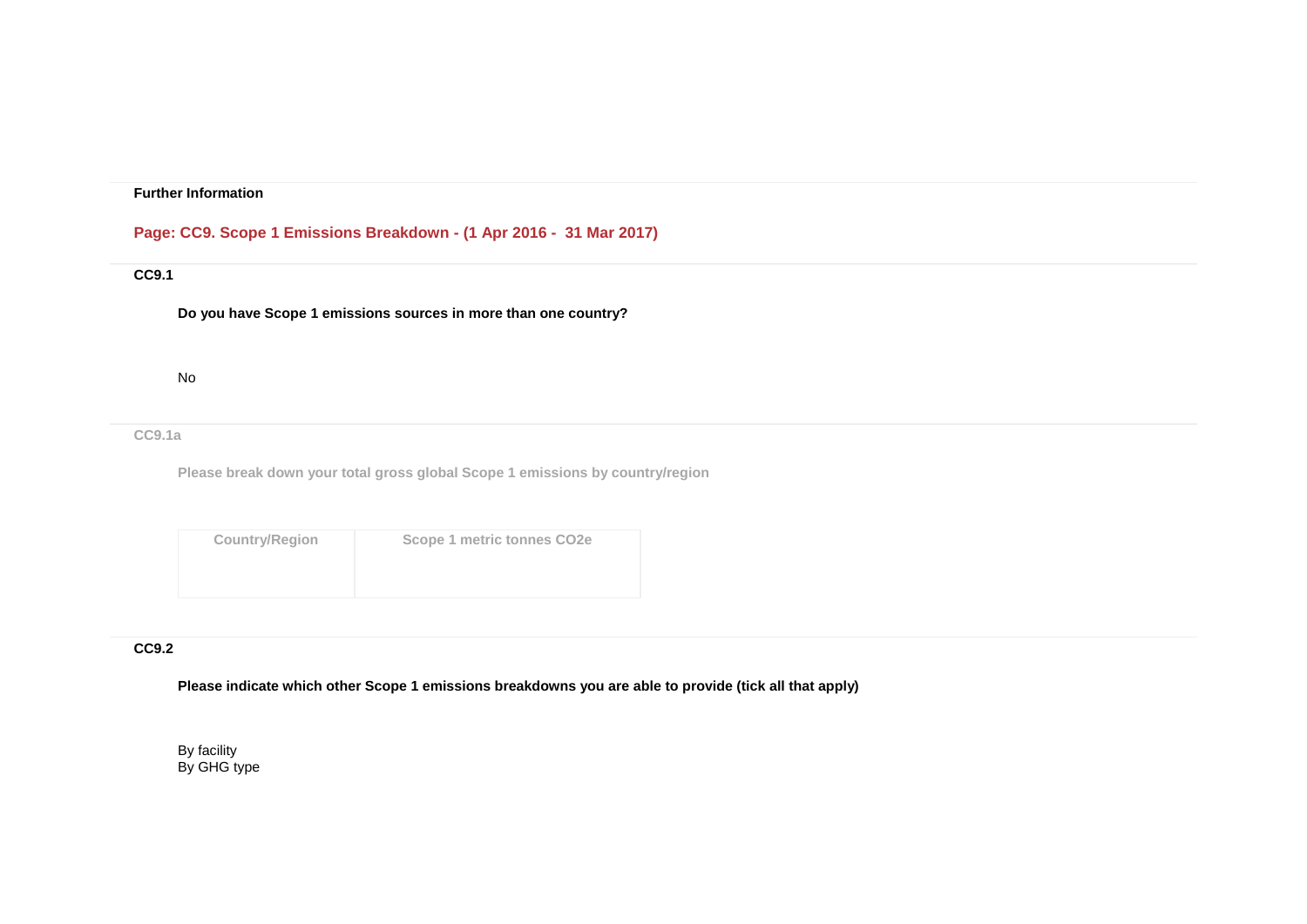## **CC9.2a**

**Please break down your total gross global Scope 1 emissions by business division**

| <b>Business division</b> | Scope 1 emissions (metric tonnes CO2e) |
|--------------------------|----------------------------------------|
|                          |                                        |
|                          |                                        |
|                          |                                        |

## **CC9.2b**

## **Please break down your total gross global Scope 1 emissions by facility**

| <b>Facility</b>                                             | Scope 1 emissions<br>(metric tonnes CO2e) | Latitude | Longitude |
|-------------------------------------------------------------|-------------------------------------------|----------|-----------|
| 12 BKC, Bandra Kurla complex, Mumbai                        | 13.84                                     | 19.061   | 72.861    |
| 27 BKC, Bandra Kurla complex, Mumbai                        | 16.11                                     | 19.061   | 72.865    |
| Kotak Infinity, Malad (E), Mumbai                           | 18.74                                     | 19.177   | 72.882    |
| Plot no 7, Sector 125, Noida                                | 51.77                                     | 28.54    | 77.33     |
| Aerocity, Asset no 9, IBIS Commercial<br>Complex, New Delhi | 0                                         | 28.54    | 77.12     |
| MG. Road, Bangalore                                         | 38.32                                     | 12.975   | 77.609    |

## **CC9.2c**

**Please break down your total gross global Scope 1 emissions by GHG type**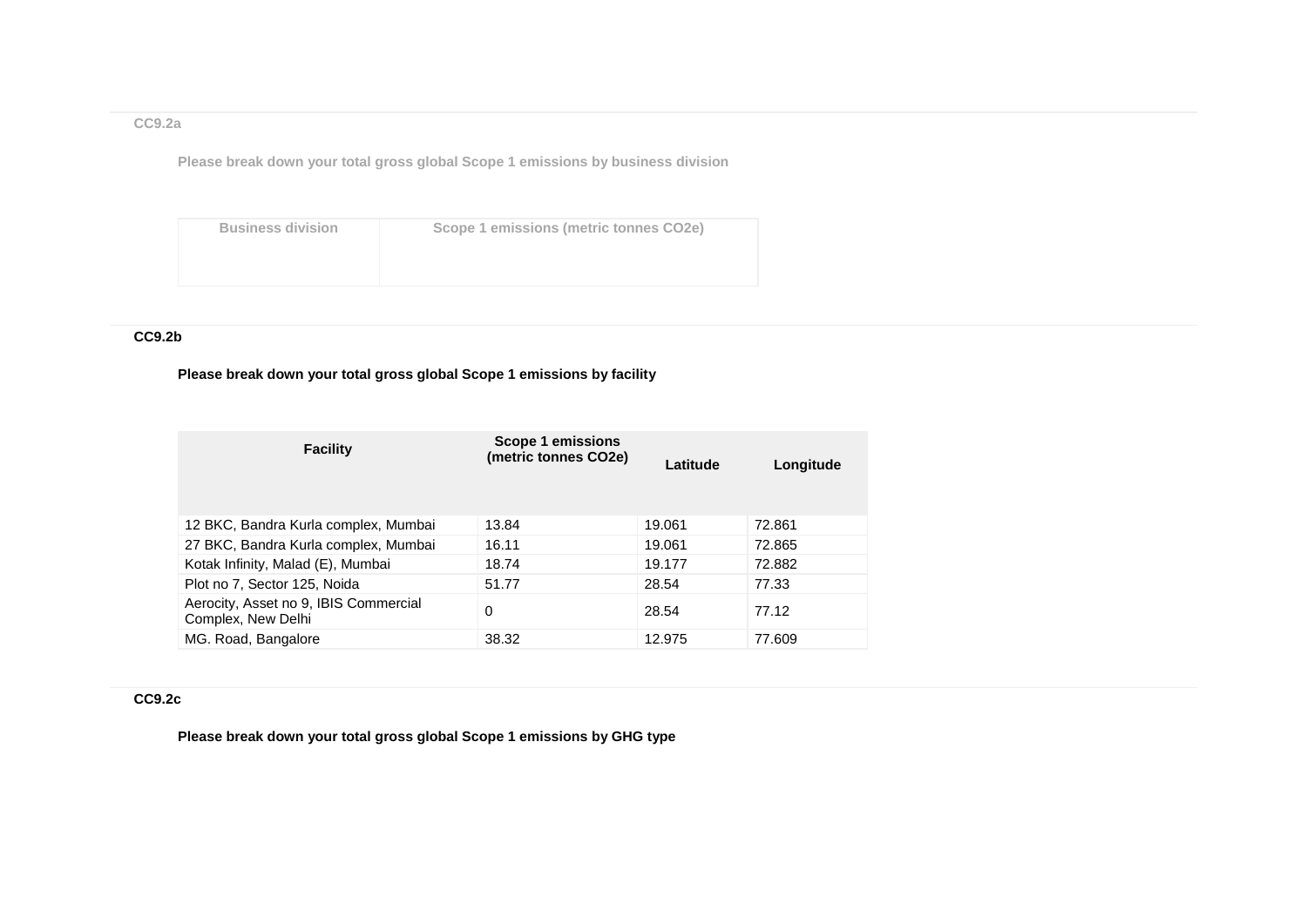| <b>GHG type</b> | Scope 1 emissions (metric tonnes CO2e) |
|-----------------|----------------------------------------|
| CO <sub>2</sub> | 136.40                                 |
| CH <sub>4</sub> | 0.15                                   |
| <b>N2O</b>      | 2.22                                   |

## **CC9.2d**

**Please break down your total gross global Scope 1 emissions by activity**

| Activity | Scope 1 emissions (metric tonnes CO2e) |
|----------|----------------------------------------|
|          |                                        |
|          |                                        |

## **Further Information**

## **Page: CC10. Scope 2 Emissions Breakdown - (1 Apr 2016 - 31 Mar 2017)**

## **CC10.1**

**Do you have Scope 2 emissions sources in more than one country?**

## No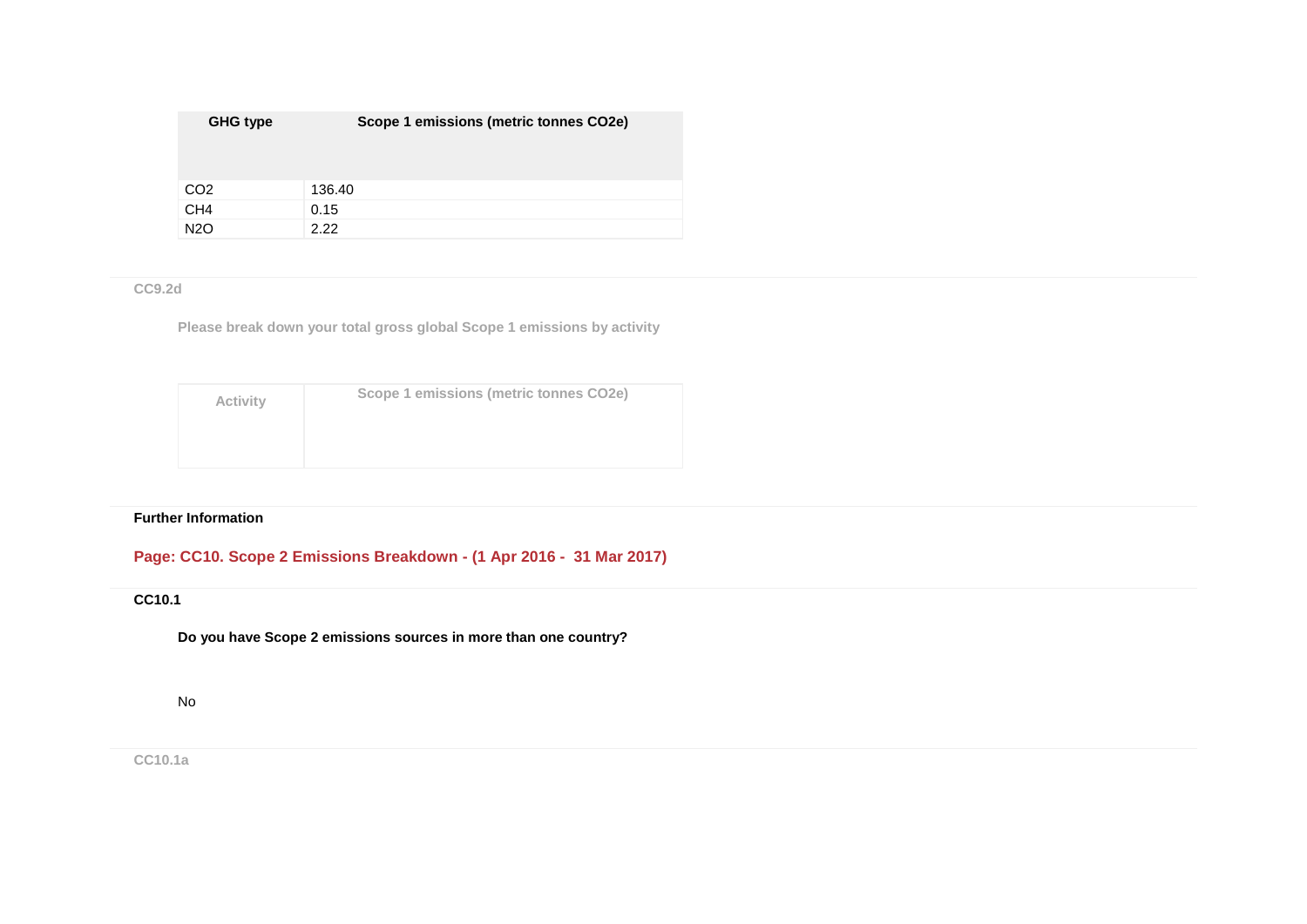**Please break down your total gross global Scope 2 emissions and energy consumption by country/region**

| <b>Purchased and</b><br>Scope 2, market-based (metric<br><b>Country/Region</b><br>Scope 2, location-based (metric<br>consumed electricity.<br>tonnes CO <sub>2</sub> e)<br>tonnes CO <sub>2</sub> e)<br>heat, steam or cooling<br>(MWh) | Purchased and consumed low carbon<br>electricity, heat, steam or cooling<br>accounted in market-based approach<br>(MWh) |
|-----------------------------------------------------------------------------------------------------------------------------------------------------------------------------------------------------------------------------------------|-------------------------------------------------------------------------------------------------------------------------|
|-----------------------------------------------------------------------------------------------------------------------------------------------------------------------------------------------------------------------------------------|-------------------------------------------------------------------------------------------------------------------------|

## **CC10.2**

**Please indicate which other Scope 2 emissions breakdowns you are able to provide (tick all that apply)**

By facility

## **CC10.2a**

**Please break down your total gross global Scope 2 emissions by business division**

| Scope 2, location-based<br><b>Business division</b><br>(metric tonnes CO2e)<br>Scope 2, market-based<br>(metric tonnes CO2e) |
|------------------------------------------------------------------------------------------------------------------------------|
|------------------------------------------------------------------------------------------------------------------------------|

## **CC10.2b**

**Please break down your total gross global Scope 2 emissions by facility**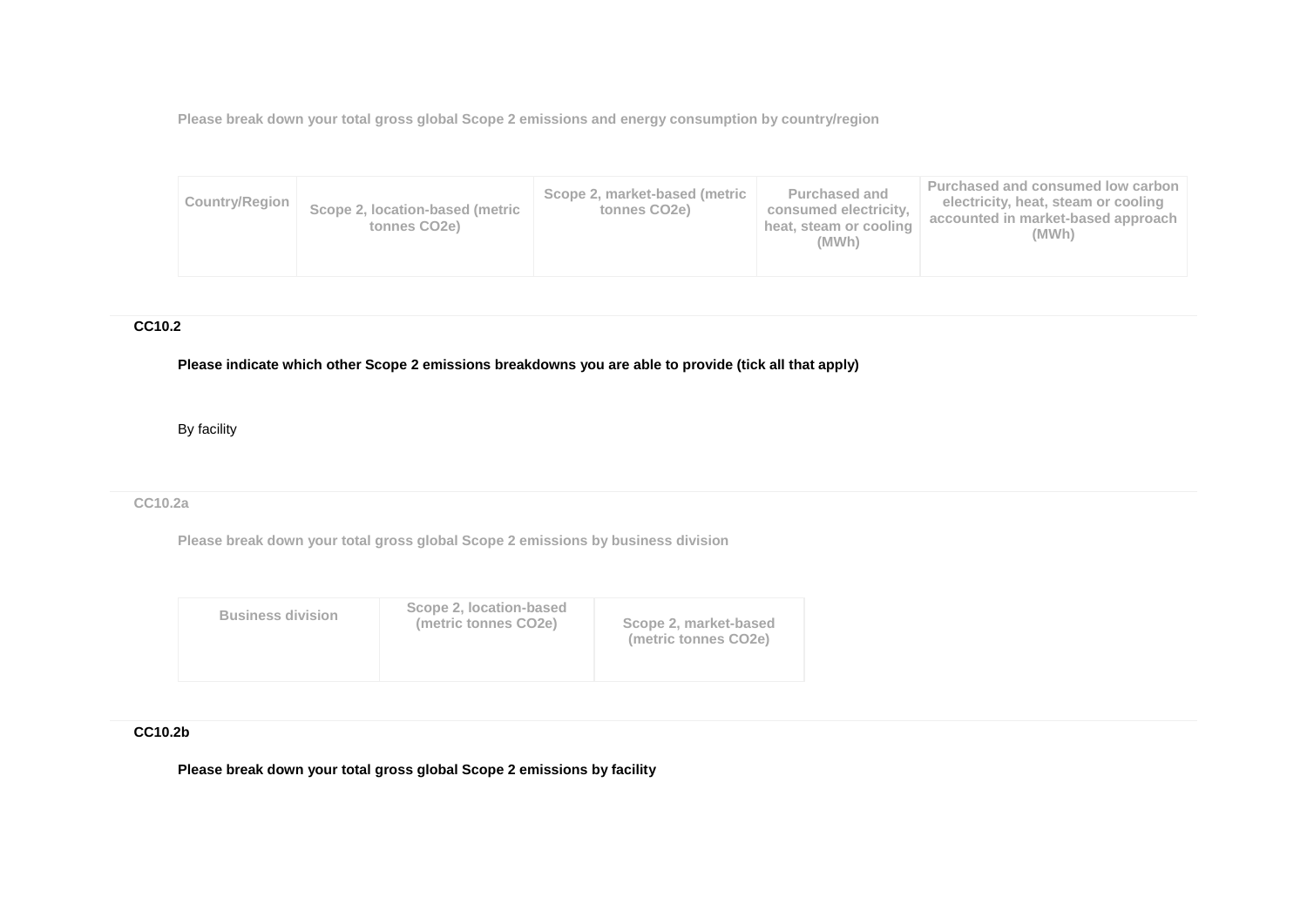| <b>Facility</b>                                             | Scope 2, location-based (metric tonnes CO2e) | Scope 2, market-based (metric tonnes CO2e) |
|-------------------------------------------------------------|----------------------------------------------|--------------------------------------------|
| 12 BKC, Bandra Kurla complex, Mumbai                        | 2075.32                                      |                                            |
| 27 BKC, Bandra Kurla complex, Mumbai                        | 3142.22                                      |                                            |
| Kotak Infinity, Malad (E), Mumbai                           | 12528.45                                     |                                            |
| Plot no 7, Sector 125, Noida                                | 1268.95                                      |                                            |
| Aerocity, Asset no 9, IBIS Commercial Complex,<br>New Delhi | 648.45                                       |                                            |
| MG. Road, Bangalore                                         | 1972.42                                      |                                            |

#### **CC10.2c**

**Please break down your total gross global Scope 2 emissions by activity**

| Scope 2, location-based (metric tonnes CO2e)<br>Activity | Scope 2, market-based (metric tonnes CO2e) |
|----------------------------------------------------------|--------------------------------------------|
|----------------------------------------------------------|--------------------------------------------|

## **Further Information**

## **Page: CC11. Energy**

## **CC11.1**

**What percentage of your total operational spend in the reporting year was on energy?**

More than 0% but less than or equal to 5%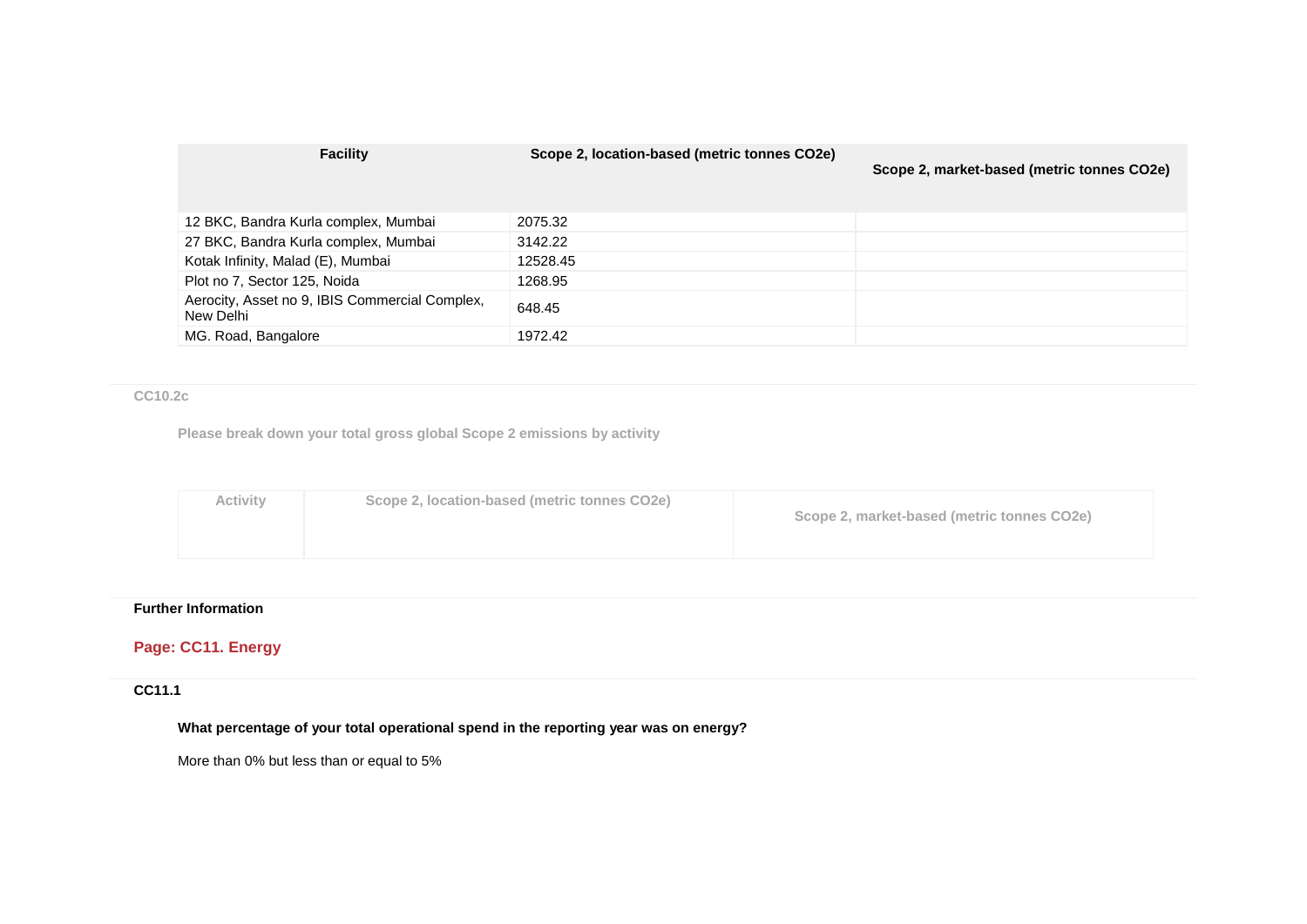## **CC11.2**

**Please state how much heat, steam, and cooling in MWh your organization has purchased and consumed during the reporting year**

| <b>Energy type</b> | MWh |
|--------------------|-----|
| Heat               | 0   |
| Steam              | O   |
| Cooling            | 0   |

## **CC11.3**

**Please state how much fuel in MWh your organization has consumed (for energy purposes) during the reporting year**

511.34

## **CC11.3a**

**Please complete the table by breaking down the total "Fuel" figure entered above by fuel type**

| <b>Fuels</b>   | MWh    |
|----------------|--------|
|                |        |
| Diesel/Gas oil | 511.34 |

**CC11.4**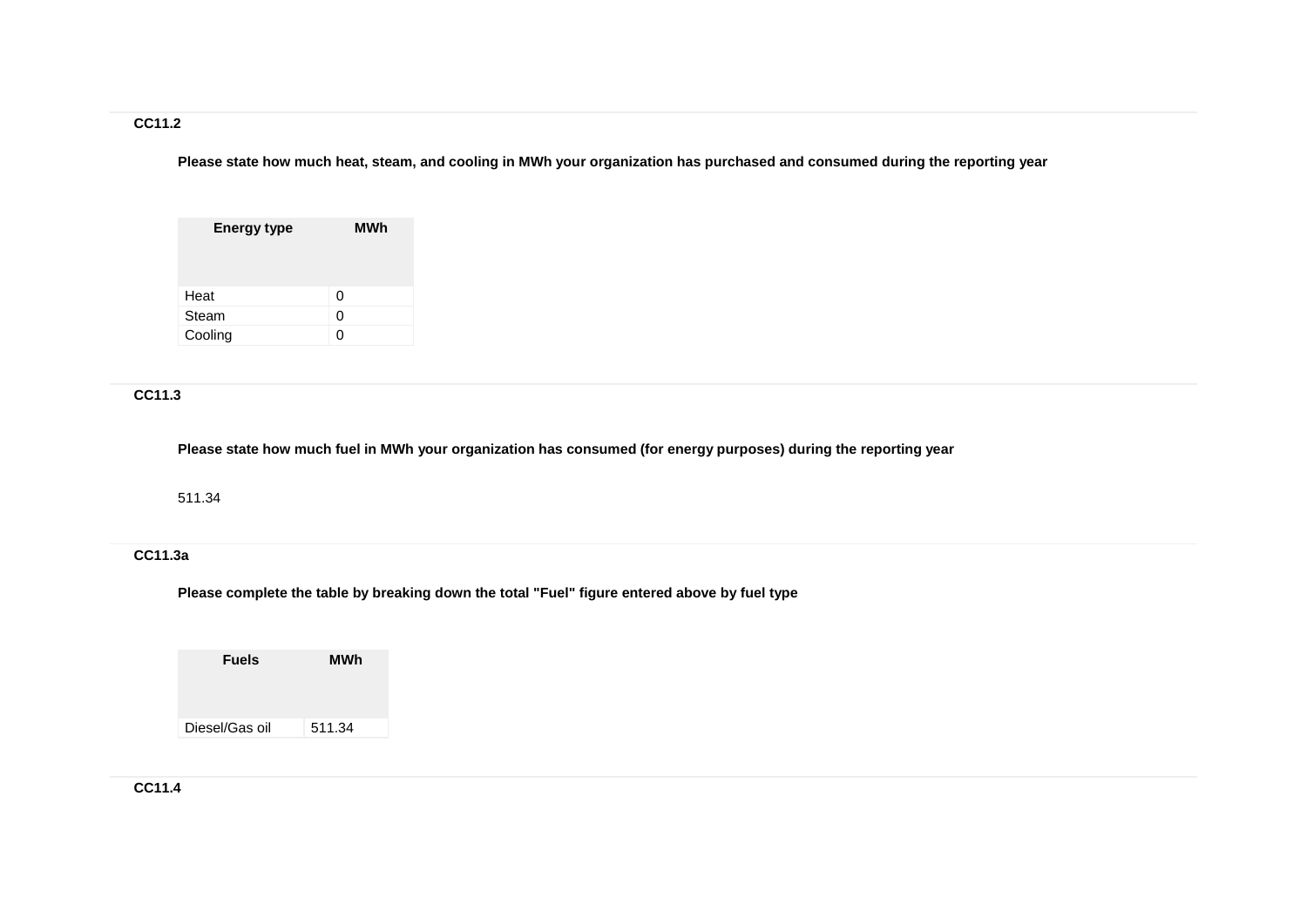**Please provide details of the electricity, heat, steam or cooling amounts that were accounted at a low carbon emission factor in the market-based Scope 2 figure reported in CC8.3a**

| Basis for applying a low carbon emission factor                                                                              | <b>MWh consumed</b><br>associated with low<br>carbon electricity, heat,<br>steam or cooling | Emissions factor (in units of metric<br>tonnes CO <sub>2</sub> e per MWh) | Comment |
|------------------------------------------------------------------------------------------------------------------------------|---------------------------------------------------------------------------------------------|---------------------------------------------------------------------------|---------|
| No purchases or generation of low carbon electricity, heat, steam or cooling<br>accounted with a low carbon emissions factor |                                                                                             |                                                                           |         |

**CC11.5**

**Please report how much electricity you produce in MWh, and how much electricity you consume in MWh**

| <b>Total</b><br>electricity<br>consumed<br>(MWh) | <b>Consumed</b><br>electricity that is<br>purchased (MWh) | Total<br>electricity<br>produced<br>(MWh) | <b>Total renewable</b><br>electricity<br>produced (MWh) | <b>Consumed</b><br>renewable<br>electricity<br>that is<br>produced by<br>company<br>(MWh) | <b>Comment</b>                                                                                                                                      |
|--------------------------------------------------|-----------------------------------------------------------|-------------------------------------------|---------------------------------------------------------|-------------------------------------------------------------------------------------------|-----------------------------------------------------------------------------------------------------------------------------------------------------|
| 26385                                            | 26385                                                     | 0.00                                      | 0.00                                                    | 0.00                                                                                      | 100% of the electricity consumed at all the locations within the<br>reporting boundary has been purchased from the respective<br>electricity boards |

#### **Further Information**

**Page: CC12. Emissions Performance**

**CC12.1**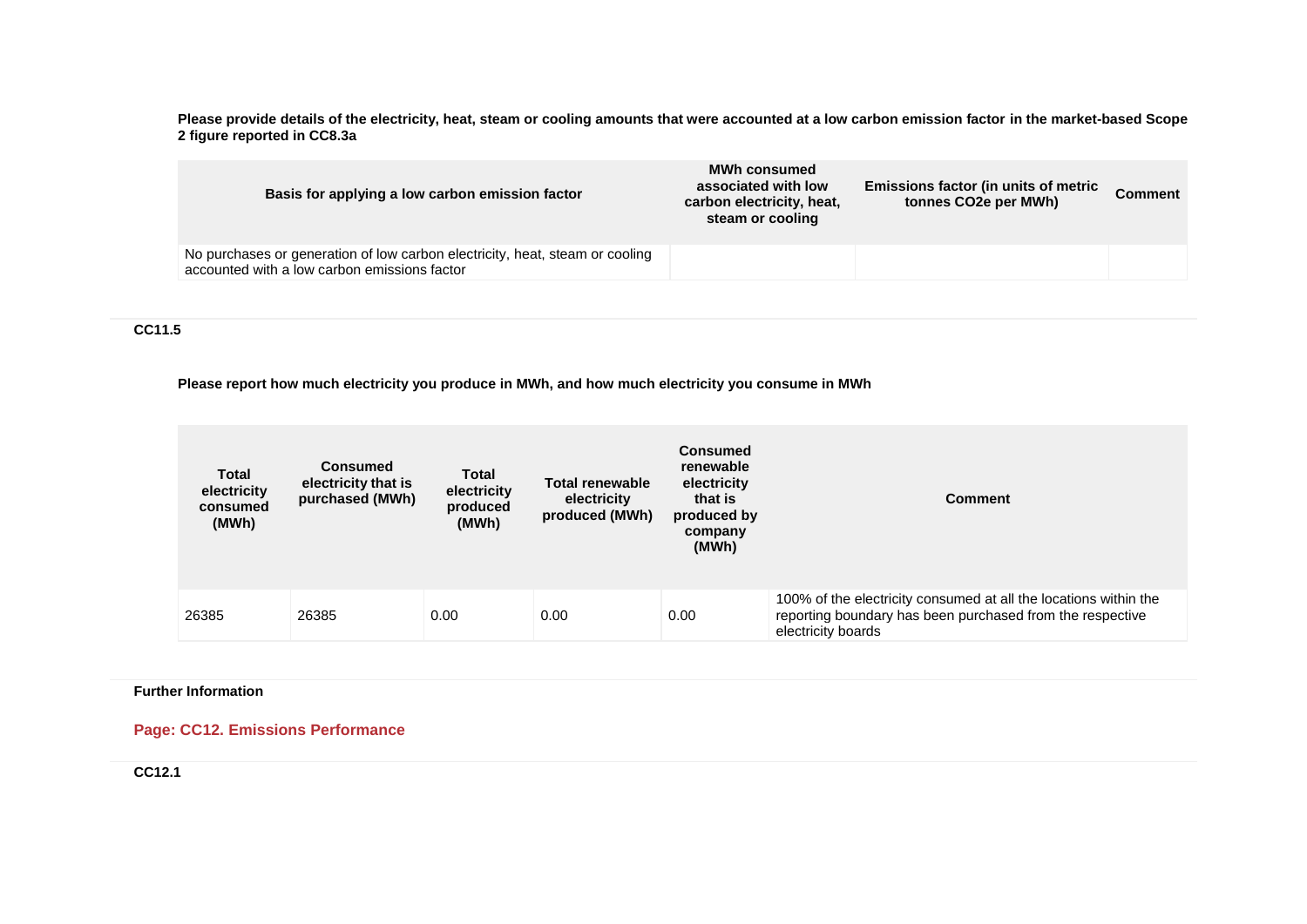**How do your gross global emissions (Scope 1 and 2 combined) for the reporting year compare to the previous year?**

Increased

## **CC12.1a**

**Please identify the reasons for any change in your gross global emissions (Scope 1 and 2 combined) and for each of them specify how your emissions compare to the previous year**

| Reason                                        | <b>Emissions</b><br>value<br>(percentage) | <b>Direction</b><br>of change | Please explain and include calculation                                                                                                                                                                                                                                                                                                                                                                                            |
|-----------------------------------------------|-------------------------------------------|-------------------------------|-----------------------------------------------------------------------------------------------------------------------------------------------------------------------------------------------------------------------------------------------------------------------------------------------------------------------------------------------------------------------------------------------------------------------------------|
| Emissions<br>reduction activities             |                                           |                               |                                                                                                                                                                                                                                                                                                                                                                                                                                   |
| <b>Divestment</b>                             |                                           |                               |                                                                                                                                                                                                                                                                                                                                                                                                                                   |
| Acquisitions                                  |                                           |                               |                                                                                                                                                                                                                                                                                                                                                                                                                                   |
| Mergers                                       |                                           |                               |                                                                                                                                                                                                                                                                                                                                                                                                                                   |
| Change in output                              |                                           |                               |                                                                                                                                                                                                                                                                                                                                                                                                                                   |
| Change in<br>methodology                      |                                           |                               |                                                                                                                                                                                                                                                                                                                                                                                                                                   |
| Change in<br>boundary                         | 24.02                                     | Increase                      | This year we included two new office facilities 12 BKC (Mumbai, India) and MG Road (Bangalore) into our<br>reporting boundary. The combined Scope 1 and Scope 2 emissions of these two offices were 4099.90<br>tCO2e which is an 24.02 % increase of last reporting year's emission value of 17065.52 tCO2e.                                                                                                                      |
| Change in physical<br>operating<br>conditions | 3.57                                      | Increase                      | There was an increase in emissions at the four existing office locations at 27BKC and Kotak Infinity, Noida<br>and Aerocity by 609.18 tCO2e which is 3.57% of the previous reporting years' emission value of 17065.52<br>tCO2e. During the months of November and December 2016, there was an increase in the operational<br>hours of the Bank owing to the demonetisation drive. This led to an increase in energy consumption. |
| Unidentified                                  |                                           |                               |                                                                                                                                                                                                                                                                                                                                                                                                                                   |
| Other                                         |                                           |                               |                                                                                                                                                                                                                                                                                                                                                                                                                                   |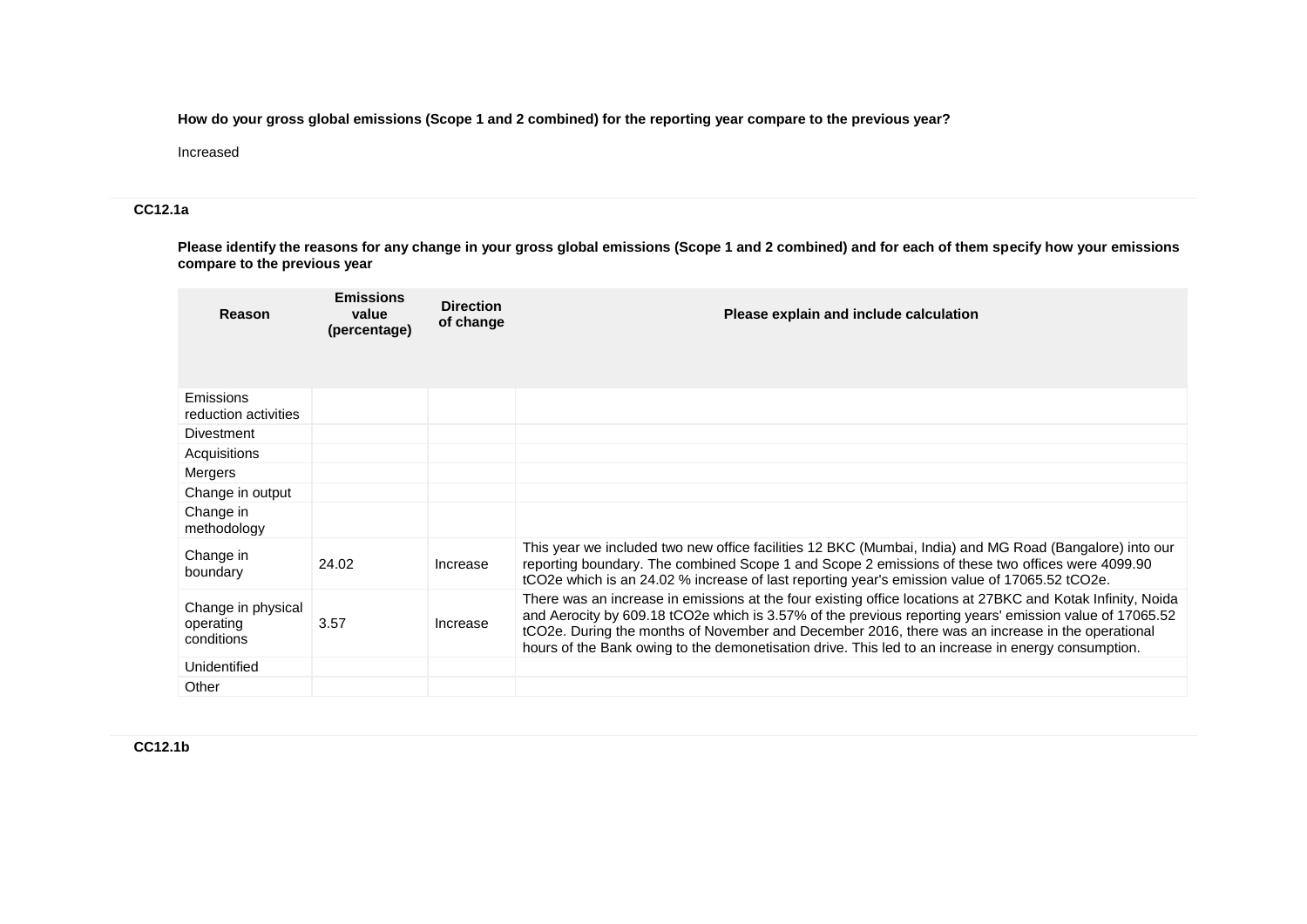**Is your emissions performance calculations in CC12.1 and CC12.1a based on a location-based Scope 2 emissions figure or a market-based Scope 2 emissions figure?**

#### Location-based

#### **CC12.2**

**Please describe your gross global combined Scope 1 and 2 emissions for the reporting year in metric tonnes CO2e per unit currency total revenue**

| <b>Intensity</b><br>figure $=$ | <b>Metric</b><br>numerator (Gross<br>global combined<br>Scope 1 and 2<br>emissions) | <b>Metric</b><br>denominator:<br>Unit total<br>revenue | Scope 2<br>figure<br>used | % change<br>from<br>previous<br>year | <b>Direction</b><br>of change<br>from<br>previous<br>year | Reason for change                                                                                                                                                                                                                                                                      |
|--------------------------------|-------------------------------------------------------------------------------------|--------------------------------------------------------|---------------------------|--------------------------------------|-----------------------------------------------------------|----------------------------------------------------------------------------------------------------------------------------------------------------------------------------------------------------------------------------------------------------------------------------------------|
| 0.000000103                    | metric tonnes CO <sub>2</sub> e                                                     | 211760913000                                           | Location-<br>based        | 14.46                                | Increase                                                  | In FY 2016-17, the Bank's revenue increased by 11.5% and<br>during the same period the reporting boundary has been<br>expanded to include one additional office each from Mumbai<br>and Bangalore. With the expanded reporting scope in FY<br>2016-17, emissions are higher by 27.59%. |

#### **CC12.3**

**Please provide any additional intensity (normalized) metrics that are appropriate to your business operations**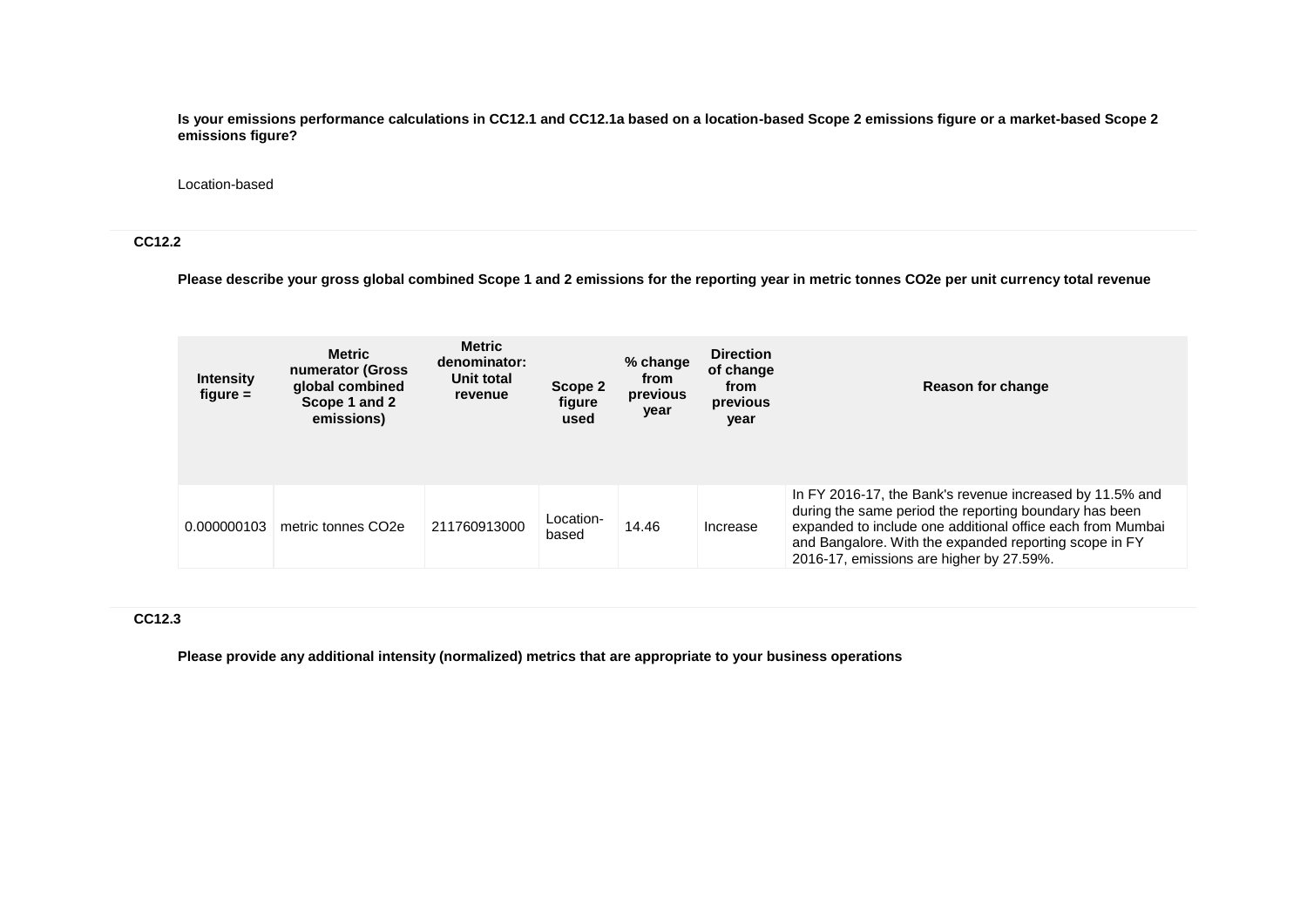| <b>Intensity</b><br>$figure =$ | <b>Metric</b><br>numerator (Gross<br>global combined<br>Scope 1 and 2<br>emissions) | <b>Metric</b><br>denominator              | <b>Metric</b><br>denominator:<br>Unit total | Scope 2<br>figure<br>used | $\%$<br>change<br>from<br>previous<br>year | <b>Direction</b><br>of change<br>from<br>previous<br>year | Reason for change                                                                                                                                                                                                                                                             |
|--------------------------------|-------------------------------------------------------------------------------------|-------------------------------------------|---------------------------------------------|---------------------------|--------------------------------------------|-----------------------------------------------------------|-------------------------------------------------------------------------------------------------------------------------------------------------------------------------------------------------------------------------------------------------------------------------------|
| 4.84                           | metric tonnes<br>CO <sub>2</sub> e                                                  | full time<br>equivalent (FTE)<br>employee | 4500                                        | Location-<br>based        | 54.47                                      | Increase                                                  | Scope of reporting has been expanded for the<br>reporting period FY 2016-17, which is why our<br>emissions are higher by 27.59%. Further, the<br>average workforce across the offices covered has<br>decreased by 17.4% resulting in an increase in the<br>emission intensity |

## **Further Information**

## **Page: CC13. Emissions Trading**

## **CC13.1**

**Do you participate in any emissions trading schemes?**

No, and we do not currently anticipate doing so in the next 2 years

## **CC13.1a**

**Please complete the following table for each of the emission trading schemes in which you participate**

| Scheme name | <b>Period for which</b><br>data is supplied | Allowances allocated | Allowances purchased | Verified emissions in<br>metric tonnes CO2e | Details of ownership |
|-------------|---------------------------------------------|----------------------|----------------------|---------------------------------------------|----------------------|
|             |                                             |                      |                      |                                             |                      |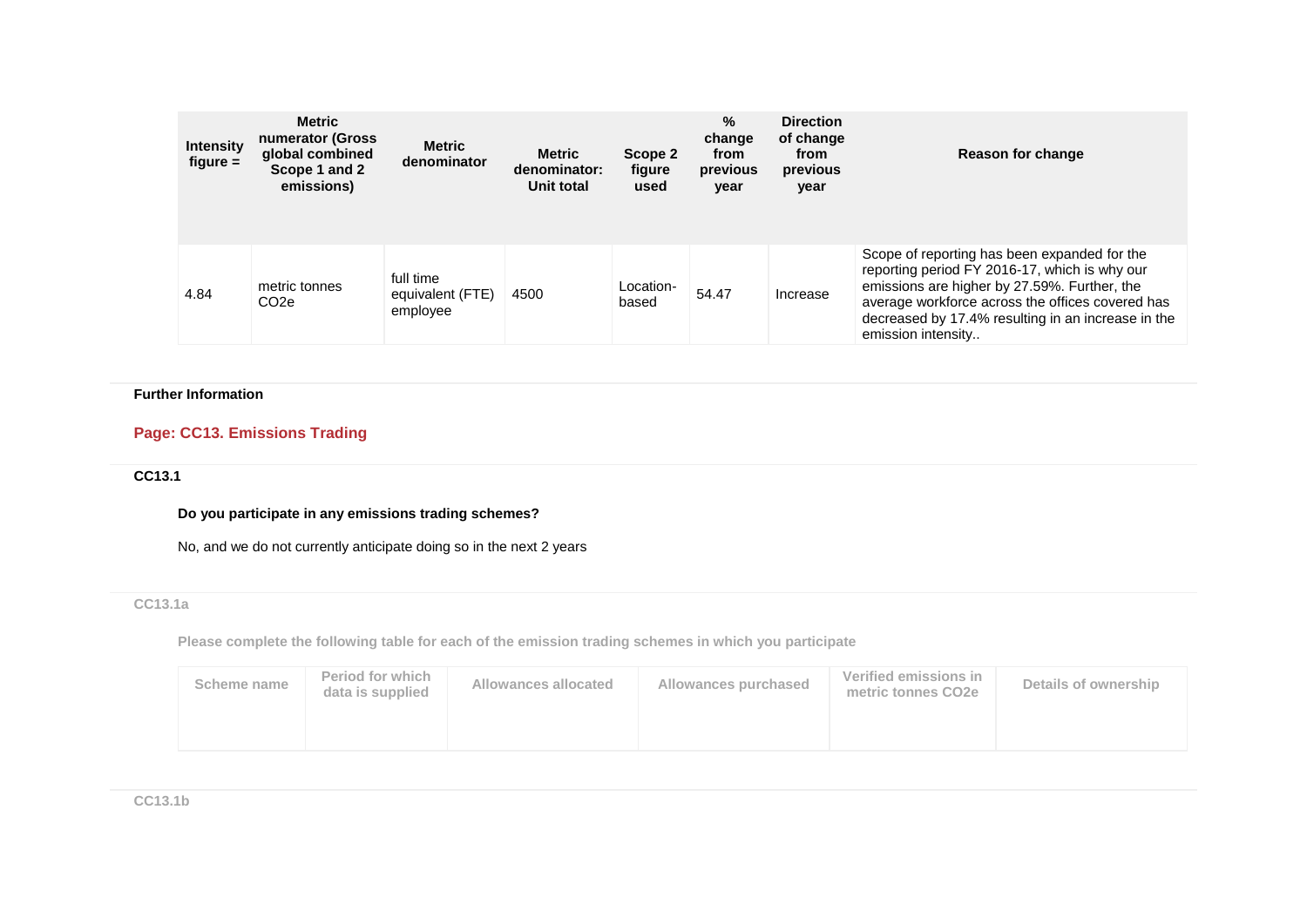**What is your strategy for complying with the schemes in which you participate or anticipate participating?**

## **CC13.2**

## **Has your organization originated any project-based carbon credits or purchased any within the reporting period?**

No

## **CC13.2a**

**Please provide details on the project-based carbon credits originated or purchased by your organization in the reporting period**

| Credit<br>origination<br>or credit<br>purchase | <b>Project</b><br>type | <b>Project</b><br>identification | Verified to which<br>standard | Number of<br><b>credits</b><br>(metric<br>tonnes CO <sub>2</sub> e) | Number of credits<br>(metric tonnes)<br>CO <sub>2</sub> e): Risk adjusted<br>volume | <b>Credits</b><br>canceled | Purpose, e.g.<br>compliance |
|------------------------------------------------|------------------------|----------------------------------|-------------------------------|---------------------------------------------------------------------|-------------------------------------------------------------------------------------|----------------------------|-----------------------------|
|------------------------------------------------|------------------------|----------------------------------|-------------------------------|---------------------------------------------------------------------|-------------------------------------------------------------------------------------|----------------------------|-----------------------------|

#### **Further Information**

## **Page: CC14. Scope 3 Emissions**

## **CC14.1**

**Please account for your organization's Scope 3 emissions, disclosing and explaining any exclusions**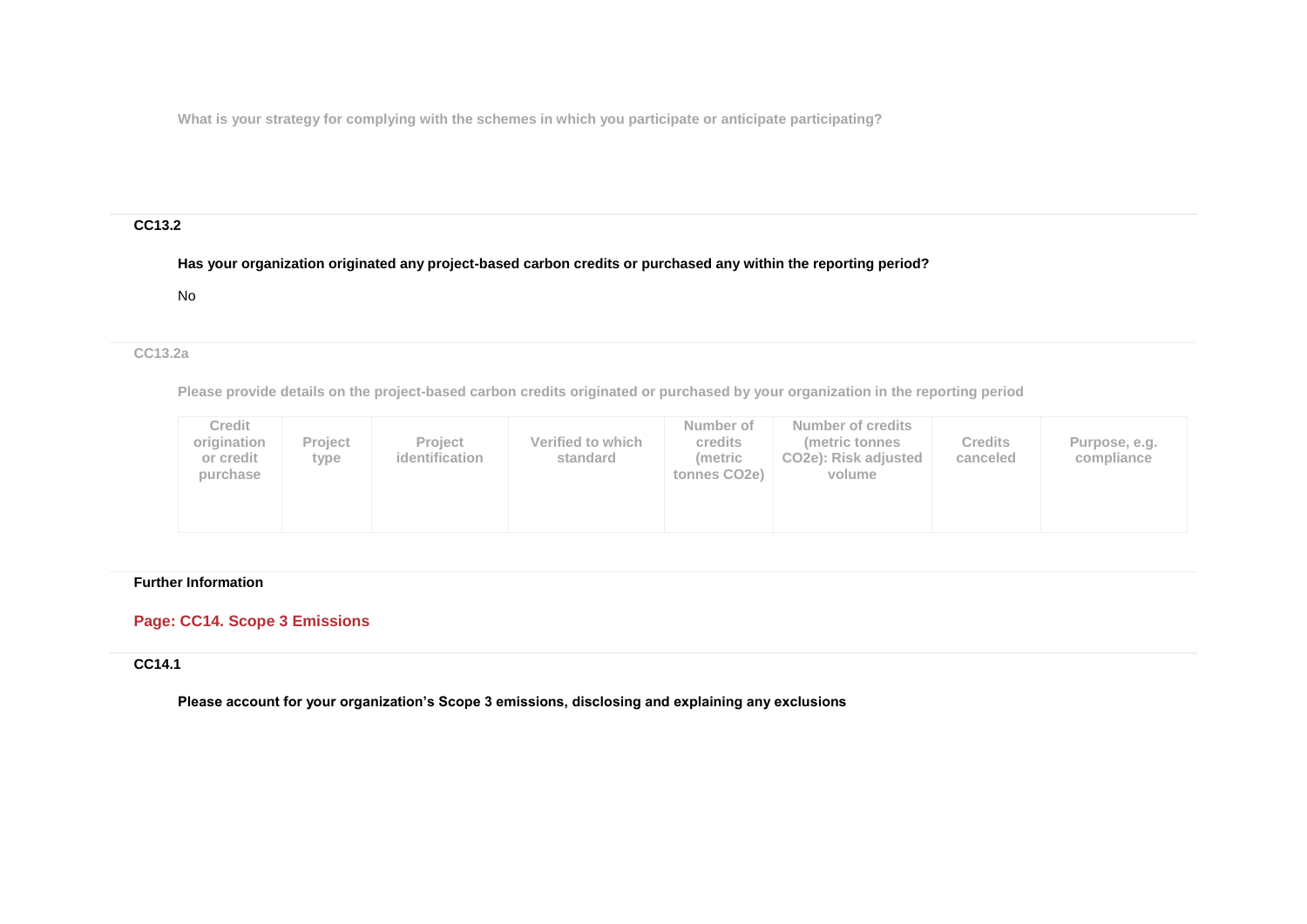| Sources of<br>Scope 3<br>emissions                                             | <b>Evaluation</b><br>status | metric<br>tonnes<br>CO <sub>2e</sub> | <b>Emissions calculation methodology</b>                                                                                                                                                                                                                                                                                                                                                                                                                                                                                                                                  | Percentage<br>οf<br>emissions<br>calculated<br>using data<br>obtained<br>from<br>suppliers or<br>value chain<br>partners | <b>Explanation</b>                                                                                  |
|--------------------------------------------------------------------------------|-----------------------------|--------------------------------------|---------------------------------------------------------------------------------------------------------------------------------------------------------------------------------------------------------------------------------------------------------------------------------------------------------------------------------------------------------------------------------------------------------------------------------------------------------------------------------------------------------------------------------------------------------------------------|--------------------------------------------------------------------------------------------------------------------------|-----------------------------------------------------------------------------------------------------|
| Purchased<br>goods and<br>services                                             | <b>Not</b><br>evaluated     |                                      |                                                                                                                                                                                                                                                                                                                                                                                                                                                                                                                                                                           |                                                                                                                          | We are yet to<br>conduct<br>comprehensive<br>Carbon Footprint to<br>assess our scope 3<br>emissions |
| Capital goods                                                                  | Relevant,<br>calculated     | 4566.77                              | Kotak accounts spending for IT related purchases primarily under two<br>groups: purchases related to IT hardware such as Desktop, Laptop, Printers,<br>Scanners, Servers, Storage devices, Firewalls, Network devices etc. and<br>purchases related to spare parts i.e. consumables including ATM spare<br>parts, End user spares and Tapes. The emission factor used is from DEFRA<br>2012 - kgCO2e per unit expenditure. The DEFRA 2012 emission factor is for<br>the complete lifecycle of goods from extraction and production to<br>transportation and distribution. |                                                                                                                          |                                                                                                     |
| Fuel-and-<br>energy-related<br>activities (not<br>included in<br>Scope 1 or 2) | <b>Not</b><br>evaluated     |                                      |                                                                                                                                                                                                                                                                                                                                                                                                                                                                                                                                                                           |                                                                                                                          | We are yet to<br>conduct<br>comprehensive<br>Carbon Footprint to<br>assess our scope 3<br>emissions |
| Upstream<br>transportation<br>and distribution                                 | <b>Not</b><br>evaluated     |                                      |                                                                                                                                                                                                                                                                                                                                                                                                                                                                                                                                                                           |                                                                                                                          | We are yet to<br>conduct<br>comprehensive<br>Carbon Footprint to<br>assess our scope 3<br>emissions |
| Waste<br>generated in<br>operations                                            | <b>Not</b><br>evaluated     |                                      |                                                                                                                                                                                                                                                                                                                                                                                                                                                                                                                                                                           |                                                                                                                          | We are yet to<br>conduct<br>comprehensive<br>Carbon Footprint to                                    |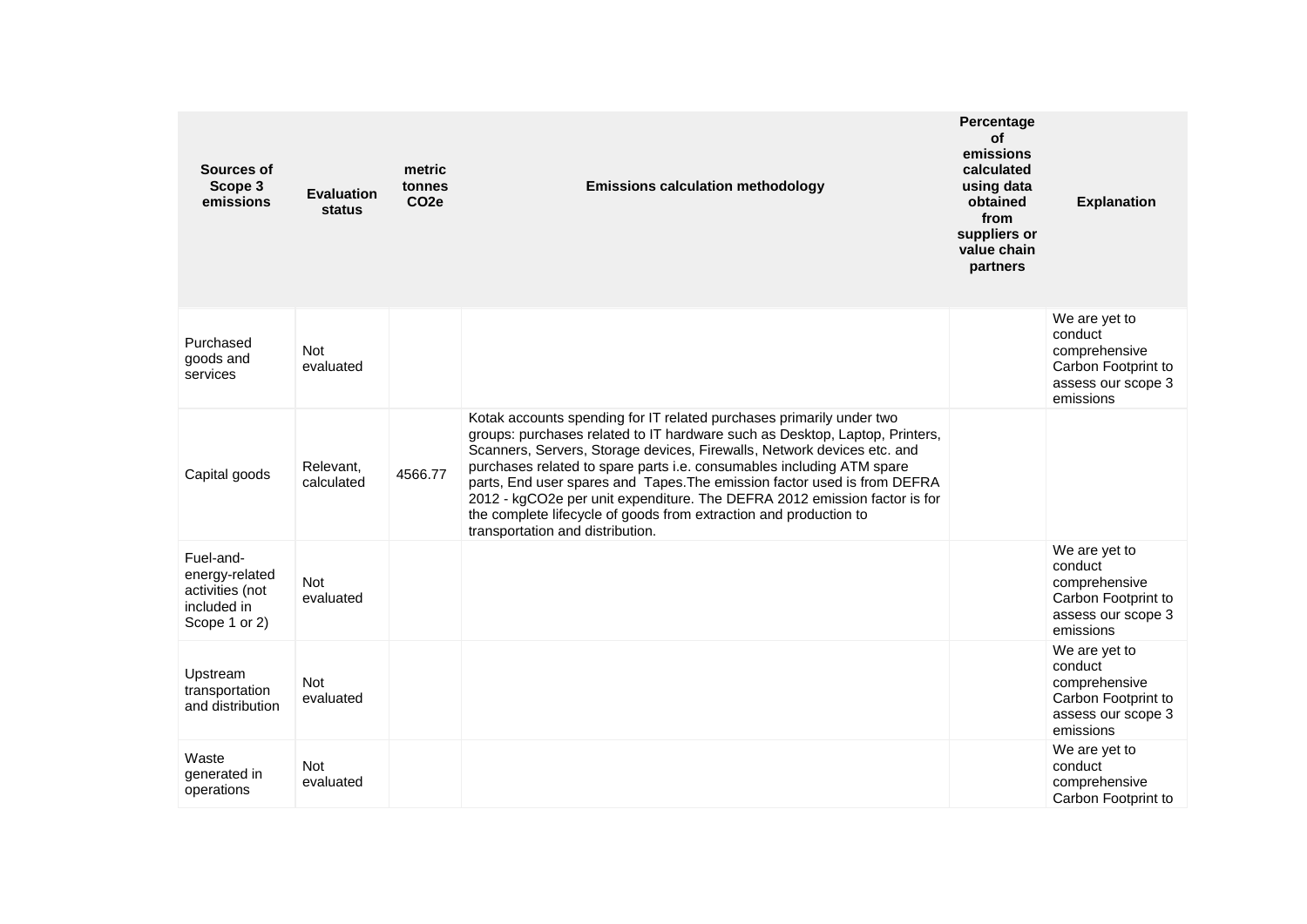| Sources of<br>Scope 3<br>emissions | <b>Evaluation</b><br>status | metric<br>tonnes<br>CO <sub>2e</sub> | <b>Emissions calculation methodology</b>                                                                                                                                                                                                                                                                                                                                                                                                                                                                                                                                                                                                                                                                                                                                  | Percentage<br>οf<br>emissions<br>calculated<br>using data<br>obtained<br>from<br>suppliers or<br>value chain<br>partners | <b>Explanation</b>                                                                                  |
|------------------------------------|-----------------------------|--------------------------------------|---------------------------------------------------------------------------------------------------------------------------------------------------------------------------------------------------------------------------------------------------------------------------------------------------------------------------------------------------------------------------------------------------------------------------------------------------------------------------------------------------------------------------------------------------------------------------------------------------------------------------------------------------------------------------------------------------------------------------------------------------------------------------|--------------------------------------------------------------------------------------------------------------------------|-----------------------------------------------------------------------------------------------------|
|                                    |                             |                                      |                                                                                                                                                                                                                                                                                                                                                                                                                                                                                                                                                                                                                                                                                                                                                                           |                                                                                                                          | assess our scope 3<br>emissions                                                                     |
| <b>Business travel</b>             | Relevant,<br>calculated     | 17185.58                             | For all business air travel the sector of travel and distance travelled is<br>recorded. Using passenger kilometers and default emission factors, the<br>emissions generated are estimated. Source of Emission Factors:<br>http://www.ghgprotocol.org/calculation-tools/all-tools - Emission Factor from<br>cross sector tools excel. Under this methodology the travels are categorized<br>as Domestic (<463 km), International Short Haul > = 463 km & <1108 km) &<br>International Long Haul (>= 1108 km). For each journey, the distance<br>between the starting point and destination is calculated and the total<br>passenger km in each category is then used to calculate the total emissions<br>by multiplying with the emission factors given in the above tool. |                                                                                                                          |                                                                                                     |
| Employee<br>commuting              | Relevant,<br>calculated     | 106.44                               | For all employee commute travel distance travelled is recorded for. Using<br>the travel kilometers and default emission factors, the emissions generated<br>are estimated. Source of Emission Factors:<br>www.wri.org/sites/default/files/commuting_emissions.xls. Under this<br>methodology the travels are categorized as car travel (based on the size of<br>the car) and bus travel (diesel, long distance, diesel urban and CNG urban).<br>For each journey, the distance between the starting point and destination is<br>calculated and the total passenger km in each category is then used to<br>calculate the total emissions by multiplying with the emission factors given in<br>the above tool.                                                              |                                                                                                                          |                                                                                                     |
| Upstream<br>leased assets          | Not<br>evaluated            |                                      |                                                                                                                                                                                                                                                                                                                                                                                                                                                                                                                                                                                                                                                                                                                                                                           |                                                                                                                          | We are yet to<br>conduct<br>comprehensive<br>Carbon Footprint to<br>assess our scope 3<br>emissions |
| Downstream<br>transportation       | <b>Not</b><br>evaluated     |                                      |                                                                                                                                                                                                                                                                                                                                                                                                                                                                                                                                                                                                                                                                                                                                                                           |                                                                                                                          | We are yet to<br>conduct                                                                            |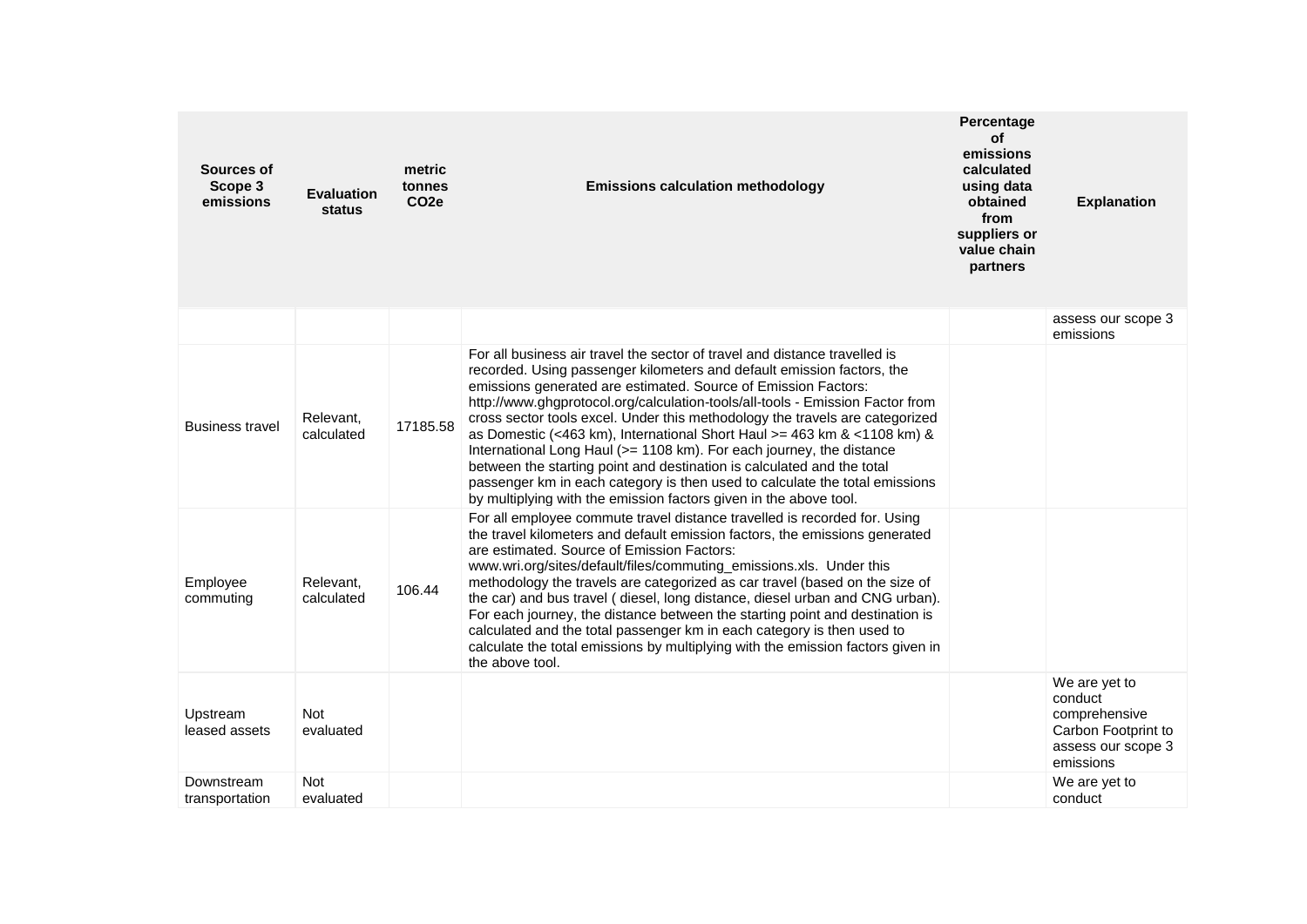| Sources of<br>Scope 3<br>emissions           | <b>Evaluation</b><br>status              | metric<br>tonnes<br>CO <sub>2e</sub> | <b>Emissions calculation methodology</b> | Percentage<br><b>of</b><br>emissions<br>calculated<br>using data<br>obtained<br>from<br>suppliers or<br>value chain<br>partners | <b>Explanation</b>                                                                                                        |
|----------------------------------------------|------------------------------------------|--------------------------------------|------------------------------------------|---------------------------------------------------------------------------------------------------------------------------------|---------------------------------------------------------------------------------------------------------------------------|
| and distribution                             |                                          |                                      |                                          |                                                                                                                                 | comprehensive<br>Carbon Footprint to<br>assess our scope 3<br>emissions                                                   |
| Processing of<br>sold products               | Not relevant,<br>explanation<br>provided |                                      |                                          |                                                                                                                                 | We are in banking<br>service industry<br>which does not<br>have significant<br>processing of sold<br>products             |
| Use of sold<br>products                      | Not relevant,<br>explanation<br>provided |                                      |                                          |                                                                                                                                 | We are in banking<br>service industry<br>which does not<br>have significant<br>processing of sold<br>products             |
| End of life<br>treatment of<br>sold products | Not relevant,<br>explanation<br>provided |                                      |                                          |                                                                                                                                 | We are in banking<br>service industry<br>which does not<br>have significant end<br>of life treatment of<br>sold products. |
| Downstream<br>leased assets                  | Not<br>evaluated                         |                                      |                                          |                                                                                                                                 | We are yet to<br>conduct<br>comprehensive<br>Carbon Footprint to<br>assess our scope 3<br>emissions                       |
| <b>Franchises</b>                            | Not relevant,<br>explanation             |                                      |                                          |                                                                                                                                 | There are no<br>franchise operations                                                                                      |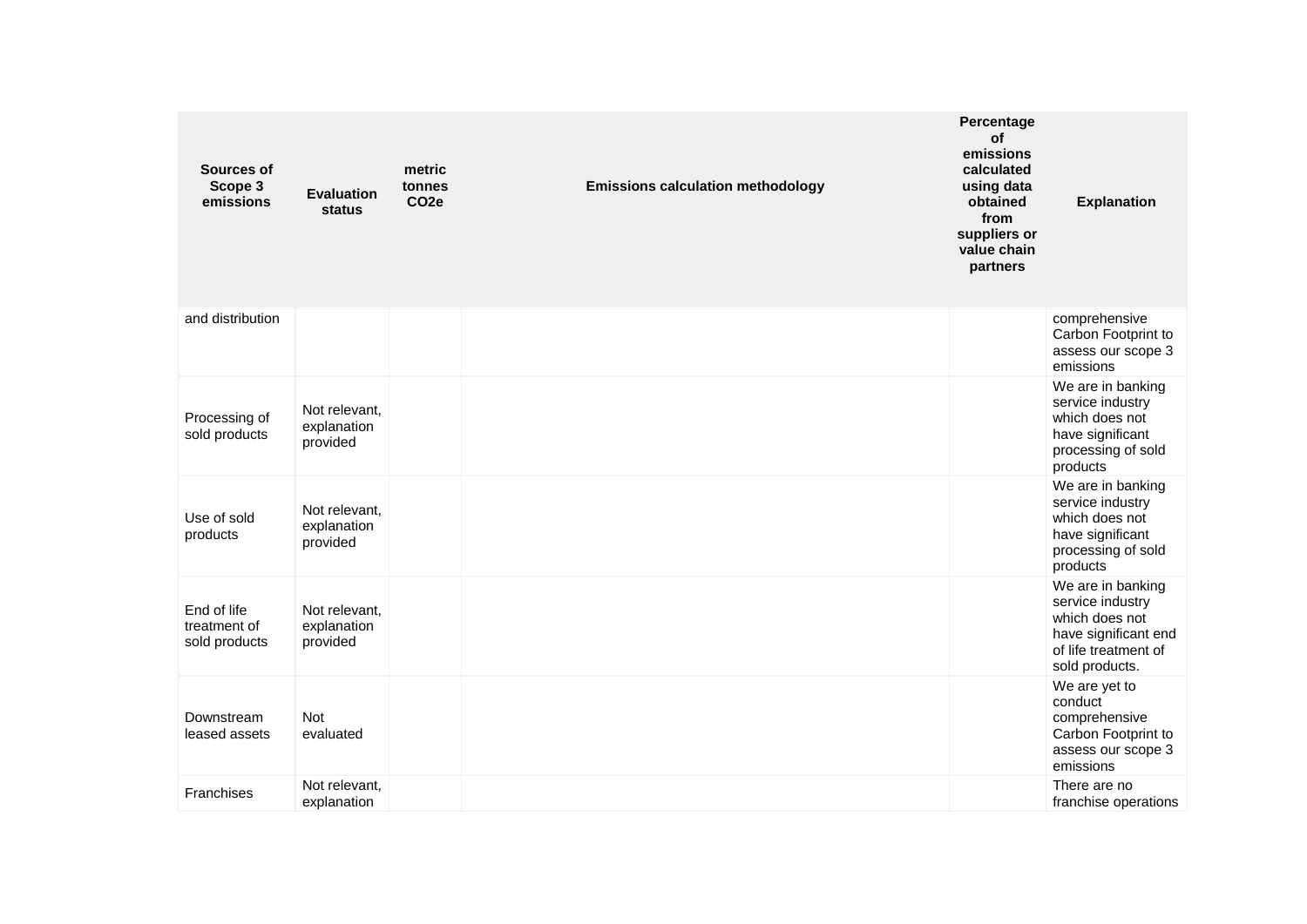| Sources of<br>Scope 3<br>emissions | <b>Evaluation</b><br>status | metric<br>tonnes<br>CO <sub>2e</sub> | <b>Emissions calculation methodology</b> | Percentage<br>of<br>emissions<br>calculated<br>using data<br>obtained<br>from<br>suppliers or<br>value chain<br>partners | <b>Explanation</b>                                                                                  |
|------------------------------------|-----------------------------|--------------------------------------|------------------------------------------|--------------------------------------------------------------------------------------------------------------------------|-----------------------------------------------------------------------------------------------------|
|                                    | provided                    |                                      |                                          |                                                                                                                          | for the Bank.                                                                                       |
| Investments                        | Not<br>evaluated            |                                      |                                          |                                                                                                                          | We are yet to<br>conduct<br>comprehensive<br>Carbon Footprint to<br>assess our scope 3<br>emissions |
| Other<br>(upstream)                |                             |                                      |                                          |                                                                                                                          |                                                                                                     |
| Other<br>(downstream)              |                             |                                      |                                          |                                                                                                                          |                                                                                                     |

## **CC14.2**

**Please indicate the verification/assurance status that applies to your reported Scope 3 emissions**

No third party verification or assurance

## **CC14.2a**

**Please provide further details of the verification/assurance undertaken, and attach the relevant statements**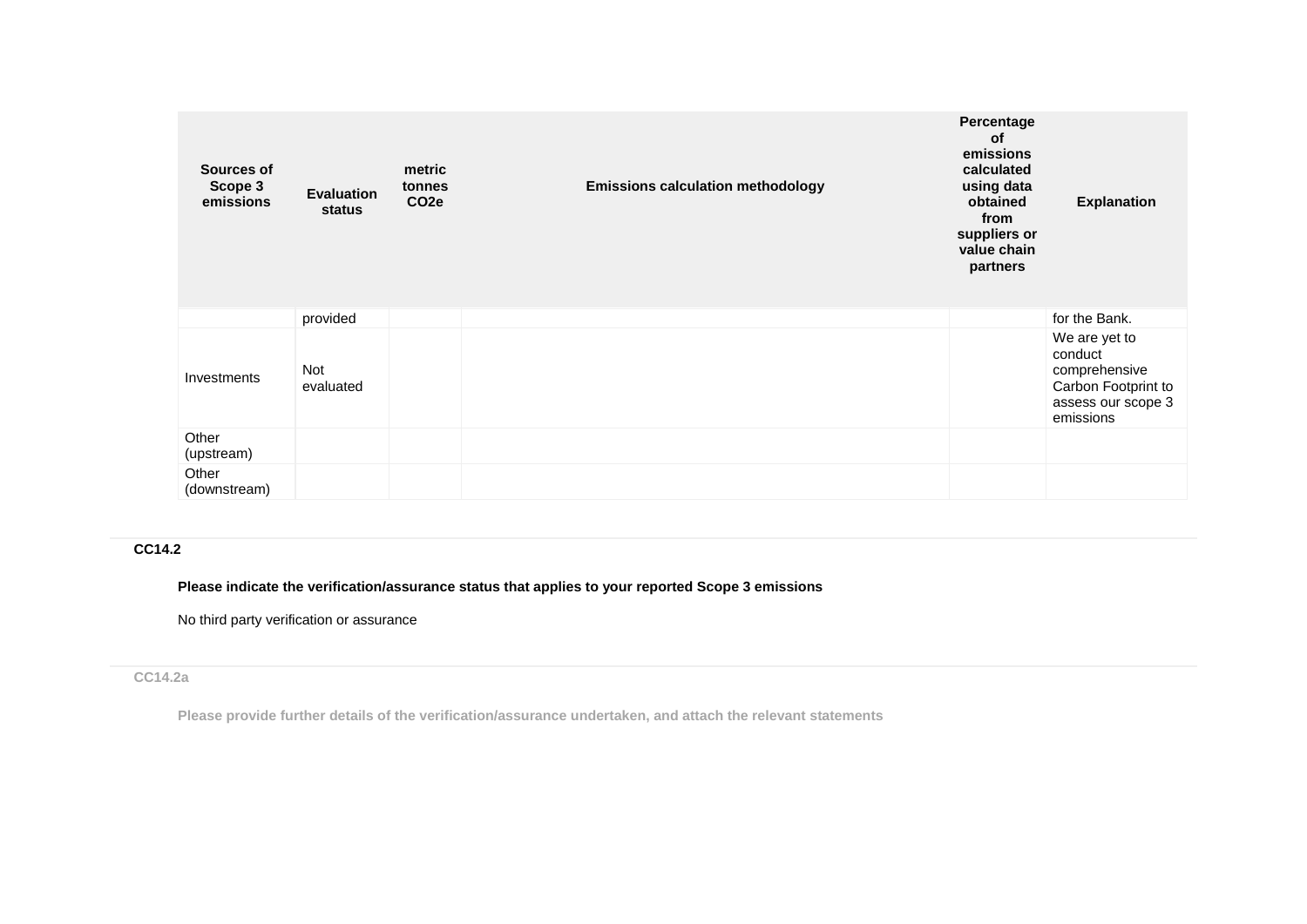| Type of<br>Verification or<br>verification or<br>Status in the<br>Attach the statement<br>assurance cycle<br>current<br>assurance<br>in place<br>reporting year | <b>Page/Section reference</b> | <b>Relevant standard</b> | <b>Proportion of</b><br>reported Scope 3<br>emissions verified (%) |
|-----------------------------------------------------------------------------------------------------------------------------------------------------------------|-------------------------------|--------------------------|--------------------------------------------------------------------|
|-----------------------------------------------------------------------------------------------------------------------------------------------------------------|-------------------------------|--------------------------|--------------------------------------------------------------------|

## **CC14.3**

**Are you able to compare your Scope 3 emissions for the reporting year with those for the previous year for any sources?**

Yes

## **CC14.3a**

**Please identify the reasons for any change in your Scope 3 emissions and for each of them specify how your emissions compare to the previous year**

| Sources of<br>Scope 3<br>emissions | <b>Reason</b><br>for<br>change | <b>Emissions value</b><br>(percentage) | Direction of<br>change | <b>Comment</b>                                                                                                                                                                                                                                                                                          |
|------------------------------------|--------------------------------|----------------------------------------|------------------------|---------------------------------------------------------------------------------------------------------------------------------------------------------------------------------------------------------------------------------------------------------------------------------------------------------|
| <b>Business travel</b>             | Mergers                        | 120                                    | Increase               | Kotak Mahindra Bank Ltd., has a significant national footprint of 1,369 branches and 2,163<br>ATMs spread across 689 locations in India, affording the Bank the capacity and means to<br>serve even better. The resulting increase in scale of operations has led to an increase in<br>business travel. |

**CC14.4**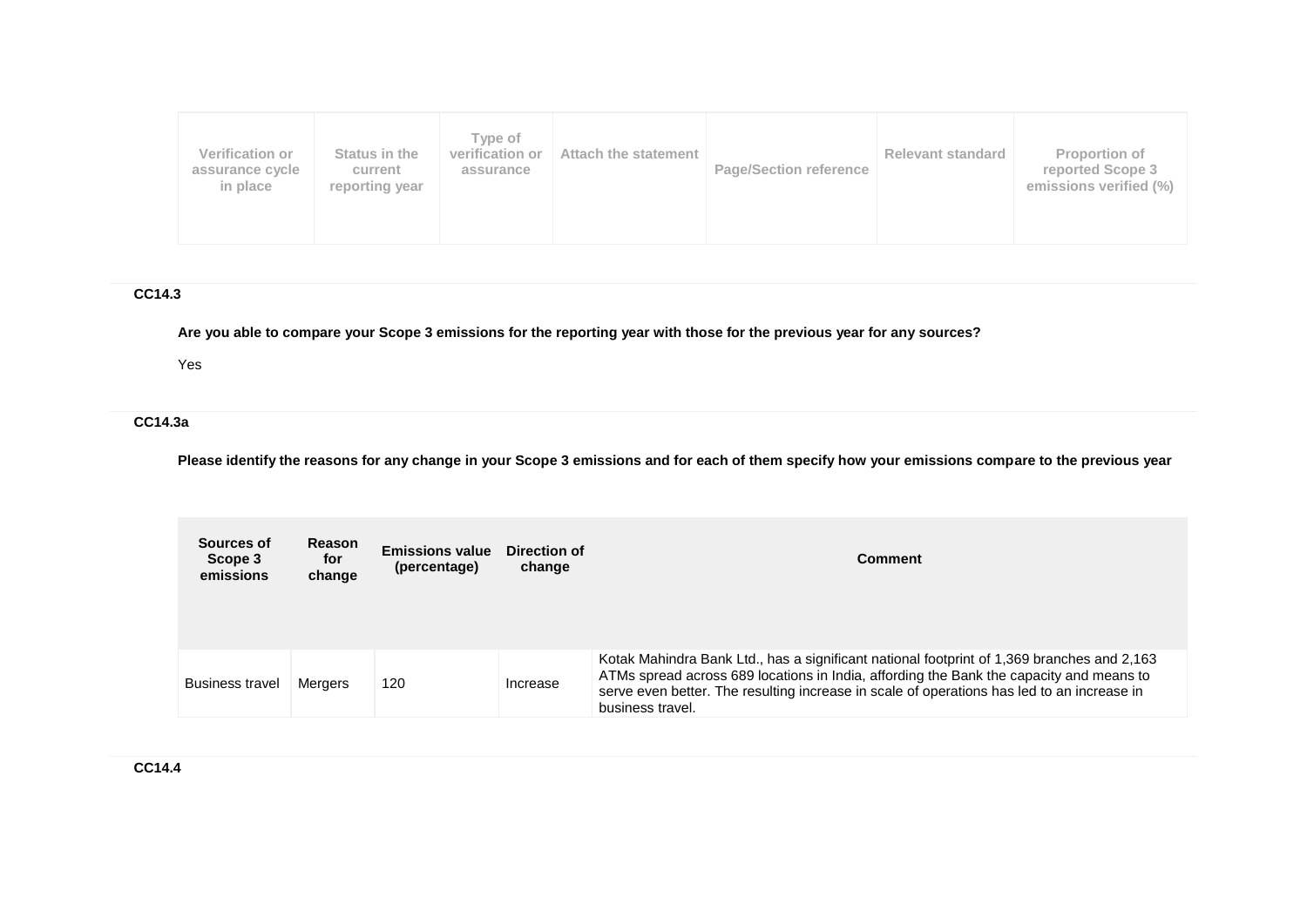#### **Do you engage with any of the elements of your value chain on GHG emissions and climate change strategies? (Tick all that apply)**

#### No, we do not engage

#### **CC14.4a**

**Please give details of methods of engagement, your strategy for prioritizing engagements and measures of success**

#### **CC14.4b**

**To give a sense of scale of this engagement, please give the number of suppliers with whom you are engaging and the proportion of your total spend that they represent**

| Type of engagement | Number of suppliers | % of total spend (direct<br>and indirect) | Impact of engagement |
|--------------------|---------------------|-------------------------------------------|----------------------|
|                    |                     |                                           |                      |

#### **CC14.4c**

**Please explain why you do not engage with any elements of your value chain on GHG emissions and climate change strategies, and any plans you have to develop an engagement strategy in the future**

We are in the process of devising strategies to reduce our footprint across the value chain through effective collaborations with our customers and supply chain partners. We are currently focusing on mapping our climate change impacts across our value chain as we are in the service sector and our supply chain is complex. Further, we are also in the process of conducting an exercise to categorize our supplier based on the business objectives after which we will set up an engagement model with key suppliers for an action plan.

#### **Further Information**

## **Module: Sign Off**